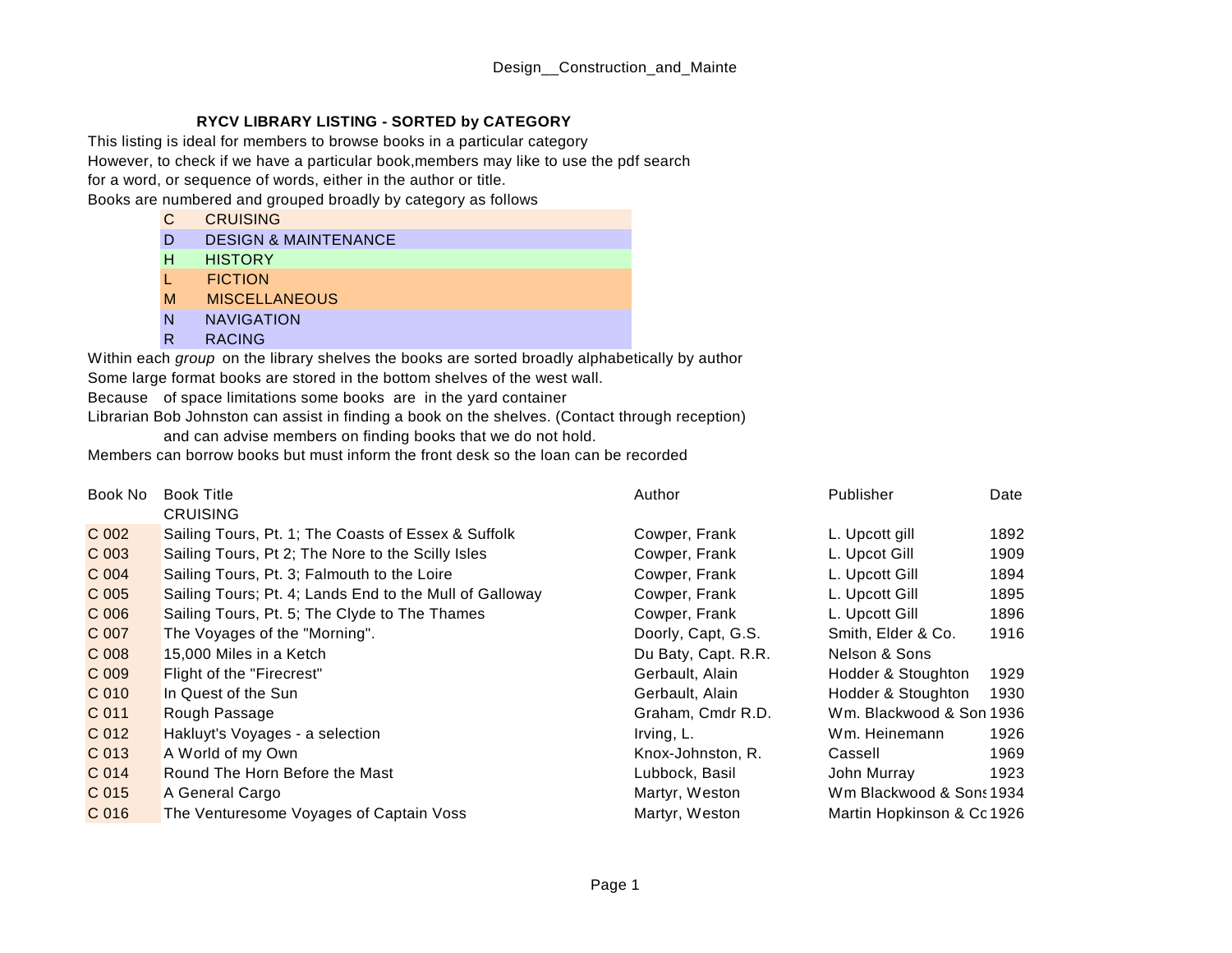| C 017          | Down Channel                    | McMullen, R.T.     | George Allen & Unwin 1931 |              |
|----------------|---------------------------------|--------------------|---------------------------|--------------|
| C 018          | The Cruise of the "Kate".       | Middleton, E.E.    | Middleton                 |              |
| C 019          | <b>Across Three Oceans</b>      | O'Brien, Conor     | Edward Arnold & Co.       | 1926         |
| C 020          | <b>From Three Yachts</b>        | O'Brien, Conor     | Edward Arnold & Co.       | 1928         |
| C 021          | Sailing Alone Around The World  | Slocum, Capt. J.   | The Century Co.           | 1911         |
| C 022          | Shoalwater and Fairway          | Tripp, H. Alker    | The Bodley Head           | 1924         |
| C 024          | <b>Yacht Cruising</b>           | Worth, Dr. Claud   | J.D. Potter               | 1926         |
| C 025          | Royal Cruising Club Journal     | Various            |                           | 1920         |
| C 026          | Royal Cruising Club Journal     | Various            |                           | 1921         |
| C 027          | Royal Cruising Club Journal     | Various            |                           | 1922         |
| C 028          | Royal Cruising Club Journal     | Various            |                           | 1923         |
| C 029          | Royal Cruising Club Journal     | Various            |                           | 1924         |
| C 030          | Royal Cruising Club Journal     | Various            |                           | 1925         |
| C 031          | Royal Cruising Club Journal     | Various            |                           | 1926         |
| C 032          | Royal Cruising Club Journal     | Various            |                           | 1927         |
| C 033          | Royal Cruising Club Journal     | Various            |                           | 1928         |
| C 034          | Royal Cruising Club Journal     | Various            |                           | 1929         |
| C 035          | Royal Cruising Club Journal     | Various            |                           | 1930         |
| C 036          | Royal Cruising Club Journal     | Various            |                           | 1931         |
| C 037          | Royal Cruising Club Journal     | Various            |                           | 1932         |
| C 038<br>C 039 | Royal Cruising Club Journal     | Various            |                           | 1933<br>1934 |
|                | Royal Cruising Club Journal     | Various            |                           |              |
| C 040          | Royal Cruising Club Journal     | Various            |                           | 1935         |
| C 041          | Royal Cruising Club Journal     | Various            |                           | 1936         |
| C 042          | Royal Cruising Club Journal     | Various            |                           | 1937         |
| C 043          | Royal Cruising Club Journal     | Various            |                           | 1938         |
| C 044          | The Improbable Voyage           | Jones, Tristan     |                           |              |
| C 045          | <b>Cruising the Coral Coast</b> | Lucas, Alan        | Compass                   | 1975         |
| C 046          | <b>Holiday Cruising</b>         | Toghill, Jeff      | Reed                      | 1980         |
| C 047          | Vertue XXXV                     | Barton, Humphrey   | Robt. Ross                | 1950         |
| C 048          | Getting Fresh In The Galley     | Ham, Barbara       | Self-published            |              |
| C 049          | <b>Family Under Sail</b>        | Kirstein & Leonard | Macmillan                 | 1970         |
| C 050          | This is Rough Weather Cruising  | Bruce, Erroll      | Nautical                  | 1980         |
| C 051          | 117 Days Adrift                 | Bailey, M & M.     | Australasian              | 1974         |
| C 052          | Lone Dhow                       | Doyle, Adrian C.   | John Murray               | 1963         |
| C 054          | The Cruise of the Teddy         | Tambs, Erling      | Jonathan Cape             | 1933         |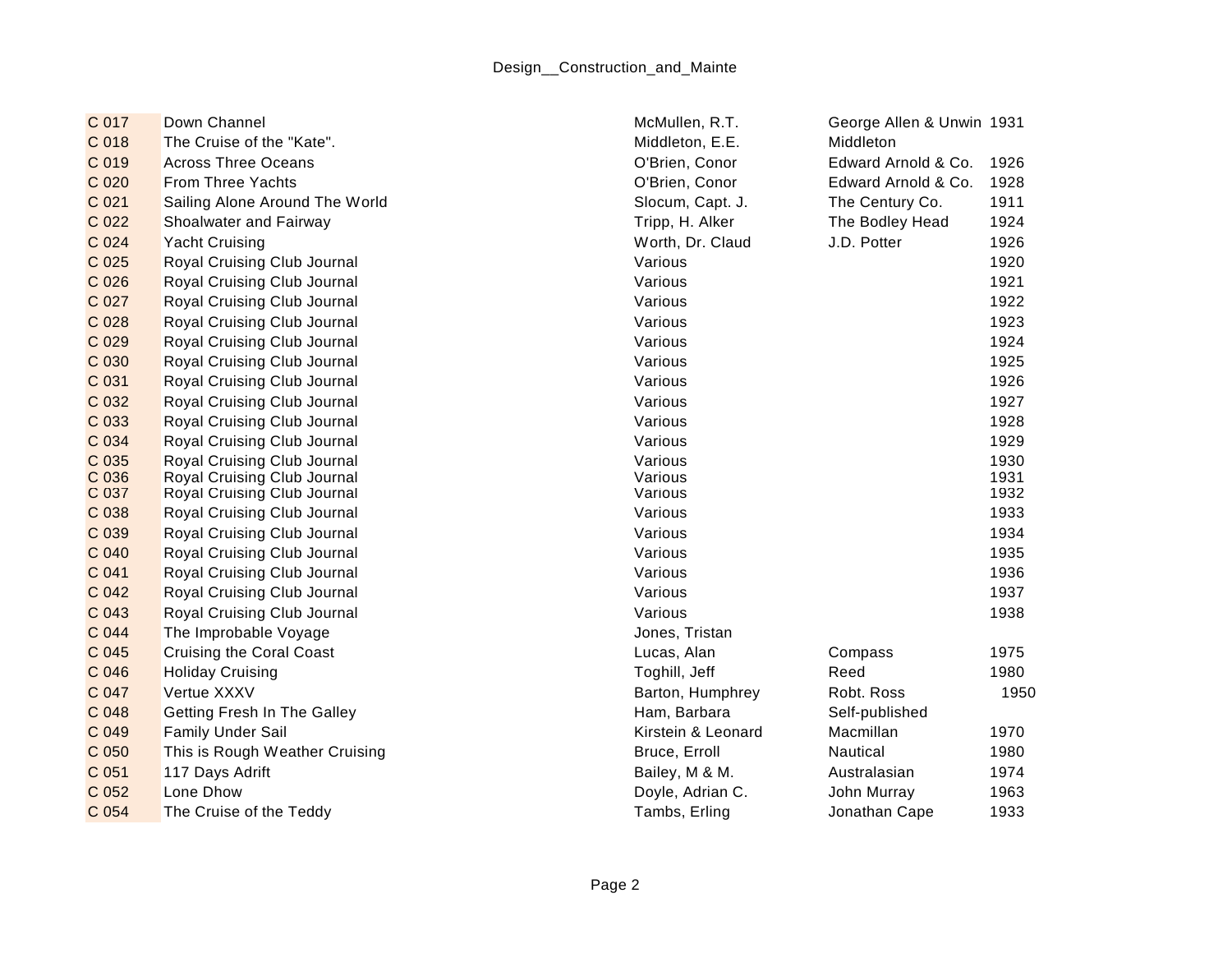C 056 Come Aboard North Come Aboard New York 1987 (North Coles 1987 ) and Hiscock, Eric New York Adlard Coles 1987 C 056 Sailing In Irons Cole, Guy Museum Press 1954 C 057 Desperate Voyage C 057 Desperate Voyage Caldwell, John Reader's Union 1952 C 058 Cruising The Coral Coast Cast Coral Coast C Development C UCAS, Alan Horwitz C 058 Horwitz C 1988 C 059 Ice Bird Lewis, Dr. David Collins 1975 C 060 Storm & Silence [Tasman Sea Cruising] Cannon, J. Cannon, J. Deep Sea Press 2003 C 061 Lone Against The Atlantic **Subset C 1982** Spiess, Gerry Souvenir 1982 C 062 The Singlehanders Heaton, Peter Michael Joseph 1976 C 064 On The Wind of a Dream Carries Clark, Carries Clark, Carries Clark, Cdr. Victor Hutchinson 1960 C 065 Wide Ocean: Small Boat Fairley, George Nautical Publishing Co 1969 C 066 Shiela In The Wind **C 066 Shiela In The Wind Companion Book Club** 1959 C 067 Tinkerbelle Manry, Robert Collins 1967 C 068 Cruise to a Cruel Shore **Bourdens**, Henri Souvenir Press 1969 C 069 When I Put Out To Sea November 2008 Walker, Nicolette Collins 2016 1972 C 071 Great Adventures in Small Boats **Klein & Klein & King, eds** Collier Books 1963 C 072 Around The World Single-handed **Propert Hart-Davis 1960** Pidgeon, Harry Rupert Hart-Davis 1960 C 073 Vertue XXXV **Barton, Humphrey Rupert Hart-Davis** 1955 C 074 Sopranino Ellam & Mudie Rupert Hart-Davis 1954 C 075 My Lively Lady **Rose, Sir Alec Nautical Pub.** 2968 C 076 Blue Water Cruising C 076 Blue Water Cruising C 076 Blue Water Cruising C 076 Blue Water Cruising C 076 C 077 Barrier Reef by Trimaran Collins Collins 1966 C 078 Taking up Cruising Communication C 078 Taking up Cruising Corgi books 1966 C 082 The Cruise of the 'Amaryllis' C 082 The Cruise of the 'Amaryllis' Muhlhauser, G.H.P. Rupert Hart-Davis 1950 C 083 Dove Graham, R.L. Angus & Robertson 1972 C 084 Wylo Sails Again November 2008 Number 2008 Wightman, Frank Rupert Hart-Davis 1957 C 085 Erik The Red Ridler, Donald Wm. Kimber 1972 C 086 The Walkabouts **Saunders**, Mike Futura Pubs. 1979 C 087 Waterways in Europe **Pilkington, Roger** John Murray 1972 C 088 Road to the Sea Bradfield, S.E. Temple Press 1964 C 091 Atlantic Adventure Chichester, Francis Allen & Unwin 1962 C 092 Two on a Big Ocean **Roth C 1972** C 092 Two on a Big Ocean Roth, Hal MacMillan 1972 C 093 Voyaging Under Sail Note 1968 C 093 Voyaging Under Sail Note 1968 C 094 Trekka Around The World Guzzwell, John Adlard Coles 1967 C 095 The Cruise of the Dream Ship Stock, Ralph Stock, Ralph Wm. Heinemann 1950 C 096 Ocean Cruising [booklet] Cole, Guy Cole, Guy Adlard Coles 1959 C 097 Starting to Cruise [booklet] Cole, Guy Cole, Guy Adlard Coles 1960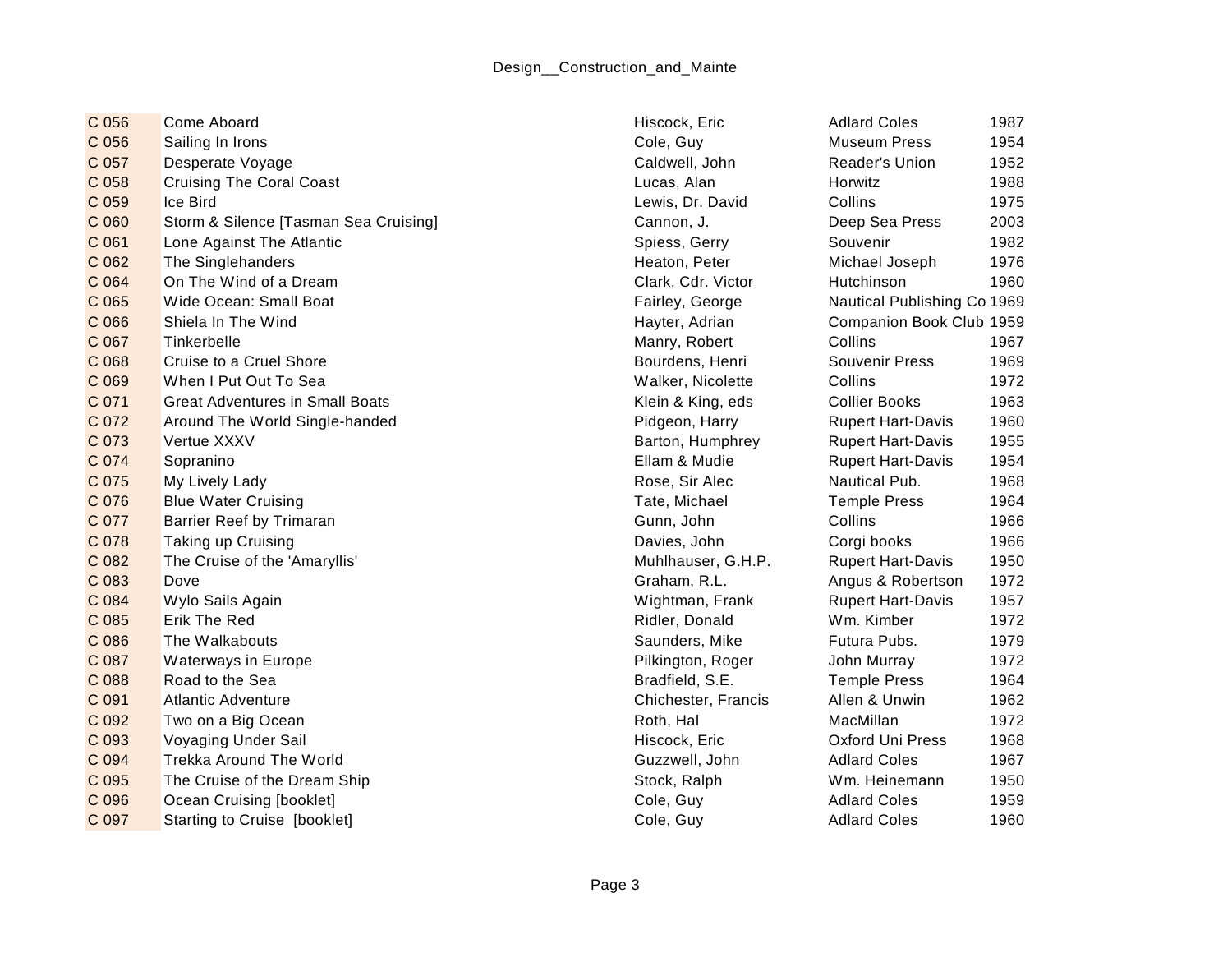| C 098 | Sailing Alone Around The World                | Slocum, Joshua         | <b>Rupert Hart-Davis</b>    | 1963 |
|-------|-----------------------------------------------|------------------------|-----------------------------|------|
| C 099 | <b>Just Cruising</b>                          | Lucas, Alan            | <b>Horwitz Publications</b> | 1969 |
| C 100 | Racundra's First Cruise                       | Ransome. Arthur        | <b>Rupert Hart-Davis</b>    | 1958 |
| C 103 | <b>Messina News</b>                           | Campbell & Henshaw     | <b>Hesperian Press</b>      | 2003 |
| C 104 | The Voyage of the Geneve                      | Mermod, Michel         | John Murray                 | 1973 |
| C 106 | Capsize                                       | King, W.               | <b>Nautical Publishing</b>  | 1969 |
| C 107 | Sailing to The Reefs                          | Moitessier, Bernard    | Hollis & Carter             | 1971 |
| C 108 | Sea Change                                    | Nichols, Peter         | Profile books               | 2000 |
| C 109 | The Art of Coarse Sailing                     | Green, Michael         | Hutchinson                  | 1973 |
| C 110 | La Balsa to Australia                         | Alsar, Vital           | Hodder & Stoughton          | 1973 |
| C 111 | <b>First Lady</b>                             | Cottee, Kay            | Pan Books                   | 1989 |
| C 112 | <b>Bass Strait and Beyond</b>                 | Finlay, Jack           | Stormy Weather Pub. 1991    |      |
| C 113 | Coasting                                      | Raban, Jonathan        | Picador books               | 1986 |
| C 114 | <b>Wandering Under Sail</b>                   | Hiscock, Eric          | <b>Adlard Coles</b>         | 1977 |
| C 115 | <b>Just Cruising</b>                          | Copeland, Liza         | <b>Romany Enterprises</b>   | 1994 |
| C 117 | The Yachtsman's Mate's Guide                  | Livingstone, margie    | Ziff-Davis Pub. Co.         | 1980 |
| C 118 | Handling Small Boats in Heavy Weather         | Robb, Frank            | Adlard Coles Ltd.           | 1965 |
| C 120 | <b>Coasting Barge Master</b>                  | Roberts, A.W.          | <b>Edward Arnold</b>        | 1949 |
| C 121 | <b>Coastal Cruising Handbook</b>              | Hamilton & Whiting     | R. Akarana Y.C.             | 2000 |
| C 122 | Kids in the Cockpit                           | Schinas, Jill          | <b>Adlard Coles</b>         | 2005 |
| C 123 | An Island to Oneself                          | Neale, Tom             | Collins                     | 1966 |
| C 124 | I Can sail Circles                            | Beard, David           | author                      | 1994 |
| C 125 | Shipwreck on Middleton Reef                   | Belcher, A & B         | Collins                     | 1979 |
| C 126 | When the Crew Matters Most                    | Bruce, Erroll          | Nautical                    | 1987 |
| C 127 | This is Rough Weather Cruising                | Bruce, Erroll          | Nautical                    | 1987 |
| C 129 | Sensible Cruising                             | Casey, D. & Hackler, L | Intl. Marine                | 1991 |
| C 130 | Sir Francis Chichester: Voyage of the Century | Simpson & Angeloglou   | Sphere                      | 1967 |
| C 132 | The Voyage of the Golden Lotus                | Clifford & Illingworth | Reed                        | 1963 |
| C 133 | <b>Small Yacht Cruising</b>                   | Cooke, Francis B.      | Arnold                      | 1937 |
| C 134 | First Lady                                    | Cottee, Kay            | Macmillan                   | 1989 |
| C 136 | <b>Still Cruising</b>                         | Copeland, Liza         | <b>Romany Enterprises</b>   | 1995 |
| C 137 | Northwest Passage Solo                        | Cowper, David Scott    | Seafarer Books              | 1994 |
| C 138 | Strange Last Voyage of Donald Crowhurst       | Tomalin & Hall         | Hodder & Stoughton          | 1970 |
| C 139 | Cruising to Cape Horn                         | Swale, Rosie           | Ilins                       | 1986 |
| C 140 | <b>Bluewater Handbook</b>                     | Dashew, S & L          | <b>Beowulf</b>              | 1984 |
| C 141 | From Raft to Raft                             | Danielsson, bengt      | Allen & Unwin               | 1960 |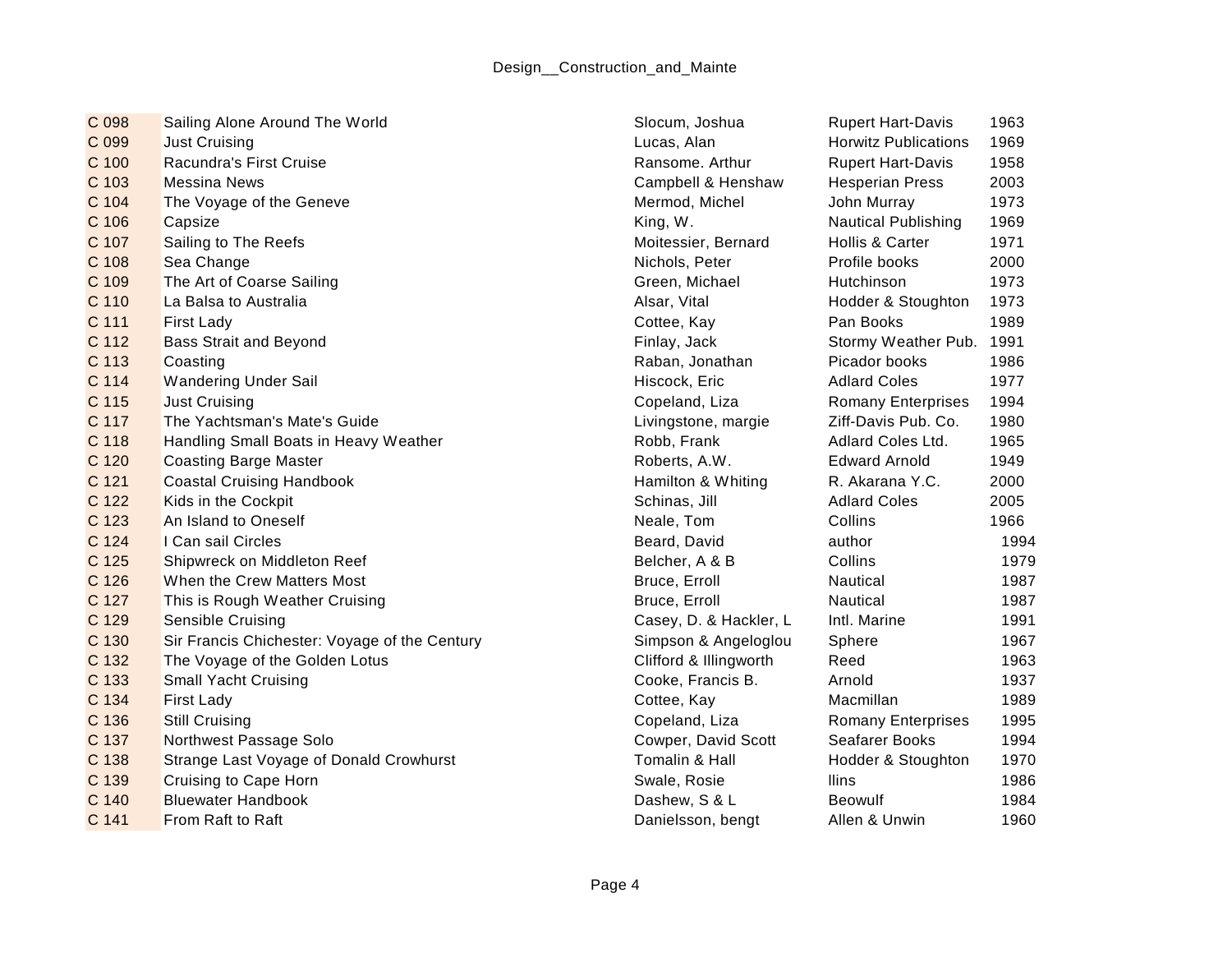| C 142 | The Circumnavigators' Handbook                             | Dashew, S & L       | <b>Norton</b>          | 1983        |
|-------|------------------------------------------------------------|---------------------|------------------------|-------------|
| C 143 | D'Entrecasteaux Waterways                                  | <b>CYC Tasmania</b> | <b>Tasmanian Govt</b>  | $\tilde{?}$ |
| C 144 | Sailors Guide to the Windward Islands 1982/3               | Doyle, Chris        | author                 | 1982        |
| C 145 | The Voyage of the "Petula"                                 | Evans, Frank        | Hale                   | 1957        |
| C 146 | One Man's Journey                                          | Gourlay, Ken        | author                 | 2007        |
| C 147 | Ocean Cruising on a Budget                                 | Hammick, Anne       | <b>Adlard Coles</b>    | 1995        |
| C 148 | My Old Man and the Sea                                     | Hays, D & D         | Alonquin               | 1995        |
| C 149 | Singlehanded Sailing                                       | Henderson, Richard  | <b>Adlard Coles</b>    | 1989        |
| C 150 | The Kon-Tiki Expedition                                    | Heyerdahl, Thor     | <b>Heron Books</b>     | 1970        |
| C 151 | Navigator in the South Seas                                | Hilder, Brett       | Rigby                  | 1978        |
| C 152 | <b>Cruising Under Sail</b>                                 | Hiscock, Eric       | Oxford U P             | 1967        |
| C 153 | Atlantic cruise in Wanderer III                            | Hiscock, Eric       | Oxford U P             | 1968        |
| C 155 | Beyond The West Horizon                                    | Hiscock, Eric       | Oxford U P             | 1971        |
| C 156 | At One With the Sea                                        | James, Naomi        | Hutchinson             | 1979        |
| C 157 | Ocean Sailing                                              | James, Robert       | <b>Hearst Marine</b>   | 1983        |
| C 160 | <b>Cutting Loose</b>                                       | Lipscomb, James     | Little, Brown          | 1974        |
| C 162 | Cruising the NSW Coast                                     | Lucas, Alan         | Castle                 | 1982        |
| C 164 | <b>Cruisiing Australians</b>                               | Lucas, Alan         | Horwitz                | 1989        |
| C 165 | Cruising in New Caledonia                                  | Marc et al          | <b>Club Marine</b>     | 1989        |
| C 167 | <b>Wind Aloft</b>                                          | Marin-Marie         | <b>RU/Peter Davies</b> | 1947        |
| C 168 | Cruising in New Caledonia                                  | Marc et al          | Club Marine            | 1989        |
| C 169 | The Capable Cruiser                                        | Pardey, L & L       | Norton                 | 1987        |
| C 170 | Against All Odds                                           | Nebauer, Alan       | McGraw-Hill            | 1997        |
| C 171 | Force Nine and More                                        | Murray (publ)       | Murray                 | 1969        |
| C 172 | <b>Outward Bound</b>                                       | Taylor, Digby       | Digby Taylor           | 1982        |
| C 173 | Survive the Savage Sea                                     | Robertson, Dougal   | Penguin                | 1974        |
| C 175 | This is Cruising                                           | Sleightholme, Des   | Fontanan/Collins       | 1982        |
| C 176 | The Voyage of the Cap Pilar                                | Seligman, Adrian    | Hodder & Stoughton     | 1941        |
| C 177 | The Sinbad Voyage                                          | Severin, Tim        | Arena                  | 1983        |
| C 181 | Children of Cape Horn                                      | Swale, Rosie        | Ure Smith              | 1974        |
| C 182 | Dolphins at Sunset                                         | Thurston, Elizabeth | Sun                    | 1991        |
| C 183 | The Brendan Voyage                                         | Severin, Tim        | Hutchinson             | 1978        |
| C 184 | The Venturesome Voyages of Captain Voss                    | Voss, J.C.          | Century                | 1976        |
| C 185 | East Coast Cruise of the Warrin Bunjil, April-October 2006 | Warrin Bunjil Crew  | private                | $\gamma$    |
| C 186 | The Set of the Sails                                       | Villiers, Alan      | Hodder & Stoughton     | 1949        |
| C 187 | <b>Seven Little Sisters</b>                                | Willis, William     | Hutchinson             | 1955        |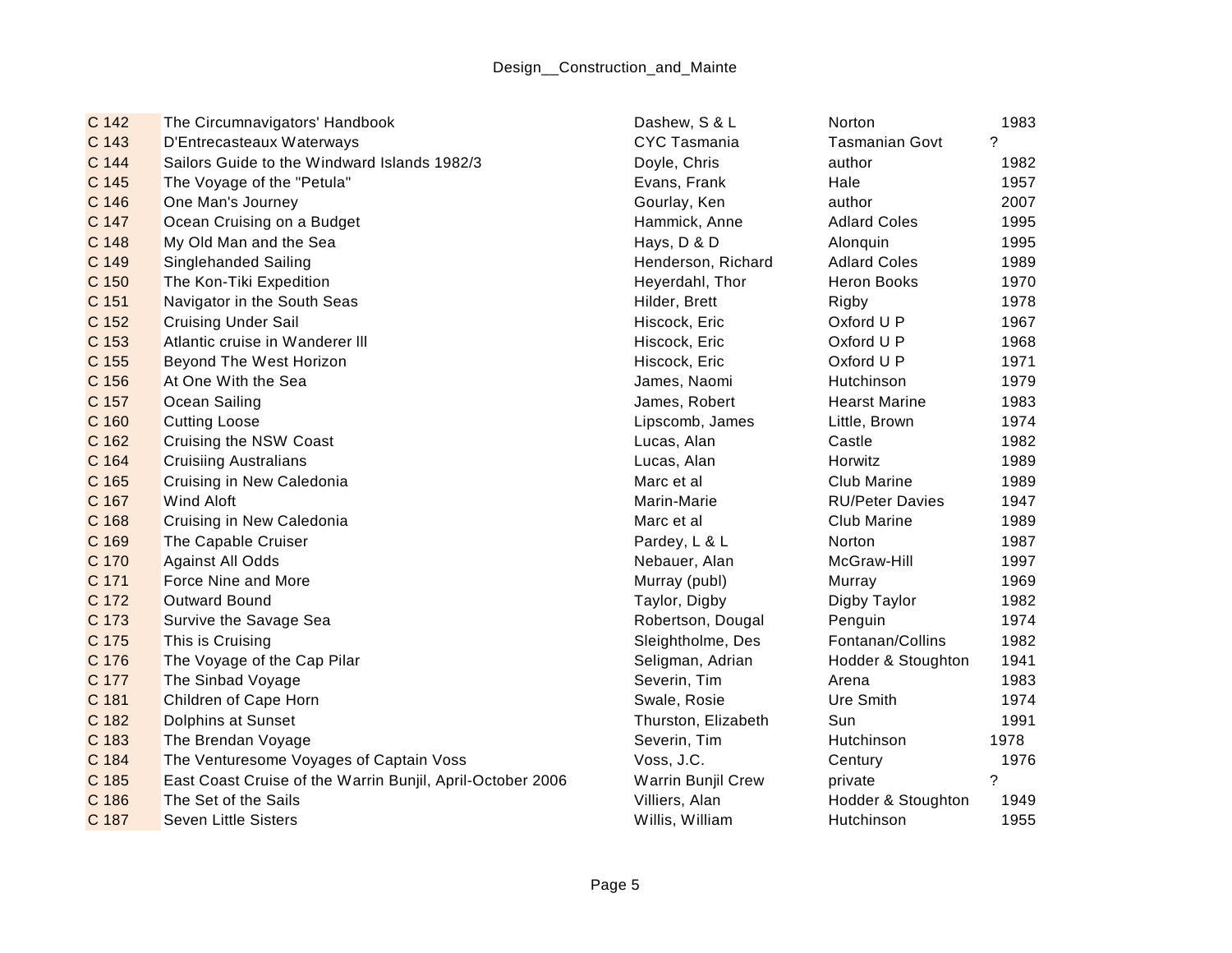| C 188            | John Sanders: Sextant, Sea and Solitude                                           | Schmidt, Hugh           | St. George                | 1988 |
|------------------|-----------------------------------------------------------------------------------|-------------------------|---------------------------|------|
| C 189            | 100 Magic Miles of the Great Barrrier Reef (The Whitsunday islands Colfelt, David |                         | Windward                  | 1990 |
| C 190            | Three Burgees: Hist. of republic of Singapore Y. C.                               | Dunlop, Peter           | R.S.Y.C.                  | 2010 |
| C 191            | Three Burgees: Hist. of republic of Singapore Y. C.                               | Dunlop, Peter           | R.S.Y.C.                  | 2011 |
| C 192            | A Voyage to NSW: The Journal of HMAV Bounty 1987-88                               | Edwards, K. F.          | Intelpost                 | 2    |
| C 193            | The Lonely sea and the Sky                                                        | Chichester, Sir Francis | Hodder & Stoughton        | 1965 |
| C 198            | The Ship Would Not Travel Due West                                                | Lewis, David            | <b>Rupert Hart-Davis</b>  | 1963 |
| C 199            | Daughters of the Wind                                                             | Lewis, David            | Reed                      | 1967 |
| C 200            | Gipsy Moth Circles the World                                                      | Chichester, Francis     | Hodder & Stoughton        | 1967 |
| C 203            | Shapes on the Wind                                                                | Lewis, David            | <b>Harper Collins</b>     | 2000 |
| C 204            | Treasure islands                                                                  | Stephenson, Pamela      | Headline                  | 2005 |
| C 205            | Voyaging the Pacific                                                              | Horden, Miles           | Murray                    | 2002 |
| C 206            | Petro-Pirates                                                                     | Blyth, Capt Ken         | Allen & Unwin             | 2000 |
| C 207            | Sea Fare                                                                          | Cruis                   | C.Y.C A.                  |      |
| C 208            | Sea Safety for Small Craft                                                        | Dalton, Teki (Ed)       | Comm. Australia           | 1988 |
| C 209            | Encounters of a Wayward sailor                                                    | Jones, Tristan          | <b>Adlard Coles</b>       | 1996 |
| C 211            | Sea Wanderers to Australia                                                        | Martin, Sheila          | MacMIllan                 | 1977 |
| C 212            | Blue Lagoons & Beaches                                                            | Siers, James            | Millwood                  | 1985 |
| C 213            | Sail South Till The Butter Melts                                                  | Stewart, Geoff          | <b>Continuity Company</b> | 2004 |
| C 215            | Yachtsman's Handbook of Whitsunday Passage                                        | Colfelt & Bradley       | Whitsunday Charter.       | 1980 |
| C 216            | Once is Enough                                                                    | Smeeton, Miles          | Grafton                   | 1991 |
| C 217            | Sailing Alone: Kodoku Across the Pacific                                          | Horie, Kenichi          | Tuttle                    | 1964 |
| C 218            | <b>Fast Cruising</b>                                                              | Johnson, Peter          | Nautical Pub.             | 1985 |
| C 219            | Yacht Worippa                                                                     | Cook, Christopher Robin | Gladken                   | 2012 |
| C 220            | Twenty Four Feet of Adventure in Rebel                                            | Barber, Eve             | Author                    | 1988 |
| C 221            | A White Boat From England                                                         | Millar, George          | Heinemann                 | 1951 |
| C 222            | <b>Sailing Free</b>                                                               | Le Guay, Laurence       | Ure Smith                 | 1975 |
| C 223            | <b>Confronting Poseidon</b>                                                       | Tully, Clive            | Offshore Publ.            | 2002 |
| C 224            | White Cliffs to Coral Reef                                                        | Howell, William         | Reader's Book Club        | 1958 |
| C <sub>225</sub> | Queequeg's Odyssey                                                                | Cultra, Chen            | Sidgwick & Jackson        | 1978 |
| C226             | The Unlikely Voyage of Jack de Crow                                               | Mackinnon, A. J.        | Seafarer Books            | 2002 |
| C227             | Adrift                                                                            | Callahan, S.            | <b>Bantam</b>             | 1986 |
| C228             | Cruising Guide to the New england Coast                                           | Duncan & Ware           | Dodd, Mead & Co           | 1975 |
| C229             | Airborne: A Sentimental journey                                                   | Buckley, W. F. Jnr.     | Macmillan                 | 1976 |
| C230             | Around the World Alone                                                            | Colas, A                | Barron's/Woodbury         | 1978 |
| C231             | Turkish Waters & Cyprus Pilot                                                     | Heikell, R              | Imray Laurie Norie        | 2006 |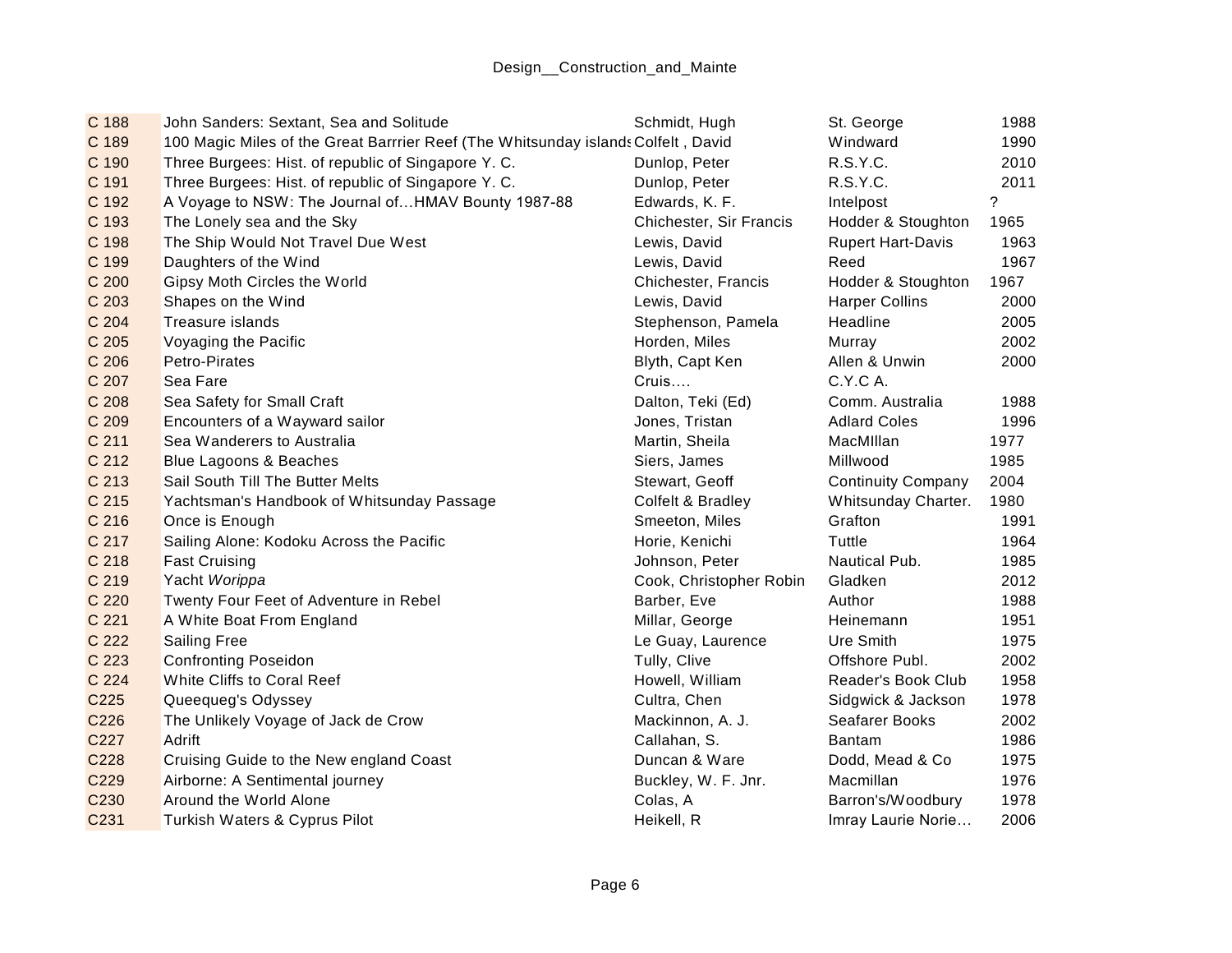| C <sub>232</sub> | Journey to Mourilyan (signed)                            | Sidney, Neilma                          | Dent                    | 1986 |
|------------------|----------------------------------------------------------|-----------------------------------------|-------------------------|------|
| C233             | <b>Roving Commissions 16</b>                             | Campbell, B (Ed)                        | <b>Rcc Press</b>        | 1976 |
| C234             | The Crossing of the Copula                               | Filloux, Jean                           | Collins                 | 1955 |
| C235             | Then we sailed away                                      | Ridgway, j,m,c &r                       | Warner                  | 1999 |
| C236             | The Incredible Voyage                                    | Jones, tristan                          | <b>Triad Grafton</b>    | 1986 |
| C237             | A Star to Steer Her By                                   | Jones, Tristan                          | <b>Triad Grafton</b>    | 1986 |
| C238             | Seduced By The Sea                                       | Duder, T. (Ed)                          | <b>Harper Collins</b>   | 2003 |
| C 239            | Practical Sailing the Modern Cruising Yacht              | Jeffery, Timothy                        | New Burlington          | 1995 |
| C 240            | <b>Storm Sailing</b>                                     | Jobson, Gary                            | <b>Hearst Books</b>     | 1983 |
| C241             | Sou'west in Wanderer IV                                  | Hiscock, Eric                           | Oxford U P              | 1973 |
| C242             | World Wanderer                                           | Kearns, Des                             | Angus & Robertson       | 1971 |
| C243             | <b>Cruising Gulfs Log</b>                                | Thompson, Neil                          | Spindrift               | 1983 |
| C244             | Cruising                                                 | Sleightholme, J. D.                     | <b>Adlard Coles</b>     | 1971 |
| C245             | To Sea in Carpet Slippers                                | Sandison, A.C.                          | <b>Adlard Coles</b>     | 1966 |
| C246             | The Horizon is Too Narrow                                | Wells, Frank                            | Dent                    | 1951 |
| C247             | <b>Upgrading The Cruising Sailboat</b>                   | Spurr, Daniel                           | Intl. Marine            | 1993 |
| C248             | The Galley Cookbook                                      | Skinner, Gwen                           | Reed                    | 1978 |
| C249             | Notes From a Skipper's Log Book                          | Clifford, Graham                        | Author                  | 1989 |
| C251             | Saluting the Amaryllis (1922-1923                        | Tadgell & Tadgell                       | <b>Wallington House</b> | 2016 |
| C252             | Cruising & Ocean Racing (Lonsdale Library XV)            | Martin et al                            | <b>Seeley Service</b>   | n.d. |
| C <sub>253</sub> | Sea-Saint                                                | Nicolson, Ian                           | <b>Peter Davies</b>     | 1957 |
| C254             | Moana: The Vastness of the Sea                           | Gorsky, Bernard                         | Elek                    | 1956 |
| C <sub>255</sub> | Cruise of the Alerte                                     | Knight, E. F.                           | Hart-Davis              | 1952 |
| C256             | Voyage of the Victory                                    | Osborne, Dod                            | Shakespeare Head        | 1956 |
| C <sub>257</sub> | Get Away From it All                                     | Perdon, Bill                            | Author                  | 1991 |
| C258             | Going About                                              | Goodwin, Ann                            | Author                  | 2012 |
|                  |                                                          |                                         |                         |      |
|                  |                                                          |                                         |                         |      |
|                  | <b>DESIGN &amp; MAINTENANCE</b>                          |                                         |                         |      |
| D 001            | The Praus of Indonesia                                   | Hawkins, Clifford                       | Macmillan               | 1982 |
| D 002            | Architectura Navalis Mercatoria*                         | Chapman, Fredrik Henrik af Adlard Coles |                         | 1968 |
| D 003            | The Dhow - An Illustrated History                        | Hawkins, Clifford                       | Nautical                | 1977 |
| D 005            | The Observer's Book of Sailing Craft of Australia & N.Z. | Campbell, Peter                         | Fredk. Warne            | 1979 |
| D 006            | Cruising Yachts; Design & Performance                    | Butler, Dr. T.H.                        | Robt. Ross              | 1945 |
| D 008            | American Yachts & Yachting                               | Cozzens et al                           | Cassell                 | 1888 |

D 010 Sailing, Seamanship & Yacht Construction Fox, Uffa Fox, Uffa Peter Davies Ltd. 1935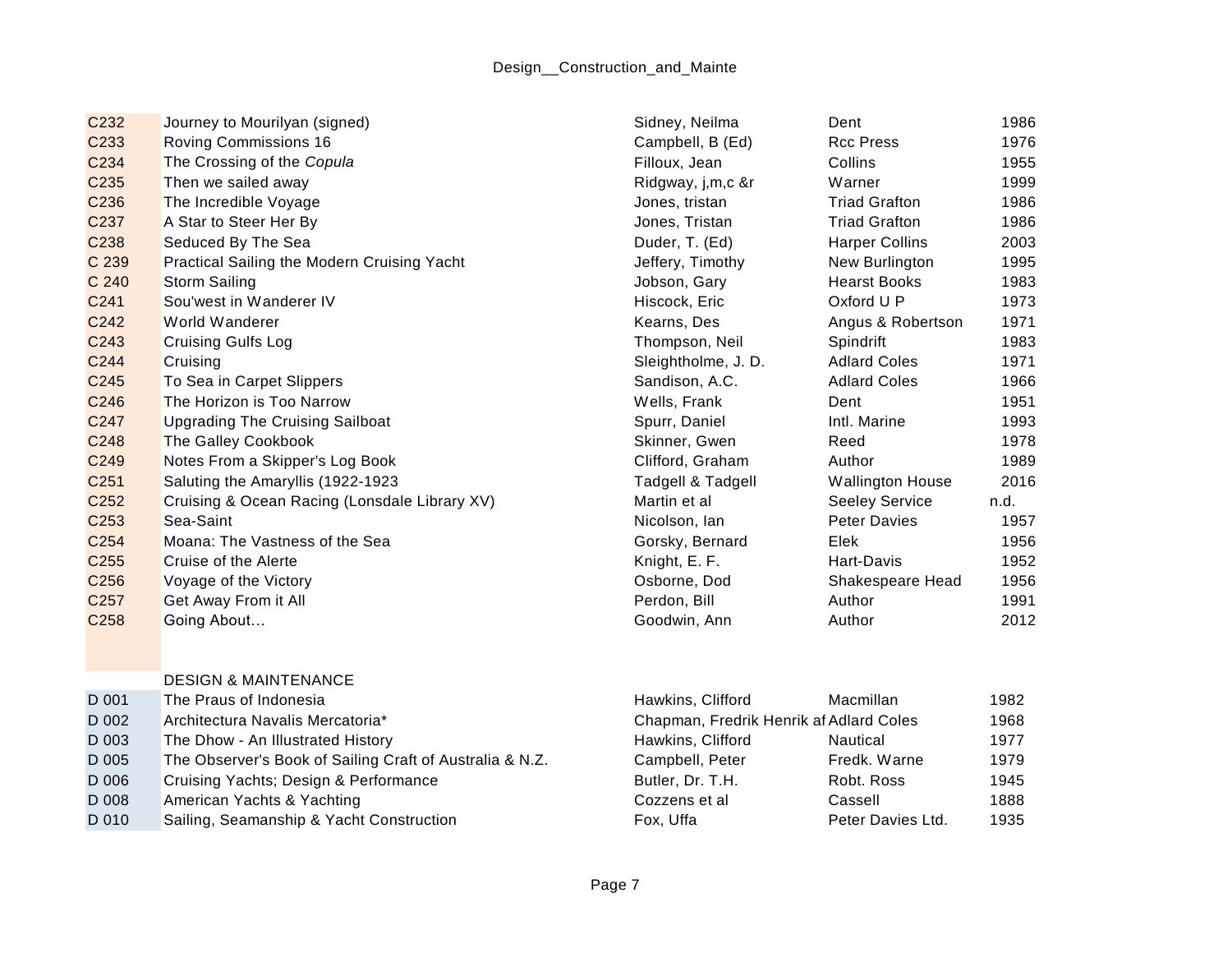| D 011 | Uffa Fox's Second Book                                                        | Fox. Uffa              | Peter Davies Ltd.   | 1935 |
|-------|-------------------------------------------------------------------------------|------------------------|---------------------|------|
| D 012 | Sail & Power                                                                  | Fox, Uffa              | Peter Davies Ltd.   | 1936 |
| D 013 | Racing, Cruising & Design                                                     | Fox, Uffa              | Peter Davies Ltd.   | 1937 |
| D 014 | Thoughts on Yachts & Yachting                                                 | Fox, Uffa              | Peter Davies Ltd.   | 1938 |
| D 015 | Marconi Rigging & Sailmaking                                                  | Gray, Alan             | Rudder Pub.         | 1932 |
| D 016 | Dixon Kemp's Manual of Yacht & Boat Sailing & Architecture*                   | Heckstall-Smith & Hope | Horace Cox          | 1913 |
| D 017 | Dixon Kemp's Manual etc. [Plates]*                                            | Heckstall-Smith & Hope | Horace Cox          | 1913 |
| D 018 | Small Craft                                                                   | Muhlhauser, G.P.       | The Bodley Head     |      |
| D 019 | Open Boats                                                                    | Noyes, Alfred          | Wm. Blackwood       | 1917 |
| D 020 | <b>Elements of Yacht Design</b>                                               | Skene, Norman L.       | Dodd, Mead & Co.    | 1945 |
| D 021 | Mast & Sail in Europe and Asia                                                | Smyth, B Warrington    | Wm Blackwood        | 1929 |
| D 022 | <b>Trailer Sailers</b>                                                        | Toghill, Jeff          | Reed                | 1977 |
| D 023 | Sailing Boats of the World                                                    | Budd, Rhonda (Ed)      | Bayard              | 1974 |
| D 024 | Rules & Regs for the Construction and Classification of Yachts III (II Lloyds |                        | Lloyd's Register    | 1969 |
| D 025 | Sailing Yachts, Types & Classes                                               | Coles & Phillips-Birt  | <b>Adlard Coles</b> | 1958 |
| D 026 | The Luxury Yacht- from Steam to Diesel                                        | Crabtree, R.           | David & Charles     | 1973 |
| D 027 | The Jubilee                                                                   | anon                   | Jubilee Assoc.      | ?980 |
| D 028 | Velvet Drive Marine Transmission Service Manual 71C-72C                       | Borg-Warner            | Borg-Warner         | 1986 |
| D 029 | The New Book of SAIL Trim                                                     | Textor, Ken            | Sail magazine       |      |
| D 030 | A unit of Water, a Unit of Time                                               | Whynott, D.            | Hodder              | 1999 |
| D 032 | <b>Power Model Boats</b>                                                      | Smeed, Vic             | M.A.P.              | 1966 |
| D 034 | <b>Model Diesels</b>                                                          | Laidlaw-Dickson        | Harborough          | 1947 |
| D 035 | Your Boat's Electrical System                                                 | Miller / Maloney       | Hearst              | 1982 |
| D 036 | <b>High speed Small Craft</b>                                                 | Du Cane, P.            | David & Charles     | 1974 |
| D 037 | Designed to Win                                                               | Marshall, Roger        | <b>Adlard Coles</b> | 1979 |
| D 038 | Maintenance                                                                   | Street, Donald M. Jr.  | Time-Life books     | 1975 |
| D 039 | The Legendary Yachts                                                          | Robinson, Bill         | MacMillan           | 1971 |
| D 040 | Joel White                                                                    | Mayher, W & Bray, M.   | Noah Pubs.          | 2002 |
| D 041 | The 12-Volt Bible                                                             | Brotherton, Miner      | Internat, Marine    | 2003 |
| D 042 | <b>Marine Diesel Engines</b>                                                  | Calder, Nigel          | Internat. Marine    | 1992 |
| D 043 | Gaff Rig                                                                      | Leather, John          | Int. Marine Pub.    | 1970 |
| D 044 | <b>Surveying Small Craft</b>                                                  | Nicolson, Ian          | <b>Adlard Coles</b> | 1974 |
| D 046 | The BoatOwner's Handibook                                                     | de Fontaine, W.H.      | <b>Adlard Coles</b> | 1952 |
| D 047 | Sailing Yacht Design                                                          | Phillps-Birt, Douglas  | <b>Adlard Coles</b> | 1969 |
| D 048 | The Lore of Ships                                                             | Tryckare, Tre          | <b>AB Nordbok</b>   | 1975 |
| D 049 | Yacht and Sea                                                                 | Plym, Gustav           | <b>Adlard Coles</b> | 1961 |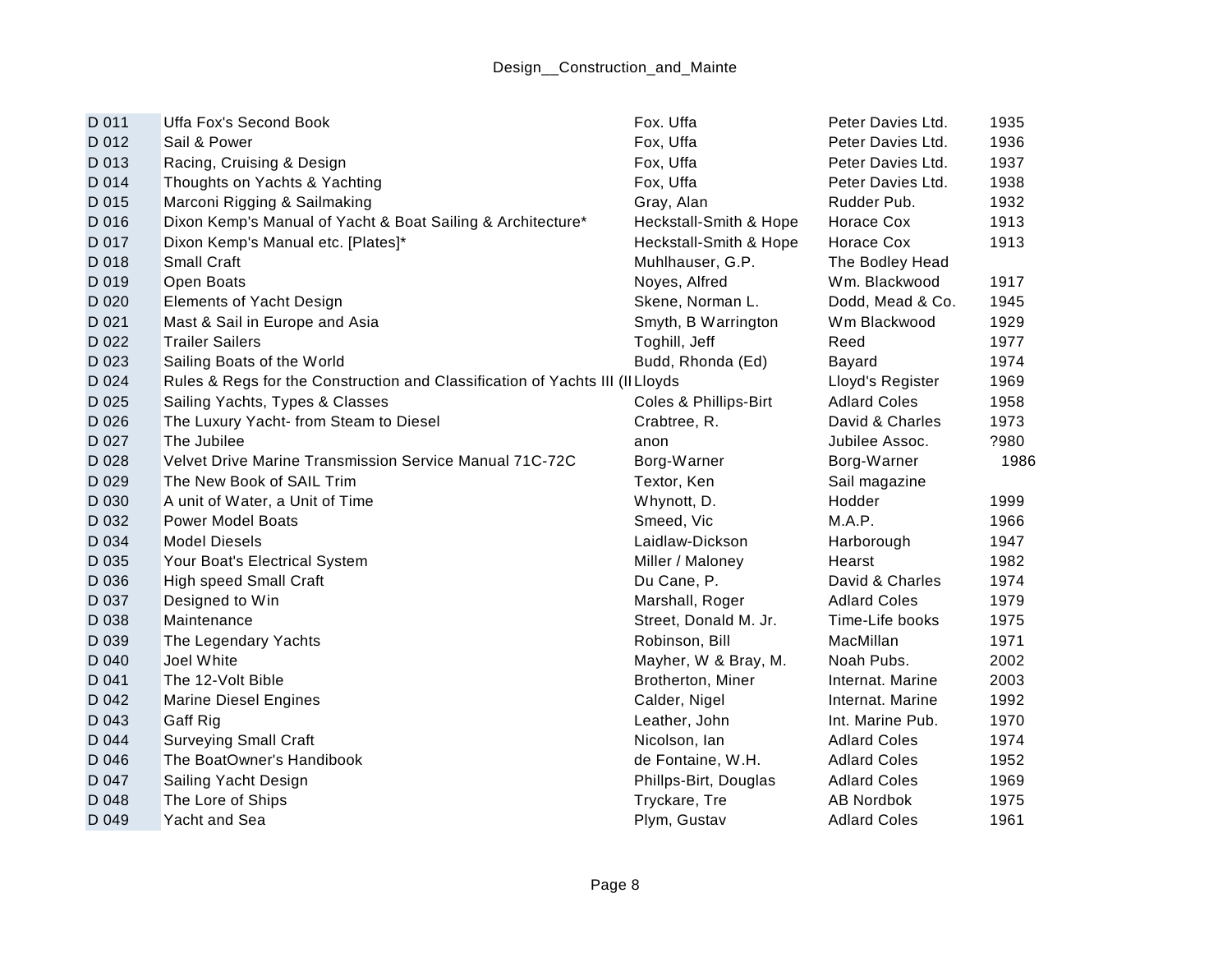| D 050 | <b>Self Steering</b>                                                         | Herbert, Tom          | A.Y.R.S.                | 1974 |
|-------|------------------------------------------------------------------------------|-----------------------|-------------------------|------|
| D 051 | The Proper Yacht                                                             | Beiser, Arthur        | <b>Adlard Coles</b>     | 1966 |
| D 052 | <b>Building Chine Boats</b>                                                  | Verney, Michael       | <b>Yachting Monthly</b> | 1965 |
| D 053 | The International Book of Catamarans & Trimarans                             | Cotter, Edward F.     | Kaye & Ward             | 1966 |
| D 054 | Trimarans                                                                    | Clarke, D.H.          | <b>Adlard Coles</b>     | 1969 |
| D 055 | Catamarans                                                                   | Fisher, John          | <b>Adlard Coles</b>     | 1959 |
| D 056 | A Boat of Your Own                                                           | Bowker, R.M.          | Cassell                 | 1959 |
| D 057 | <b>Concrete Boatbuilding</b>                                                 | Jackson & Sutherland  | Allen & Unwin           | 1969 |
| D 058 | Ocean Racing & Offshore Yachts                                               | Johnson, Peter        | Nautical Pub.           | 1970 |
| D 059 | Hartley's Ferro-cement Boat Building                                         | Hartley & Read        | <b>Boughtwood Print</b> |      |
| D 060 | <b>Ferrocement Yacht Construction</b>                                        | Cairncross, Chris     | <b>Adlard Coles</b>     | 1972 |
| D 061 | Seaworthiness, The Forgotten Factor                                          | Marchaj, C.A. [Tony]  | <b>Adlard Coles</b>     | 1996 |
| D 062 | Yachtsman's Guide to Better Maintenance                                      | Duggan, Bill          | Ziff-Davis Pub. Co.     | 1980 |
| D 063 | The Big Book of Marine Electronics                                           | Graves, Frederick     | Seven Seas Press        | 1985 |
| D 064 | <b>Small Steel Craft</b>                                                     | Nicolson, Ian         | <b>Adlard Coles</b>     | 1971 |
| D 065 | <b>Permanent Yacht Moorings</b>                                              | Ellis, Ridsdale       | Motor Boating mag.      | 1939 |
| D 066 | Propellers                                                                   | Stanton, John R.      | <b>Cornell Maritime</b> | 1975 |
| D 067 | Small Boat Design for Beginners                                              | Bailey, Frank         | Reed                    | 1980 |
| D 068 | The Complete Book of Boat Maintenance                                        | anon                  | <b>Bay Books</b>        | 1980 |
| D 069 | John G. Alden and His Yacht Designs                                          | Carrick/Henderson     | Internat, Marine        | 1984 |
| D 070 | The Ocean Sailing Yacht Vol 2                                                | Street, Donald M. Jr. | Norton                  | 1978 |
| D 071 | Rules & Regs for the Building and Classification of Yachts of the IRI Lloyds |                       | Lloyd's Register        | 1921 |
| D 072 | The Offshore Yacht                                                           | Thornton, A. T.       | Granada                 | 1984 |
| D 073 | Know Your Own Ship                                                           | Walton, Thomas        | <b>Charles Griffin</b>  | 1929 |
| D 074 | <b>Reflections on Yachts</b>                                                 | Phillps-Birt, Douglas | Nautical                | 1968 |
| D 075 | <b>Marine Conversions</b>                                                    | Warren, Nigel         | <b>Adlard Coles</b>     | 1972 |
| D 076 | The Way of a yacht                                                           | Hollingworth, Alan    | lansdowne Press         | 1974 |
| D 077 | Glass Fibre Yachts: Improvement and Repair                                   | Jones, Charles        | Nautical Pub.           | 1972 |
| D 078 | <b>Fitting Out Mechanically</b>                                              | Lucas, Alan           | Horwitz Grahame         | 1982 |
| D 079 | Boat Owner's Maintenance Manual                                              | Toghill, Jeff         | Reed                    | 1976 |
| D 080 | Building small boats, surf craft and canoes in Fibreglass                    | Toghill & Flett       | Reed                    | 1990 |
| D 081 | Wooden Boat Restoration & Repair (WEST System)                               | Gougeon Bros          | Gougeon Bros            | 1992 |
| D 082 | Yacht Equipment and Rigging Guid                                             | Ronstan               | Ronstan                 | 1983 |
| D 083 | Volvo Penta Workshop Manual MB2A/50S                                         | Volvo                 | Volvo                   |      |
| D 084 | Perkins Workshop Manual for Diesel Engines                                   | Perkins               | Perkins                 | 1975 |
| D 085 | Volvo Penta Workshop Manual MD 1B, 2B, 3B                                    | Volvo                 | Volvo                   |      |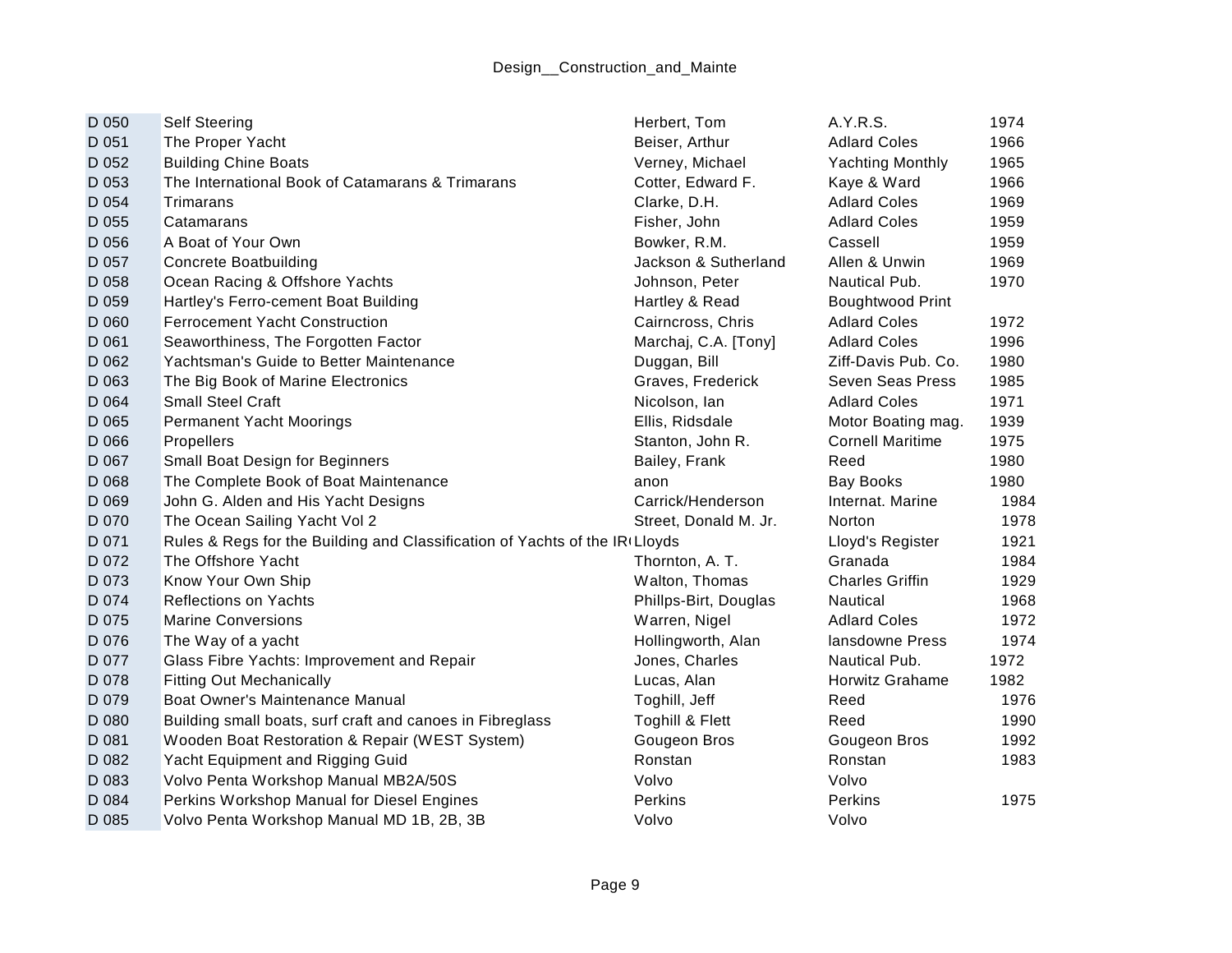| D 086            | Volvo Penta Workshop Manual MD11C, D: MD17C, D                 | Volvo                   | Volvo                      |      |
|------------------|----------------------------------------------------------------|-------------------------|----------------------------|------|
| D 087            | <b>Understanding Boat Design</b>                               | Brewster, Ted           | McGraw-Hill                | 1994 |
| D 088            | The Gaff Rig Handbook                                          | Leather, John           | <b>Woodenboat Books</b>    | 2001 |
| D 089            | <b>Boatowner's Sheet Anchor</b>                                | Lane, Carl D.           | <b>Hawthorn Books</b>      | 1969 |
| D 090            | Mine's Bigger                                                  | Kapalan, D. A.          | Harper                     | 2007 |
| D091             | <b>Basic Naval Architecture</b>                                | Barnaby, K C            | Hutchinson                 | 1963 |
| D092             | <b>Modifying Fiberglass Boats</b>                              | Wiley, Jack             | Intnl Marine               | 1975 |
| D093             | <b>Small Boat Building</b>                                     | Gannaway, D             | Coles                      | 1980 |
| D094             | <b>Modern Chartwork</b>                                        | Stewart & Stephen       | Brown, Son &               | 1956 |
| D095             | The Tools and Materials of Boat Building                       | Lucas, Alan             | Horwitz                    | 1978 |
| D096             | <b>Classic Yacht Interiors</b>                                 | Bobrow & Jinkins        | Concepts                   | 1993 |
| D097             | Under Sail Aboard the World's Finest Boats                     | Glenn, David            | Artisan                    | 2000 |
| D098             | The American Sailboat                                          | Jones, Gregory O.       | <b>MBI Publishing</b>      | 2002 |
| D099             | The Book of Wooden Boats                                       | Bray, Maynard           | Norton                     | 1992 |
| D <sub>100</sub> | Your Boat's Electrical System                                  | Miller, Conrad          | <b>MB &amp; S</b>          | 1973 |
| D <sub>101</sub> | All the Oceans                                                 | Holland, Ron            | <b>Ron Holland Designs</b> | 2018 |
| D <sub>102</sub> | Australian Motor Boat & Yachting Vols 1,2,4,6,7 (1925 onwards) |                         | <b>RMYC of NSW</b>         | 1925 |
| D <sub>103</sub> | Lloyd's Register 1977-1980 (4 Vols)                            |                         | Lloyds                     | 1977 |
| D <sub>104</sub> | Lloyd's Register 1971-1976 (6 Vols)                            |                         | Lloyds                     | 1971 |
| D <sub>105</sub> | Lloyd's Register 1964                                          |                         | Lloyds                     | 1964 |
| D106             | Lloyd's Register 1908, 1926 (2 vols)                           |                         | Lloyds                     | 1908 |
| D <sub>107</sub> | Ships their Builders and the Kromhout Marine Oil Engine        |                         | Kromhout                   | 1922 |
| D108             | The Complete Book of Yacht Care                                | Verney, Michael         | <b>Adlard Coles</b>        | 1997 |
| D <sub>109</sub> | Gadgets and Wrinkles                                           | Calaghan, Harold A      | MacMillan                  | 1938 |
| D110             | Philip L. Rhodes and his Yacht Designs                         | Henderson, Richard      | Intl Marine Pubi.          | 1981 |
| D111             | Osmosis and Glassfibre Yacht Construction                      | Staton-Bevan, Tony      | <b>Adlard Coles</b>        | 1995 |
| D112             | Aluminium Boatbuiding                                          | Sims, Ernest            | <b>Adlard Coles</b>        | 2000 |
| D113             | The Fabulous 40s                                               | Fisher, Bob             | South Atlantic             | 2011 |
| D114             | <b>Fibreglass Boats</b>                                        | Plessis, Hugo du        | <b>Adlard Coles</b>        | 2006 |
|                  | <b>HISTORY</b>                                                 |                         |                            |      |
| H 001            | The Sailing Ship                                               | Anderson, R & R.C.      | George Harrap              | 1926 |
| H 002            | Lloyd's Register of Yachts*                                    | Clarke, R.T.H.          | Lloyd's                    | 1912 |
| H 003            | Captain Cook's Voyages                                         | Cook, Capt. James       | Cassell & Co.              | 1908 |
| H 004            | "Dog Watch" annual                                             | Ellis, L. Nicholas [Ed] | Shiplovers Soc.            | 1944 |
|                  |                                                                |                         |                            |      |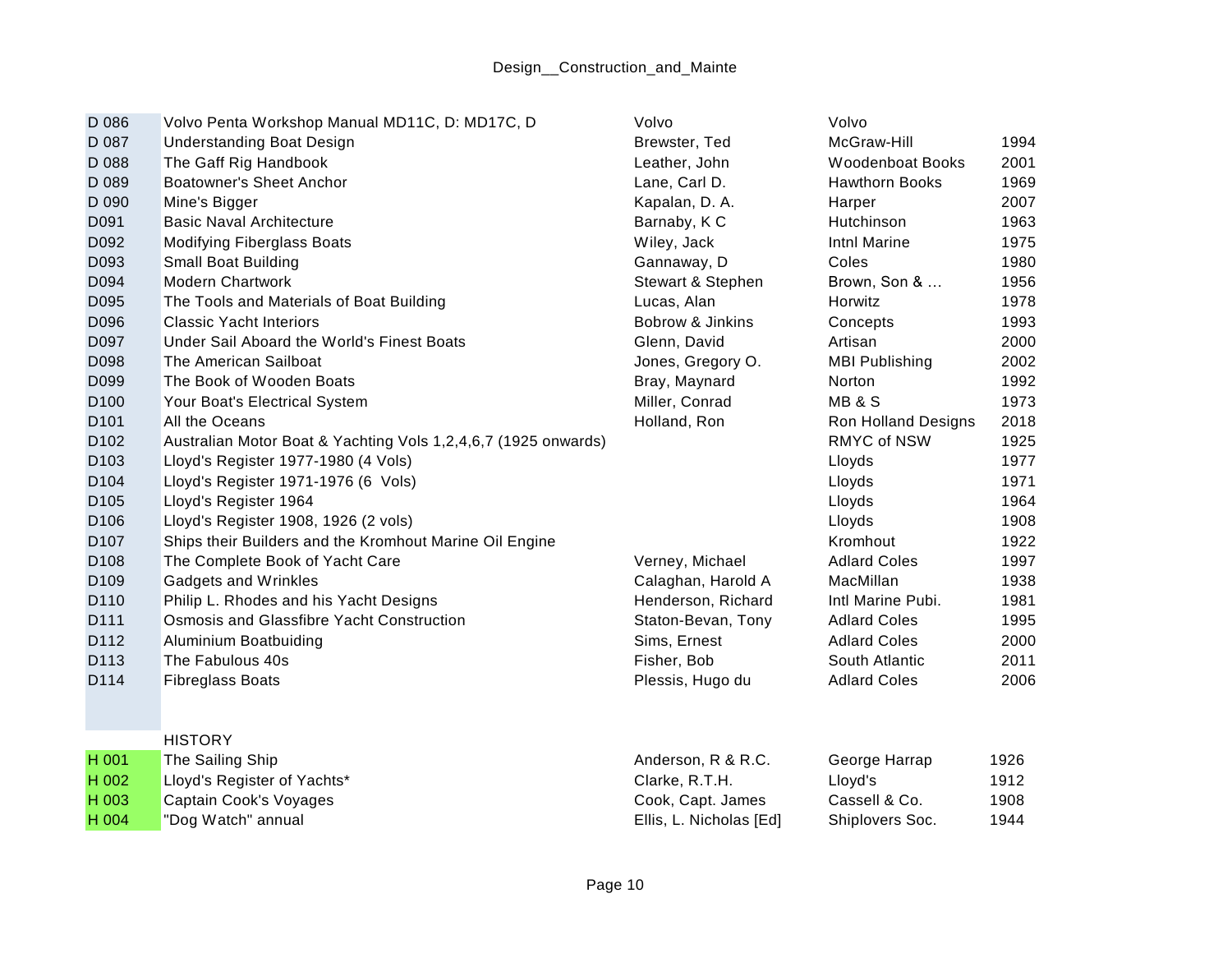| H 005 | <b>Orient Line Guide</b>                          | Loftie, W.J. [Ed]            | Sampson, Low, et al     | 1894 |
|-------|---------------------------------------------------|------------------------------|-------------------------|------|
| H 006 | Captain Cook, the Seaman's seaman                 | Villiers, Alan               | Hodder & Stoughton      | 1967 |
| H 007 | Windjammer Parade                                 | Hansen & Wundshammer         | lan Allen               | 1973 |
| H 008 | History & Evolution of Sailing Yachts             | Giorgetti, Franco            | <b>Five Mile Press</b>  | 2000 |
| H 009 | <b>History of Yachting</b>                        | Phillips-Birt, Douglas       | Elm Tree Books          | 1974 |
| H 010 | The World's Great Sailing Ships                   | Puget, Oliver                | Barnes & Noble          | 1997 |
| H 011 | <b>Classic Sail</b>                               | Gribbins, Joe                | Freidman/Fairfax        | 2000 |
| H 012 | The Voyage Out- the First Fleet Re-enactment      | von Bertouch, Anne           | Hunnifords Lane         | 1991 |
| H 013 | A Century of Tall Ships                           | Beken, K. J.                 | Harrap                  | 1985 |
| H 014 | Tall Ships of Australia, 1988                     | <b>Bicentenary Australia</b> |                         | 1988 |
| H 015 | Antarctica: Exploring the Extreme                 | Landis, Marilyn J.           | Chicago review P        | 2001 |
| H 016 | Cutty Sark, Last of the Racing Clippers           | Hume, Cyril                  | Historian pub.          | 1972 |
| H 017 | The Search For Capt. Slocum                       | Teller, W.M.                 | Andre Deutsch           | 1959 |
| H 018 | The Sea Was Kind                                  | Klestadt, Albert             | Kangaroo Press          | 1988 |
| H 019 | Mate in Sail                                      | Gaby, Capt. James            | Antipodean              | 1974 |
| H 021 | The Wanderer                                      | Masefield, John              | Heinemann               | 1930 |
| H 022 | Yachting and the Royal Prince Alfred Yacht Club   | Norman, Graeme               | Child & Assoc.          | 1988 |
| H 023 | The Story of Sail                                 | Martin & Brouwer             | Weldon Pub.             | 1992 |
| H 024 | Deeds, Not Words                                  | Evans, Wilson                | <b>Hawthorn Press</b>   | 1971 |
| H 025 | Pioneers of the Pacific                           | Rabling, Harold              | Angus & Robertson       | 1966 |
| H 026 | Ocean Liners of the Past: Olympic & Titanic       | Hood, A.G. [Ed]              | <b>Patrick Stephens</b> | 1970 |
| H 027 | Ocean Liners of the Past: Lusitania & Mauretania  | Hood, A.G. [Ed]              | <b>Patrick Stephens</b> | 1970 |
| H 028 | Ocean Liners of the Past: Aquitania               | Hood, A.G. [Ed]              | <b>Patrick Stephens</b> | 1970 |
| H 029 | Ocean Liners of the Past: Empress of Britain      | Hood, A.G. [Ed]              | <b>Patrick Stephens</b> | 1970 |
| H 030 | Ocean Liners of the Past: Normandie               | Hood, A.G. [Ed]              | <b>Patrick Stephens</b> | 1970 |
| H 031 | The Humble Dutch Herring                          | Preger, W.                   | Cheshire                | 1944 |
| H 032 | Sailing [historic photographs]                    | Courtauld, Augustine         | Chatto & Windus         | 1935 |
| H 033 | Sealing, Sailing & Settling in S-W Victoria       | Mackenzie, J.M.              | Lowden Pub              | 1976 |
| H 034 | Merchant Ships of the World                       | Dunn, Lawrence               | Macmillan               | 1973 |
| H 035 | Two Years Before the Mast                         | Dana, R.H.                   | Collins                 | 1949 |
| H 036 | <b>Tramps &amp; Ladies</b>                        | Bisset, Sir James            | <b>Criterion Books</b>  | 1959 |
| H 037 | <b>British Coastal Life</b>                       | British                      | Parkgate Books          | 1997 |
| H 039 | The Ferries of Sydney                             | Andrews, Graeme              | J.W. Books              | 1975 |
| H 040 | Across The Harbour: The story of Sydney's Ferries | Gunter, John                 | Rigby                   | 1978 |
| H 041 | Down The Bay                                      | Fitchett, T.K.               | Rigby                   | 1973 |
| H 042 | Log of the Huia                                   | Hawkins, Clifford W.         | Collins                 | 1973 |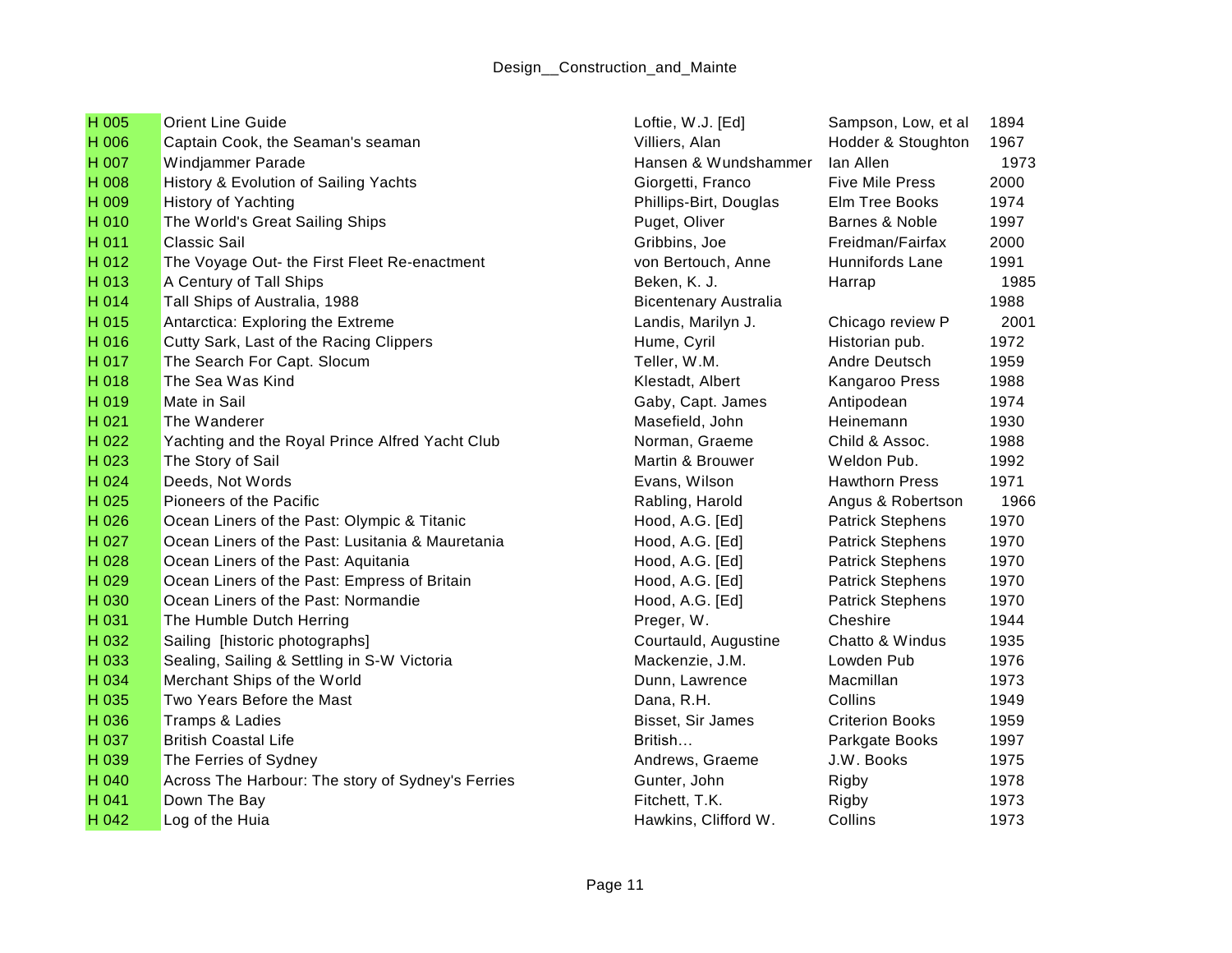| H 043 | The Last of the Windjammers, Vol II only       | Lubbock, Basil       | Brown, Son & Fergusor   | 1949 |
|-------|------------------------------------------------|----------------------|-------------------------|------|
| H 044 | <b>The Colonial Clippers</b>                   | Lubbock, Basil       | Brown, Son & Fergusor   | 1948 |
| H 045 | One hundred Years - RVMYC                      | <b>RVMYC</b>         |                         |      |
| H 046 | <b>Against all Odds</b>                        | Gallagher, Thomas    | MacDonald               | 1971 |
| H 047 | <b>Australian Sea Mysteries</b>                | Loney, Jack          | Marine History Pubs.    | 1988 |
| H 049 | Voyage with the Mails from Brisbane-London     | Anonymous            | London Stereoscopic     | 1912 |
| H 050 | The Hunting of Force Z                         | Hough, Richard       | Fontana                 | 1964 |
| H 051 | Mysteries of the Bass Strait Triangle          | Loney, Jack          | Neptune                 | 1984 |
| H 052 | There Was a Ship                               | Adam-Smith, Patsy    | Penguin                 | 1995 |
| H 055 | <b>Unknown Lands</b>                           | Bellec, Francois     | <b>Hardie Grant</b>     | 2003 |
| H 056 | H.M. Bark "Endeavour"                          | Parkin, Ray          | Miegunyah Press         | 1999 |
| H 057 | Atlantic, the Last Great Race of Princes       | Cookman, Scott       | John Wiley              | 2002 |
| H 058 | Captain Cook's World                           | Robson, John         | Random House            | 2000 |
| H 059 | Traditions & Memories of American Yachting     | Stephens, W.P.       | WoodenBoat Mag.         | 1989 |
| H 060 | The Tregurtha Log                              | Tregurtha, Edward P. | <b>Blubber Head</b>     | 1980 |
| H 061 | <b>The Great Liners</b>                        | Fitchett, T.K.       | Rigby                   | 1977 |
| H 062 | The Vanished Fleet                             | Fitchett, T.K.       | Rigby                   | 1976 |
| H 064 | <b>Atlas of Maritime History</b>               | Lloyd, Christopher   | Lansdowne               | 1975 |
| H 065 | Mate In Sail                                   | Gaby, Capt. James    | Antipodean Press        | 1974 |
| H 066 | <b>Under Full Sail</b>                         | Rosenfeld, Morris    | George Harrap           | 1958 |
| H 067 | Mystic Seaport Museum Watercraft               | Bray, Maynard        | <b>Mystic Seaport</b>   | 1979 |
| H 068 | Antarctic Photographs                          | Ponting & Hurley     | MacMillan               | 1979 |
| H 069 | Sydney Sails [History of R.S.Y.S. 1862 - 1962] | Stephenson, P.R.     | Angus & Robertson       | 1962 |
| H 071 | Craft & Craftsmen of Australian Fishing        | Kerr, Garry          | <b>Mains'l Books</b>    | 1988 |
| H 073 | Sea of Dangers                                 | Blainey, Geoffrey    | Viking                  | 2008 |
| H 074 | Piracy & Pirates                               | Cabal, Juan          | Jarrold's               | 1953 |
| H 075 | Looming Lights                                 | Carter, George G.    | Reader's Union          | 1947 |
| H 076 | Surgeon Of The Seas                            | Foltz Charles S.     | <b>Bobbs-Merrill</b>    | 1931 |
| H 077 | The Armada                                     | Mattingly, Garrett   | <b>Houghton Mifflin</b> | 1959 |
| H 078 | The Wonderful World of Ships                   | Martin, J.H.         | <b>Cathay Books</b>     | 1979 |
| H 079 | Barque Polly Woodside (Rona)                   | Darroch, Vin         | Lowden Pub              | 1978 |
| H 080 | Small Boats and Big Seas                       | Stephenson, R. (Ed)  | Oxford U P              | 1978 |
| H 081 | The Raider Kormoran                            | Detmers, Capt. Theo. | Tandem books            | 1975 |
| H 084 | Nelson's Battles                               | Warner, Oliver       | David & Charles         | 1971 |
| H 089 | Australian Naval Honours & Awards, WWII*       | Wilkins, J.M.        | Navy League             | 2004 |
| H 090 | One of Our Submarines                          | Young, Edward        | Pan Books               | 1968 |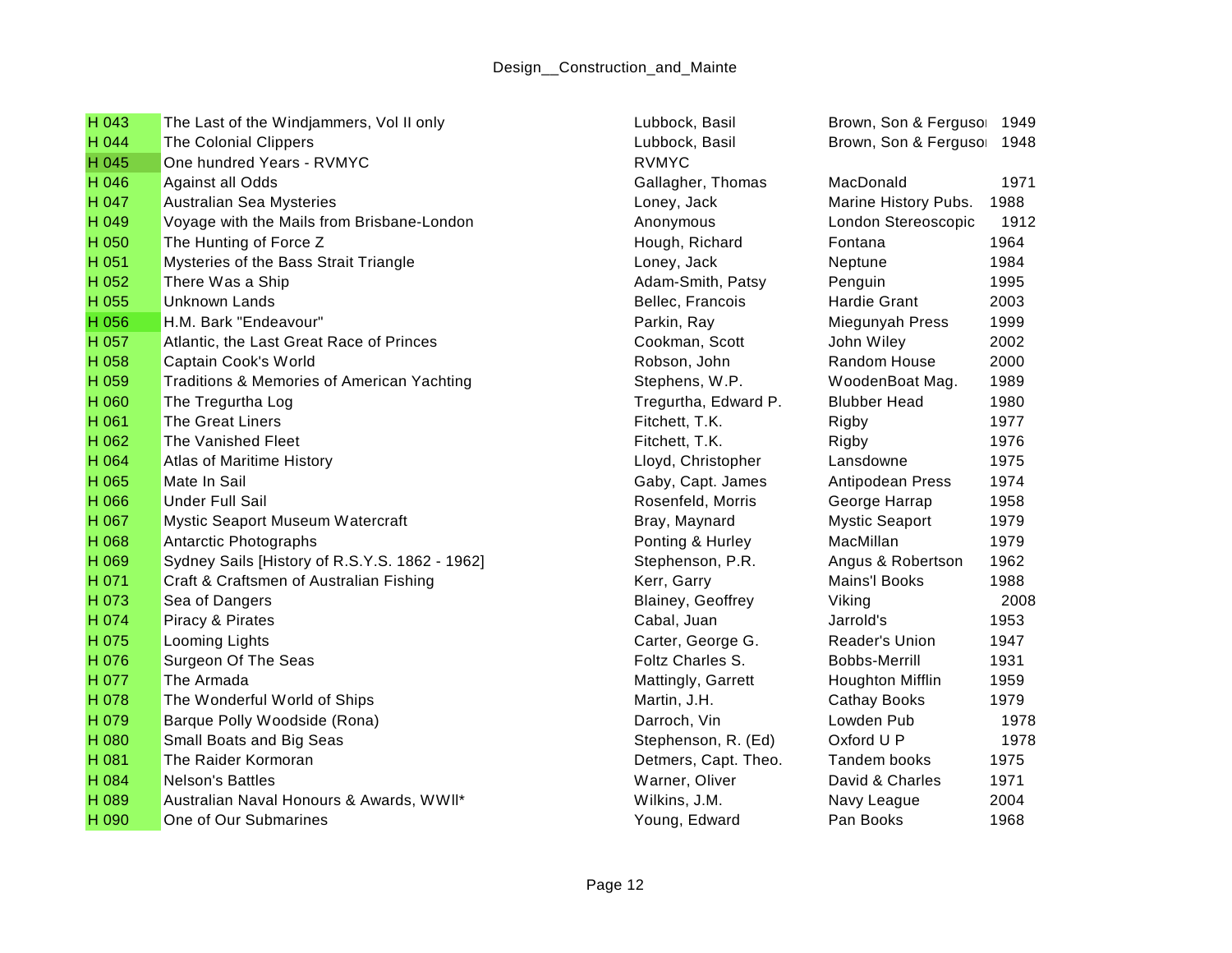| H 091 | Pilot                                                         | Sharp, Capt. P.S.     | T.V. Bulpin               | 1972 |
|-------|---------------------------------------------------------------|-----------------------|---------------------------|------|
| H 092 | Australian Coastal Shipping                                   | Pemberton, Barry      | Melb. Uni. Press          | 1979 |
| H 093 | In The Wake                                                   | Doorly, Capt. Gerald  | Robertson & Mullens       | >930 |
| H 094 | H.M.S. Captain                                                | Hawkey, Arthur        | G. Bell & Sons            | 1963 |
| H 095 | The Newcastle Packets                                         | Abbott, J.H.M.        | Currawong Pub.            |      |
| H 096 | <b>The Seventh Continent</b>                                  | Scholes, Arthur       | Allen & Unwin             | 1954 |
| H 097 | <b>Seven Sailors</b>                                          | Edwards, Kenneth      | Collins                   | 1945 |
| H 098 | The engine powered vessel: from paddlewheeler to nuclear ship | Baker, W.A.           | <b>Crescent Books</b>     | 1972 |
| H 100 | Trawlers Go To War                                            | Lund, P. & Ludlam, H. | New English Library       | 1972 |
| H 101 | Leyte Gulf - Armada in the Pacific                            | MacIntyre, Donald     | MacDonald & Co            | 1970 |
| H 103 | From The Lower Deck - Old Navy, 1780-1840                     | Baynham, Henry        | Hutchinson                | 1969 |
| H 104 | The Ice Diaries                                               | Anderson, William R.  | <b>Thomas Nelson</b>      | 2008 |
| H 105 | The Sailing Ship: A Voyage Through the Ages                   | Mudie, R.& C.         | `Roydon Pub.              | 1984 |
| H 107 | The Voyages of Captain Cook                                   | Rienits, Rex & Thea   | Paul Hamlyn               | 1968 |
| H 109 | The Wind is Free                                              | Champ, Jack           | R.G.Y.C.                  | 1988 |
| H 110 | A Time to Die [ the Kursk Disaster]                           | Moore, Robert         | <b>Bantam Books</b>       | 2003 |
| H 111 | Pictorial History of Ships                                    | Martin & Bennett      | Octopus Books             | 1977 |
| H 112 | <b>Farthest North</b>                                         | Nansen, Fridtjof      | Duckworth                 | 1999 |
| H 113 | Shipwrecks: Australia's Greatest Maritime Disasters           | McHugh, Evan          | Viking                    | 2003 |
| H 114 | The Last Grain Race                                           | Newby, Eric           | <b>RU</b>                 | 1958 |
| H 116 | The Black One                                                 | Hewitt, J. E.         | Langate                   | 1984 |
| H 117 | Middle harbour Yacht Club 1939-1999: The First Sixty Years    | Kalytis, J. (Ed)      | Maritime Heritage P.      | 1999 |
| H 118 | Perilous Voyages to the New Land                              | Cannon, Michael       | Today's Australia         | 1997 |
| H 119 | One hundred Years - RVMYC                                     | <b>RVMYC</b>          |                           |      |
| H 120 | <b>Tall Ships</b>                                             | Coombes, John L.      | Exisle                    | 2006 |
| H 121 | Huddart Parker Men & Ships "War Service of the Merchant Navy" | Huddart               | <b>Huddart Parker Ltd</b> | 1951 |
| H 122 | Huddart Parker Limited 1876-1926                              | Huddart               | <b>Huddart Parker Ltd</b> | 1926 |
| H 123 | The Cape Horn Breed                                           | Jones/Stephensen      | <b>Andrew Melrose</b>     | 1956 |
| H 124 | Lost at Sea                                                   | Hoehling, A. A.       | Rutledge Hill P           | 1999 |
| H 125 | One Minute of Time                                            | Hickling, Harold      | Reed                      | 1965 |
| H 126 | The Wreck of the Batavia & Prosper                            | Leys, Simon           | <b>Black</b>              | 2005 |
| H 127 | Along the Clipper Way                                         | Chichester, Francis   | Pan Books                 | 1967 |
| H 128 | The Devil and the Deap Blue Sea                               | Holden, Robert        | Harper/Collins            | 2003 |
| H 129 | <b>Victorian Shipwrecks</b>                                   | Loney, Jack           | <b>Hawthorn Press</b>     | 1971 |
| H 130 | Let's Go Sailing                                              | d'Alpuget, Lou        | Ure Smith                 | 1951 |
| H 131 | The History of Williamstown                                   | Elsum, W. H.          | Williamstown C. C.        | 1985 |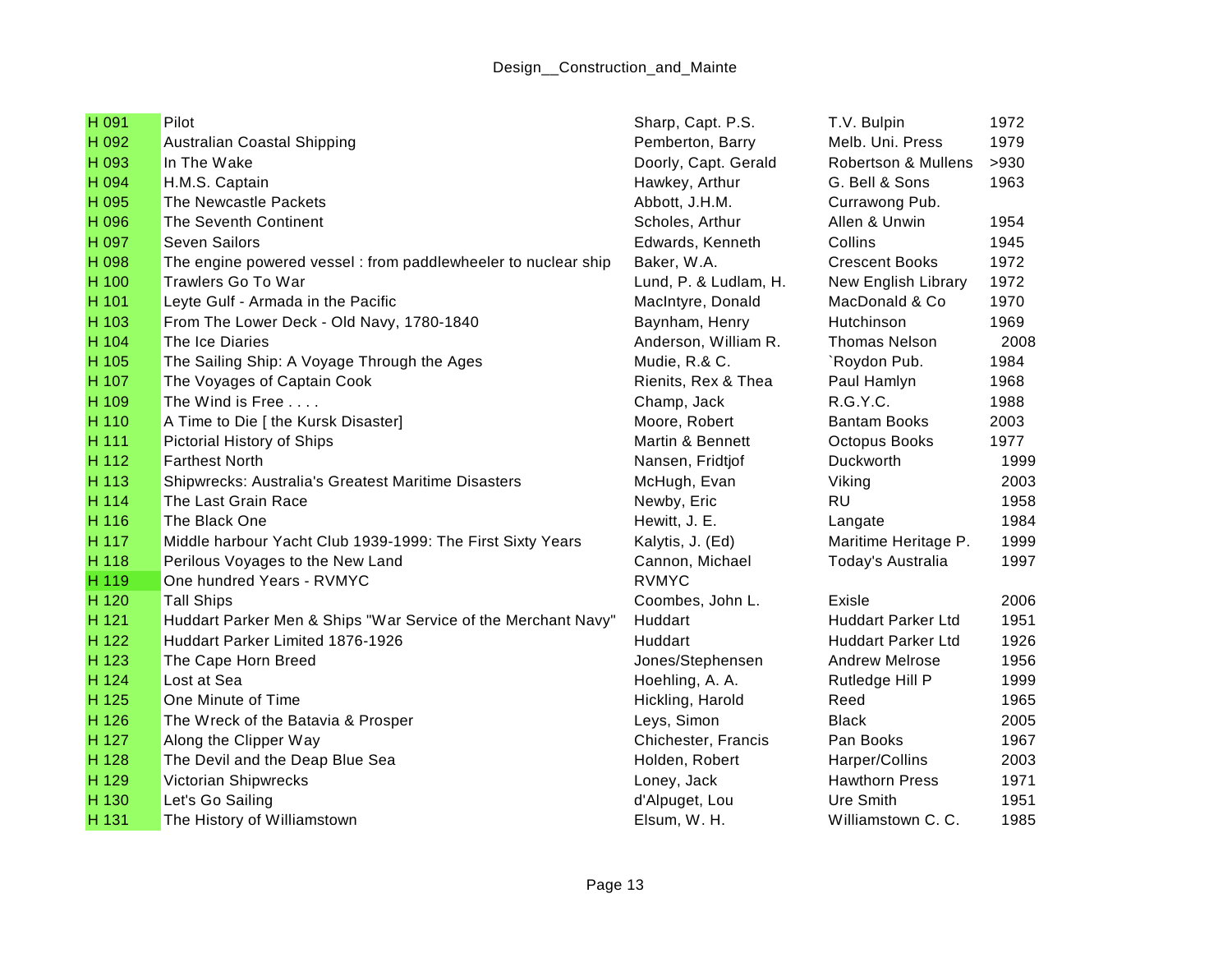| H 132 | Sailing On A History of the Royal Yacht Club of Tasmania 1880-1 Geeves et al            |                         | <b>RYCT</b>                 | 1990        |
|-------|-----------------------------------------------------------------------------------------|-------------------------|-----------------------------|-------------|
| H 133 | Ships and Seamen                                                                        | Clark, Denis            | Longmans                    | 1951        |
| H 134 | The penance Way                                                                         | Naydler, Merton         | Hutchinsom                  | 1968        |
| H 135 | History of 100 Years of the Royal Melbourne Yacht Squadron 1876- Ferris, J.H.           |                         | <b>RMYS</b>                 | 1976        |
| H 136 | The First Fleet                                                                         | King, Jonathan          | MacMillan                   | 1982        |
| H 137 | Who Sank the Sydney?                                                                    | Montgomery, Michael     | Penguin                     | 1985        |
| H 138 | Beyond the Reefs                                                                        | Travis, William         | <b>Arrow Books</b>          | 1990        |
| H 139 | Autobiographical Recollections of a Naval reserve Office 1893-1987 Veale, R.S.          |                         | Navy League                 | 2006        |
| H 140 | So Ends This Day                                                                        | Williams, John          | Globe Press                 | 1986        |
| H 141 | The Royal Australian Navy in World War II                                               | Stevens, David (Ed)     | Allen & Unwin               | 2005        |
| H 142 | Hornblower's Navy                                                                       | Pope, Steve             | Orion                       | 1998        |
| H 144 | Cargo Work                                                                              | Taylor & Trim           | Brown, Son & Fergusor       | 1951        |
| H 145 | Men Ships and the Sea                                                                   | Villiers, Alan          | National Geog.              | 1963        |
| H 146 | Sail in the South                                                                       | Parsons, Ronald         | Rigby                       | 1975        |
| H 147 | Romance of Australian Lighthouses                                                       | Phillips, Valmai        | Rigby                       | 1977        |
| H 148 | Up the River and Down the Bay                                                           | <b>RQYS</b>             | <b>RQYS</b>                 | 2006        |
| H 150 | Immigrant Ships to Australia (signed)                                                   | Smyth, Dacre            | Author                      | 1992        |
| H 151 | The Bridges of the Yarra (signed)                                                       | Smyth, Dacre            | Author                      | 1991        |
| H 152 | Australia From the Sea (signed)                                                         | Smyth, Dacre            | Author                      | 2003        |
| H 153 | Pictures of My Life (signed)                                                            | Smyth, Dacre            | Author                      | 1994        |
| H 154 | Images of Melbourne (signed)                                                            | Smyth, Dacre            | Author                      | 1998        |
| H 155 | The Cumberland Fleet : 200 Years of Yachting (1775-1975) at RTYC Phillips-Birt, Douglas |                         | Royal Thames YC             | 1978        |
| H 156 | Into the Bermuda Triangle                                                               | Quasar, Gian            | <b>International Marine</b> | 2004        |
| H 157 | The Third Year of War in Pictures                                                       | Pict                    | Sun News-Pictorial          | ?           |
| H 158 | The Fourth Year of War in Pictures                                                      | Pict                    | Sun News-Pictorial          | $\tilde{?}$ |
| H 159 | The Prahu                                                                               | Horridge, Adrian        | Oxford U P                  | 1981        |
| H 160 | The Last of the Windjammers, Vol. I and II                                              | Lubbock, Basil          | Brown, Son & Fergusor       | 1960        |
| H 161 | The Down Easters                                                                        | Lubbock, Basil          | Brown, Son & Fergusor       | 1953        |
| H 162 | 80 Years of Yachting                                                                    | Robinson, Bill (Ed)     | Dodd, Mead & Co             | 1987        |
| H 163 | Jolly Dogs Are We                                                                       | Neale, Ralph P.         | Landscape Pub.              | 1984        |
| H 164 | The Long Hard Beat                                                                      | Ferris, J.H.            | R.M.Y.S.                    | 1990        |
| H 165 | The James Craig                                                                         | Toghill, Jeff           | Reed                        | 1979        |
| H 166 | The Last of the Cape Horners                                                            | Apollonio, Spencer (Ed) | Brassey's                   | 2002        |
| H 167 | The Ra Expeditions                                                                      | Heyerdahl, Thor         | Allen & Unwin               | 1971        |
| H 169 | Racers of the Deep                                                                      | Neale, Ralph P.         | Australian Schol.           | 2007        |
| H 170 | In the Wake of Madness                                                                  | Druett, Joan            | Algonguin                   | 2003        |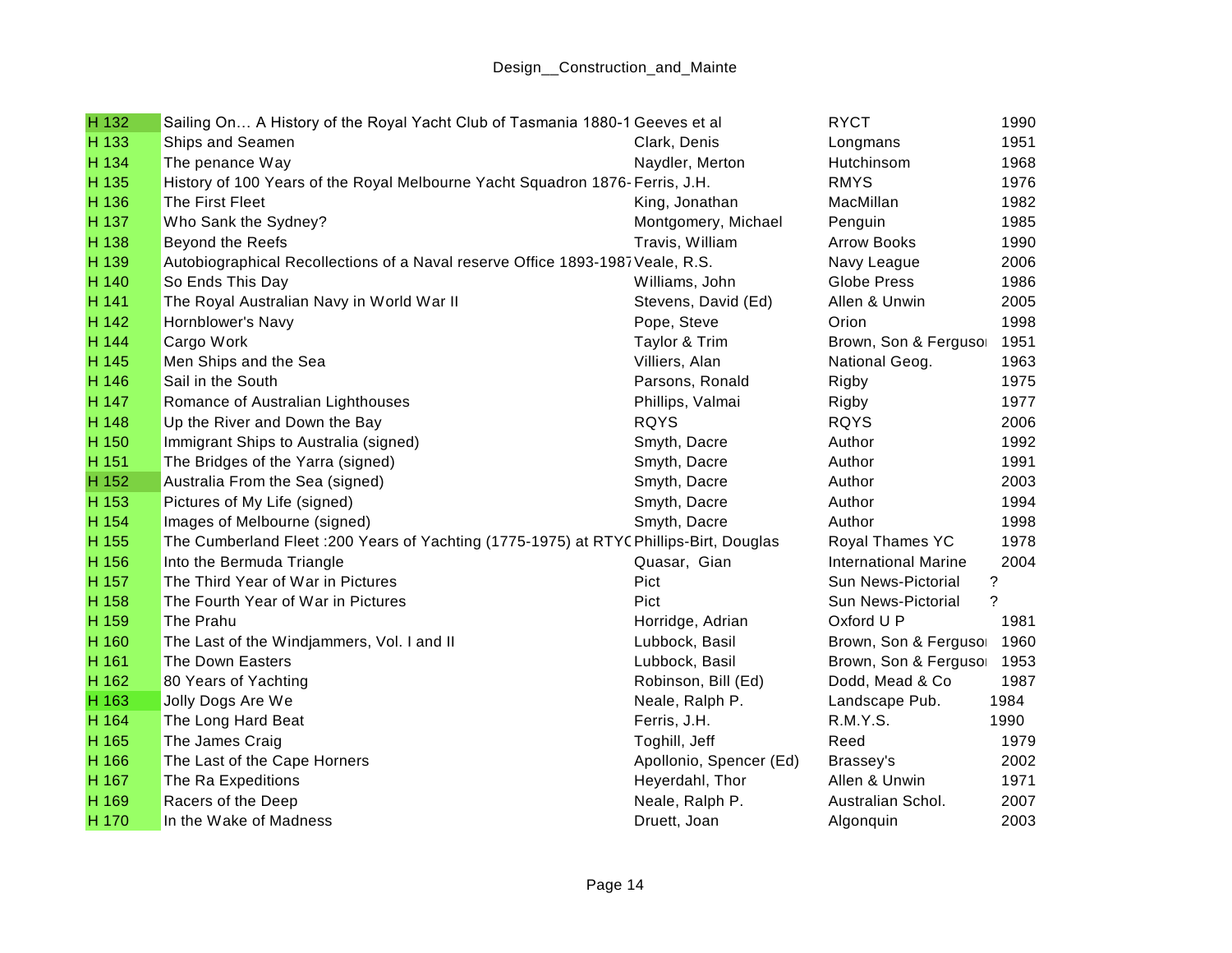| H 171            | There Were Three Ships (with spc)                                                   | Richards, Christopher                     | Univ. W.A. Press      | 1990 |
|------------------|-------------------------------------------------------------------------------------|-------------------------------------------|-----------------------|------|
| H 173            | H.M. Bark "Endeavour" - Text volume only in dustjacket                              | Parkin, Ray                               | Miegunyah Press       | 2003 |
| H 175            | Beaumauris Motor Yacht Squadron: 50 Years 1959-2009                                 | Videion, Shirley (Comp.)                  | Squadron              | 2009 |
| H 176            | Abel Tasman                                                                         | Clark, Manning                            | Oxford U P            | 1959 |
| H 177            | Port of Many Prows                                                                  | Evans, Wilson                             | <b>Hawthorn Press</b> | 1969 |
| H 178            | Sailing On - a History of the R.Y.C.Tasmania                                        | <b>RYCT</b>                               | R.Y.C.T.              | 1980 |
| H 179            | Royal Cruising Club, a Short History                                                | Underhill, Sir A.                         | C.F.Roworth Ltd.      | 1930 |
| H 180            | Beacons of Hope                                                                     | Walker, D.                                | Deakin Uni Press      | 1981 |
| H 181            | Posted missing                                                                      | Villiers, Alan                            | Hodder & Stoughton    | 1956 |
| H 182            | The First Fleet                                                                     | King, Jonathan                            | Fairfax               | 1988 |
| H 183            | Mapping the World                                                                   | Swift, Michael                            | Chartwell             |      |
| H 184            | Cape Horn                                                                           | Riesenberg, Felix                         | <b>Readers Union</b>  | 1950 |
| H 185            | The Sea Nomads                                                                      | Sopher, David E.                          | Museum Singapore      | 1977 |
| H 186            | Home and Back: Australia's Golden Era of Passenger Ships                            | Bremer, Stuart                            | Dreamweaver           | 1984 |
| H 187            | Australia's Worst Shipwrecks                                                        | Halls, Chris                              | Rigby                 | 1978 |
| H 188            | Years of Sail (Beken of Cowes)                                                      |                                           |                       |      |
| H 189            | <b>Tall Ships</b>                                                                   | McCutchan, Philip                         | <b>BCA</b>            | 1976 |
| H 190            | 100 years of Yachting on Port Phillip Bay (History of RBYC)                         | de Fraga, Chris                           | <b>Hawthorn Press</b> | 1975 |
| H 191            | The Great Liners                                                                    | Maddocks, Melvin                          | Time-Life             | 1982 |
| H 192            | <b>Under Sail</b>                                                                   | Salmon, T et al                           | <b>BBC</b>            | 1986 |
| H 193            | The Rudder, Vol. 22,                                                                | Day, Thomas Fleming (Ed) Rudder Publ. Co. |                       | 1909 |
| H194             | A Maritime History of Australia                                                     | Bach, John                                | Pan Books             | 1982 |
| H 195            | Scott's Shed: The Second Story 1952-2012 (Blairgowrie YS History) Blairgowrie Y. S. |                                           | <b>BYS</b>            | 2012 |
| H 196            | <b>Clipper Ship</b>                                                                 | Burrows, D                                | <b>Educational P</b>  | 1965 |
| H197             | White Sails Crowding (Royal Irish Yacht Club)                                       | Boylan, Henry                             | A & A Farmer          | 1994 |
| H198             | Schoonerman                                                                         | England, Capt Richard                     | Holllis & Carter      | 1981 |
| H199             | The Cutty Sark                                                                      | Villiers, Alan                            | Hodder & Stoughton    | 1957 |
| H200             | The Todd Journal (1835 Idented Head Journal)                                        | Brown, PL (Editor)                        | Geelong Hist. Soc.    | 1989 |
| H201             | The War with Cape Horn                                                              | Villiers, Alan                            | Hodder & Stougton     | 1971 |
| H202             | By Way of Cape Horn                                                                 | Villiers, Alan                            | Hodder & Stoughton    | 1952 |
| H203             | The Brothers Taylor                                                                 | Taylor, Colin                             | Navarine Publ.        | 1998 |
| H <sub>204</sub> | 25 Centuries of Sea Warfare                                                         | Mordal, Jacques                           | Abbey                 | 1973 |
| H <sub>205</sub> | The Red Duster at War                                                               | Slader, John                              | William Kimber        | 1988 |
| H206             | Famous New England Lighthouses                                                      | Snow, Edward R.                           | Yankee Publ. Co.      | 1945 |
| H207             | From Ratbags to Respectabilty (history of CYCA)                                     | Colfelt, David                            | C.Y.C.A.              | 2008 |
| H208             | The Mystery Voyage (Newlyn - Melbourne 1854)                                        | Cocks, R Kelynack                         | Private (Penzance)    | 1992 |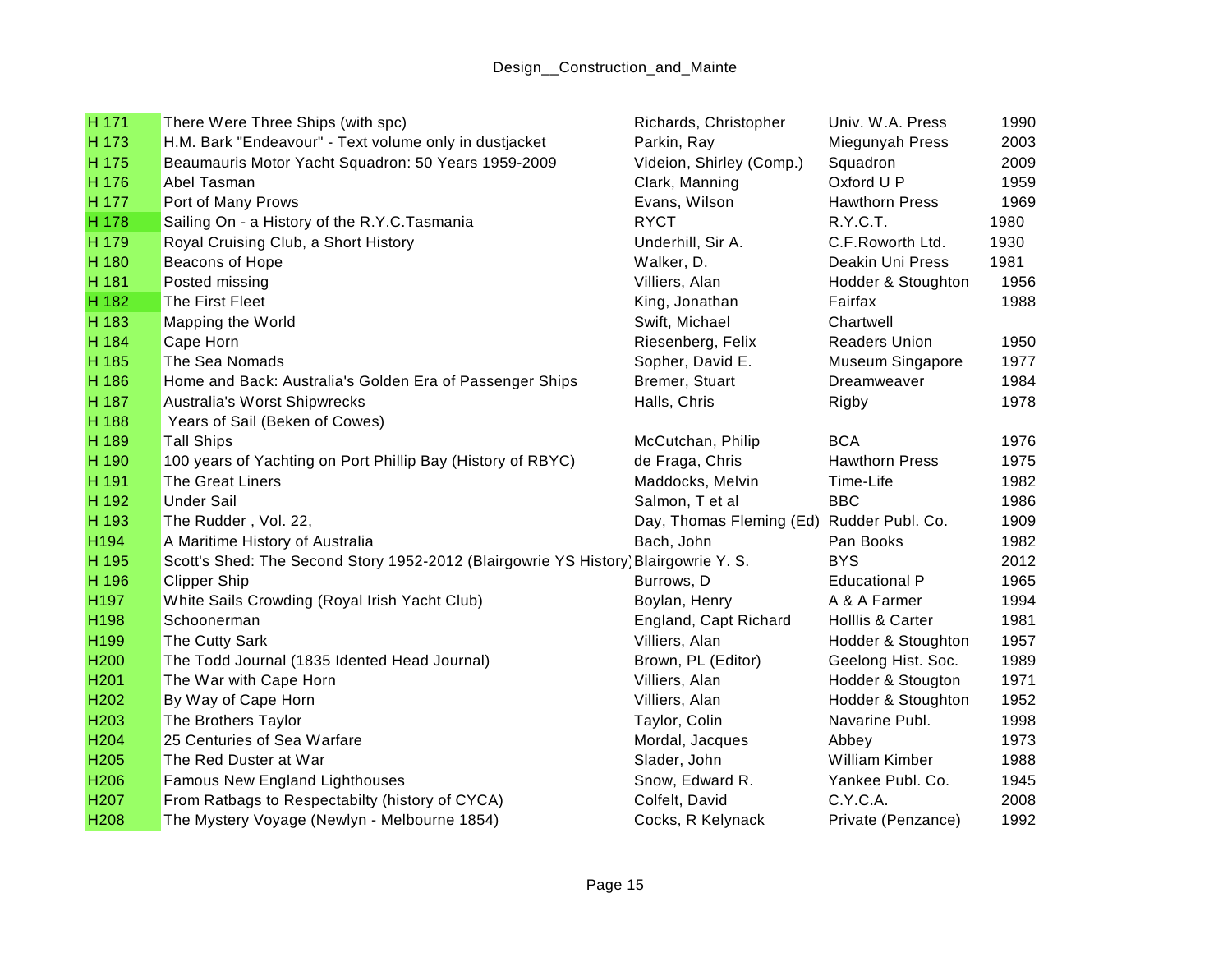| H <sub>209</sub> | A History of Adventure (Rebuild and sail of "Oosterschelde) | Crew                     | Trichis              | 2014 |
|------------------|-------------------------------------------------------------|--------------------------|----------------------|------|
| H210             | Macpherson's Voyages                                        | Hughes, J S (Ed)         | Methuen              | 1946 |
| H211             | The Grey Seas Under                                         | Mowat, F                 | Michael Josph        | 1959 |
| H212             | Ships Through the Ages                                      | Lobley, D                | Octopus Books        | 1972 |
| H213             | A century of Ships in Sydney Harbour                        | Gillett & Melliar-Phelps | Rigby                | 1980 |
| H214             | A History of Ships and Seafaring                            | Canby, C                 | Leisure Arts         | 1965 |
| H215             | Mr Bligh's Bad Language                                     | Dening, G                | Cambridge            | 1993 |
| H216             | Mount's Bay to Hobsons Bay 1854-55                          | Chapman, L               | [author]             | 2007 |
| H217             | A History of the Albert Park Yacht Club                     | Neale, Ralph P.          | Club                 | 1996 |
| H218             | Elija Cobb, Cape Cod Skipper                                | Cobb, Elija              | Macdonald & Janes    | 1970 |
| H219             | Hazards of the Sea                                          | Noble, John              | Angus & Robertson    | 1970 |
| H <sub>220</sub> | Seafaring                                                   | Boughton, George         | <b>GB Publishing</b> | 2014 |
| H221             | Captain Cook                                                | Collingridge, Vanessa    | <b>Ebury Press</b>   | 2003 |
| H222             | Pacific Sail: 4 Centuries of Western Ships in the Pacific   | Morris, Roger            | David Bateman        | 1987 |
| H223             | Steam at Sea                                                | Rowland, K.T.            | David & Charles      | 1970 |
| H224             | Dampier's Voyages                                           | Bayliss, A.E.M.          | Harrap               | 1945 |
| H225             | Sailing on the Swan (Royal perth YC)                        | RPYC of WA               | RPYC of WA           | 2014 |
| H226             | A History of Antarctica                                     | Martin, Stephen          | <b>U NSW Press</b>   | 1996 |
| H <sub>227</sub> | An Era at Port Phillip Heads 1830-1900                      | Loney, JK                | Author               | 1973 |
| H228             | Mate In Sail (signed)                                       | Gaby, Capt. James        | Antipodean           | 1974 |
| H229             | The Miracle at Scotts' Shed (History Blairgorie YS 1952-82) | Grench, Edgar            | Georgian House       | 1983 |
| H230             | Life: life & times of Jeffrey Dawn Gray (PC)                | Harper, Annie            | Family               | 1995 |
| H231             | An L. Francis Herreshoff Reader                             | Herreshoff, L. Francis   | Intl Marine Publ.    | 1978 |
| H232             | Yachting in Australia                                       | d'Alpuget, Lou           | Collins              | 1986 |
| H233             | RMYS: 140 Years on Port Phillip                             | Ferris, JH (Bert)        | <b>RMYS</b>          | 2017 |
| H234             | Shipwrecks at Williamstown                                  | Leek & Taylor            | Authors              | 2004 |
| H235             | Southern Ocean: Lost off the Coast                          | Moran, Vivienne          | Heritage S.A.        | 2000 |
| H236             | Tall Ships and Australia Day                                | Chandler, Ben (Photo.)   | Telecom              | 1988 |
| H237             | The Discovery of Tasmania                                   | Duyker, Edward (Ed)      | St. David's Park     | 1992 |
| H238             | Duke Orr's Dry Dock: Polly Woodside's Historic Home         | Woodley/Botterill        | Melb. Maritime Mus.  | 1985 |
| H <sub>239</sub> | Navy League in Victoria 1915-2015                           | Wilkins, J.M. (Ed)       | Navy League Vic      | 2015 |
| H <sub>240</sub> | Keeping Watch:  Navy League in Australia 1895-2015          | Longstaff, Malcolm       | Navy League Aust.    | 2016 |
| H241             | Royal Sydney Yacht Squadron 1862-2000                       | Murrant, Jim             | <b>RSYS</b>          | 2000 |
| H <sub>242</sub> | Historic Ships of Australia (signed)                        | Smyth, Dacre             | Author               | 1982 |
| H243             | Eastern Waters, Eastern Winds (History R. H. K. Y.C.)       | Chambers, Gillian        | <b>RHKYC</b>         | 1993 |
| H244             | The Voyages of Joshua Slocum                                | Teller, W.M. (Ed)        | <b>Ashford Press</b> | 1985 |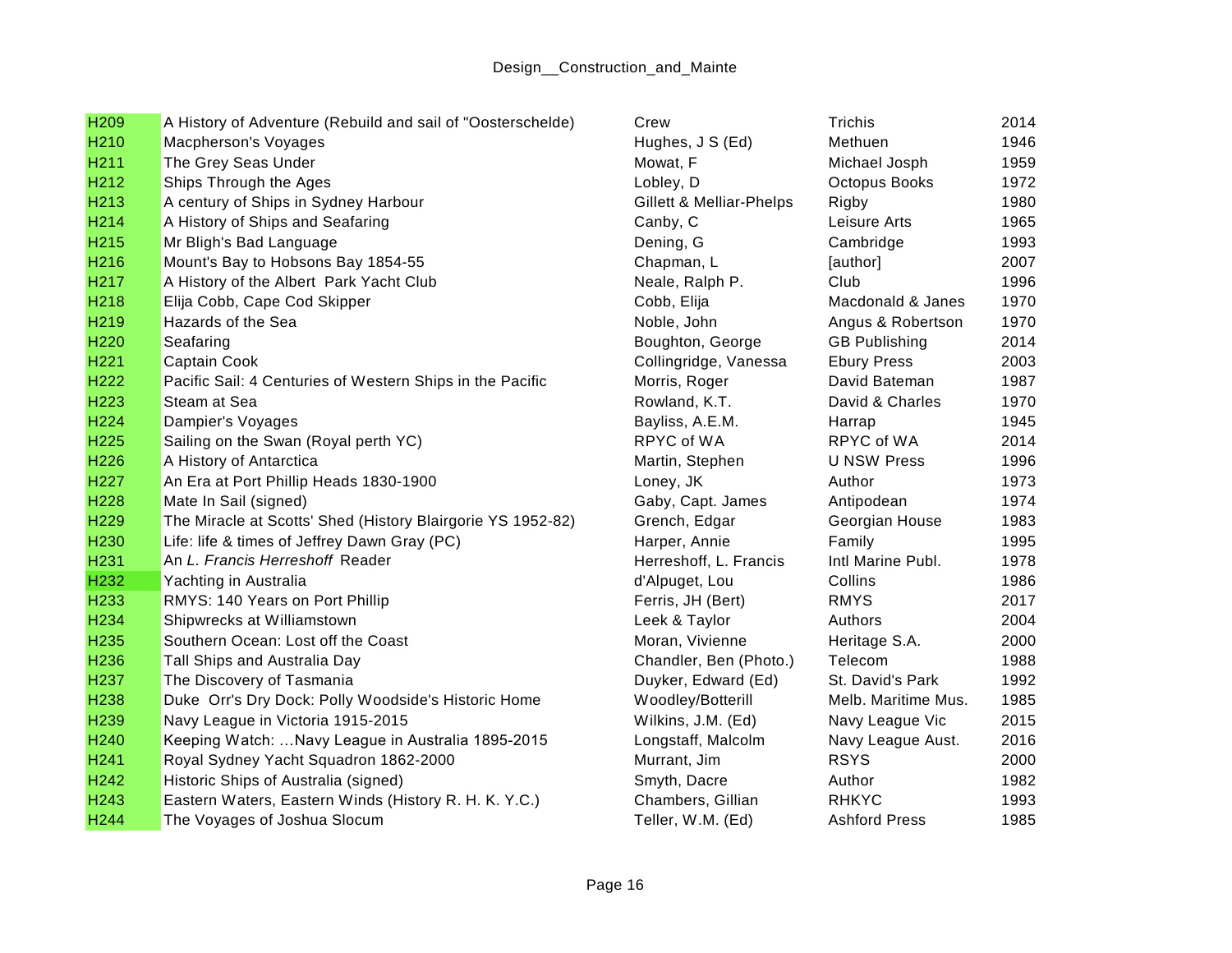| H <sub>245</sub> | A Hundred Years of Yachting                               | Webster & Norman        | Tasmania                | 1936 |
|------------------|-----------------------------------------------------------|-------------------------|-------------------------|------|
| H246             | Papers and Addresses: Lord Brassey Vols I, II, III and IV | Eardley-Wilmot (Ed)     | Longmans, Green         | 1894 |
| H <sub>247</sub> | B.O.T. Regulations For Preventing Collisions at Sea       |                         | Brown, Son & Fergusor   | 1910 |
|                  | LITERATURE/FICTION                                        |                         |                         |      |
| L 001            | The Ship                                                  | Forester, C.S.          | Michael Joseph          | 1943 |
| L 002            | The New Navy, & Other Poems                               | Hopwood, R-Adm. R.A.    | John Murray             | 1919 |
| L 003            |                                                           |                         |                         |      |
| L 004            |                                                           |                         |                         |      |
| L 005            | Home from the Sea                                         | Packer, Joy             | Eyre & Spottiswoode     | 1963 |
| L 006            | The Cradle of the Deep                                    | Treves, Sir F.          | Smith, Elder & Co.      | 1908 |
| L 010            | The Master Mariner, Book 2                                | Monsarrat, Nicholas     | Cassell                 | 1980 |
| $L$ 011          | Phantoms of the Sea                                       | Brown Raymond L.        | <b>Patrick Stephens</b> | 1972 |
| L 012            | Ramage & The Freebooters                                  | Pope, Dudley            | <b>Grafton Books</b>    | 1999 |
| L 013            | Governor Ramage                                           | Pope, Dudley            | Fontana                 | 1984 |
| L 014            | The Ship With No Name                                     | Nicole, Christopher     | Arrow books             | 1987 |
| $L$ 015          | Dive In The Sun                                           | Reeman, Douglas         | <b>Arrow Books</b>      | 1976 |
| L 016            | Form Line of Battle                                       | Kent, Alexander         | <b>Arrow Books</b>      | 1989 |
| L 017            | The Burning of the Ships                                  | Scott, Douglas          | <b>Arrow Books</b>      | 1989 |
| L 019            | Galleon                                                   | Pope, Dudley            | Arrow                   | 1987 |
| L 020            | Sea Lord                                                  | <b>Bernard Cornwell</b> | Sphere                  | 1990 |
| L 021            | Enemy in Sight                                            | Kent, Alexander         | Arrow                   | 1984 |
| L022             | <b>HMS Saracen</b>                                        | Reeman, Douglas         | Arrow                   | 1972 |
| L023             | For My Country's Freedom                                  | Kent, Alexander         | Pan Books               | 1996 |
| L024             | Hornblower & The Atropos.                                 | Forester, C.S.          | Pan Books               | 1969 |
| L025             | Ramage & The Rebels                                       | Pope, Dudley            | <b>Grafton Books</b>    | 1978 |
| L026             | <b>HMS Unseen</b>                                         | Robinson, P.            | Arrow                   | 2000 |
| L 027            | Master & Commander                                        | O'Brian, Patrick        | Norton                  | 1994 |
| L 028            | Post Captain                                              | O'Brian, Patrick        | Norton                  | 1994 |
| L 029            | <b>HMS Surprise</b>                                       | O'Brian, Patrick        | Norton                  | 1994 |
| L 030            | <b>Mauritius Command</b>                                  | O'Brian, Patrick        | Norton                  | 1994 |
| L 031            | <b>Desolation Island</b>                                  | O'Brian, Patrick        | Norton                  | 1994 |
| L 032            | The Fortune of War                                        | O'Brian, Patrick        | Norton                  | 1994 |
| L 033            | The Surgeon's Mate                                        | O'Brian, Patrick        | Norton                  | 1994 |
| L 034            | The Ionian Mission                                        | O'Brian, Patrick        | Norton                  | 1994 |
| L 035            | Treason's Harbour                                         | O'Brian, Patrick        | Norton                  | 1994 |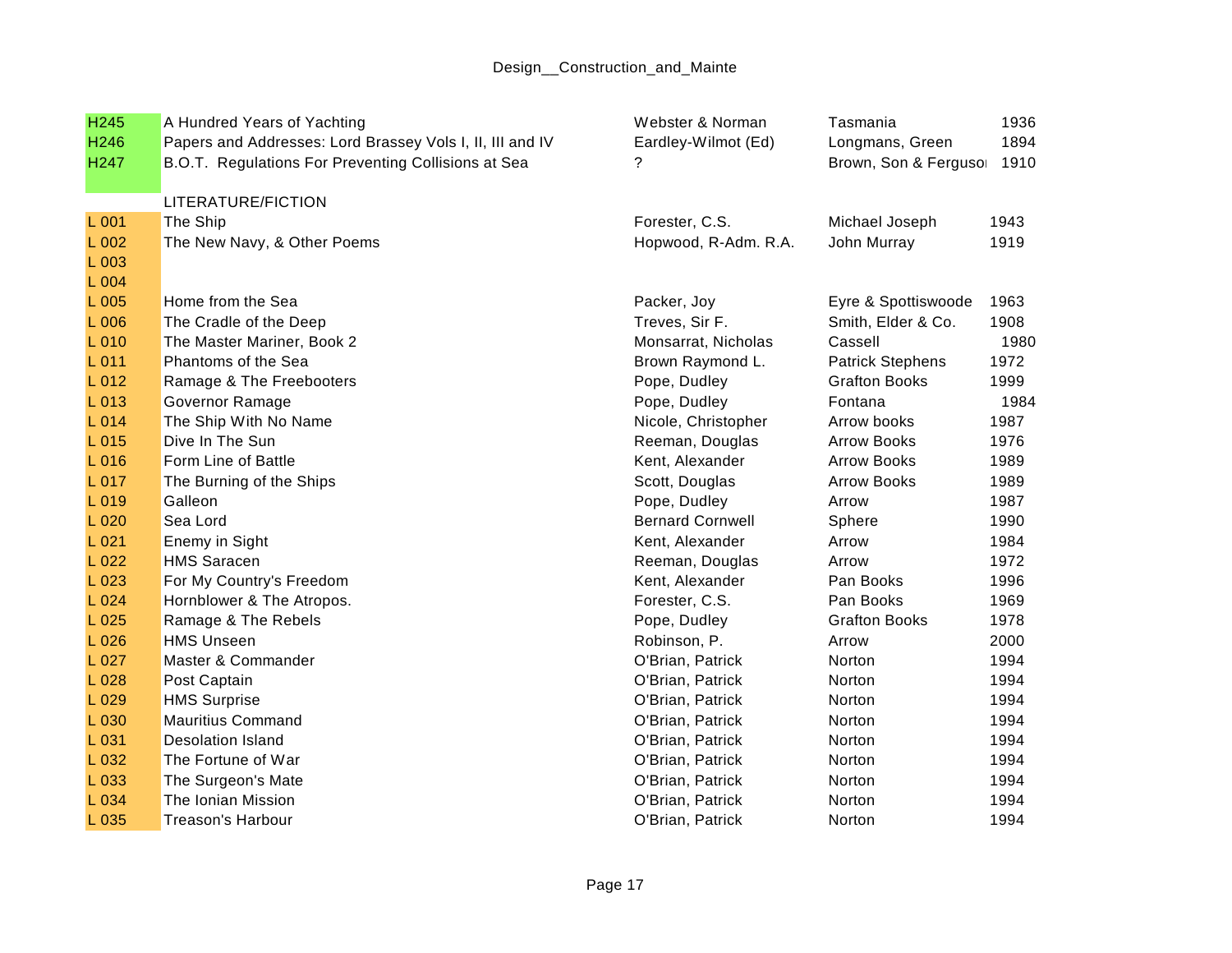| L 036 | The Far Side of the World    | O'Brian, Patrick     | Norton                  | 1994 |
|-------|------------------------------|----------------------|-------------------------|------|
| L 037 | The Reverse of the Medal     | O'Brian, Patrick     | Norton                  | 1994 |
| L 038 | The Letter of Marque         | O'Brian, Patrick     | Norton                  | 1994 |
| L 039 | The Thirteen Gun Salute      | O'Brian, Patrick     | Norton                  | 1994 |
| L 040 | The Nutmeg Of Consolation    | O'Brian, Patrick     | Norton                  | 1994 |
| L041  | The Truelove                 | O'Brian, Patrick     | Norton                  | 1994 |
| L042  | The Wine-Dark Sea            | O'Brian, Patrick     | Norton                  | 1994 |
| L 043 | The Commodore                | O'Brian, Patrick     | Norton                  | 1994 |
| L 044 | The Yellow Admiral           | O'Brian, Patrick     | Norton                  | 1994 |
| L 045 | The Hundred Days             | O'Brian, Patrick     | Norton                  | 1994 |
| L046  | Blue at the Mizzen           | O'Brian, Patrick     | Norton                  | 1994 |
| L 047 | Stand Into Danger            | Kent, Alexander      | Arrow                   | 1981 |
| L 048 | Signal - Close Action        | Kent, Alexander      | Arrow                   | 1976 |
| L 049 | The Flag Captain             | Kent, Alexander      | Arrow                   | 1983 |
| L 050 | In Gallant Company           | Kent, Alexander      | Arrow                   | 1978 |
| L 051 | Ramage's Diamond             | Pope, Dudley         | Fontana                 | 1977 |
| L052  | Ramage's Prize               | Pope, Dudley         | Fontana                 | 1984 |
| L 053 | A Book of the Sea            | Monsarrat, Nicholas  | Four Square             | 1960 |
| L 054 | Off Watch                    | Skellon, James       | <b>Adlard Coles</b>     | 1979 |
| L 055 | <b>Windward Passage</b>      | Brewer, Mark         | <b>Crown Publishers</b> | 1978 |
| L 056 | The Master Mariner, Book 1   | Monsarrat, Nicholas  | Cassell                 | 1978 |
| L 057 | The Custom of the Sea        | Hanson, Neil         | Corgi                   | 2000 |
| L 059 | The Empty Eye of the Sea     | Scott, Justin        | <b>Harper Collins</b>   | 1994 |
| L 060 | The Gold Crew                | Scorita & Frank      | Panther                 | 1983 |
| L 061 | On The Company's Service     | Meachem, Ellis K.    | Coronet                 | 1979 |
| L062  | Henry Lunt and the Ranger    | McNamara, Tom        | Nuventures Pub.         | 1992 |
| L 063 | Sixty Minutes for St. George | Fullerton, Alexander | Warner                  | 1977 |
| L 064 | For All The Tea In China     | Sheppard, Stephen    | Tudor Pub.              | 1988 |
| L 066 | <b>Classic Sea Stories</b>   | Unsworth, Barry [ed] | Random House            | 1996 |
| L 067 | The Pirate Hunter            | Zacks, Richard       | Review                  | 2003 |
| L 068 | The Iron Pirate              | Reeman, Douglas      | Pan Books               | 1986 |
| L 069 | A Prayer For The Ship        | Reeman, Douglas      | Arrow books             | 1973 |
| L 071 | Go In And Sink!              | Reeman, Douglas      | Arrow books             | 1973 |
| L 072 | With Blood and Iron          | Reeman, Douglas      | <b>Arrow Books</b>      | 1965 |
| L 074 | Medusa                       | Innes, Hammond       | Fontana Books           | 1988 |
| L 075 | Morn of Youth                | Close, Robert S.     | Georgian House          |      |
|       |                              |                      |                         |      |

| atrick         | Norton                  | 1994 |
|----------------|-------------------------|------|
| atrick         | <b>Norton</b>           | 1994 |
| atrick         | <b>Norton</b>           | 1994 |
| atrick         | Norton                  | 1994 |
| atrick         | Norton                  | 1994 |
| atrick         | Norton                  | 1994 |
| atrick         | Norton                  | 1994 |
| atrick         | Norton                  | 1994 |
| atrick         | Norton                  | 1994 |
| atrick         | Norton                  | 1994 |
| atrick         | Norton                  | 1994 |
| ander          | Arrow                   | 1981 |
| ander          | Arrow                   | 1976 |
| ander          | Arrow                   | 1983 |
| ander          | Arrow                   | 1978 |
| lley           | Fontana                 | 1977 |
| lley           | Fontana                 | 1984 |
| , Nicholas     | Four Square             | 1960 |
| ames           | <b>Adlard Coles</b>     | 1979 |
| ark            | <b>Crown Publishers</b> | 1978 |
| , Nicholas     | Cassell                 | 197  |
| leil           | Corgi                   | 2000 |
| in             | <b>Harper Collins</b>   | 1994 |
| Frank          | Panther                 | 1983 |
| Ellis K.       | Coronet                 | 1979 |
| a, Tom         | Nuventures Pub.         | 1992 |
| Alexander      | Warner                  | 1977 |
| Stephen        | Tudor Pub.              | 1988 |
| Barry [ed]     | Random House            | 1996 |
| hard:          | Review                  | 2003 |
| <b>Douglas</b> | Pan Books               | 1986 |
| <b>Douglas</b> | Arrow books             | 1973 |
| <b>Douglas</b> | Arrow books             | 1973 |
| <b>Douglas</b> | <b>Arrow Books</b>      | 1965 |
| nmond          | Fontana Books           | 1988 |
| pert S.        | Georgian House          |      |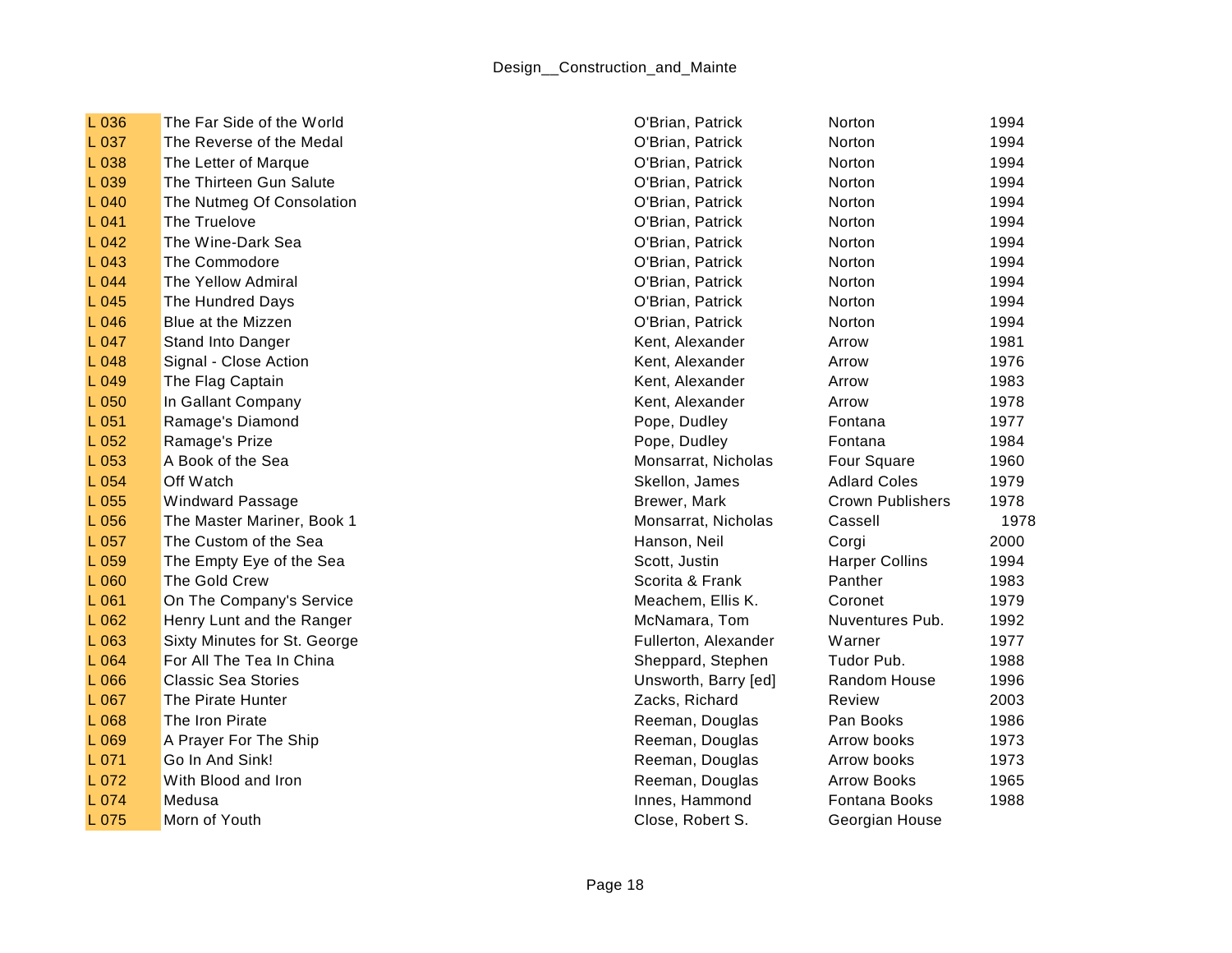| L 076   | The Last Days of Captain Cook                 | Bushnell, O.A.        | Chatto & Windus           | 1957 |
|---------|-----------------------------------------------|-----------------------|---------------------------|------|
| L 077   | Making of "Master & Commander"                | McGregor, Tom         | W.W. Norton               | 2003 |
| L 079   | Most Immediate                                | McDonnel, J.E.        | Horwitz pubs.             | 1979 |
| L 080   | Code Name Moby Dick                           | West, Roy Warren      | Tower books               | 1980 |
| L 081   | The Raging of the Sea                         | Gidley, Charles       | Fontana books             | 1985 |
| L 082   | <b>Battlecruiser</b>                          | Reeman, Douglas       | <b>Arrow Books</b>        | 1997 |
| L 083   | Ramage                                        | Pope, Dudley          | Redwood Books             | 2003 |
| L 084   | Governor Ramage                               | Pope, Dudley          | Redwood Books             | 2003 |
| L 085   | Piranha: Firing Point                         | DiMercurio, Michael   | Hodder & Stoughton        | 1999 |
| L 086   | Sailing; a Sailor's dictionary                | Beard & McKie         | Workman publishing        | 1981 |
| L 087   | The Destroyers                                | Reeman, Douglas       | Hutchinson                | 1974 |
| L 088   | Men Against The Sea                           | Nordhoff & Hall       | Pocket Books              | 1958 |
| L 089   | <b>Great Circle</b>                           | Llewellyn, Sam        | <b>Headline Books</b>     | 1987 |
| L 091   | Masterman Ready                               | Marryat, Capt. Fredk. | Blackie & Son             | n.d. |
| L 092   | South To Java                                 | Mack, William P.      | <b>Bantam Books</b>       | 1989 |
| L 093   | The Captain & The Commissioner                | Woodman, Richard      | Pan Books                 | 1997 |
| L 094   | Sea Lord                                      | Cornwell, Bernard     | Sphere books              | 1990 |
| L 095   | All The Tea In China                          | Bonfiglioli, Kyril    | <b>Black Spring Press</b> | 1991 |
| L 096   | The Rime of the Ancient Mariner               | Coleridge, Samuel T.  | <b>Gramercy Books</b>     | 1994 |
| L 097   | The Old Tin Trunk                             | Hawkins, Richard      | Saltwater                 | 2006 |
| L 098   | Storm Warning                                 | Higgins, Jack         | <b>BCA</b>                | 1976 |
| L 100   | Sailing                                       | Kenney, Susan         | Viking                    | 1988 |
| L 102   | Hooked                                        | Knecht, G. Bruce      | Allen & Unwin             | 2006 |
| L 103   | Navigating the Edge                           | Knight, Jill          | <b>Harper Collins</b>     | 2002 |
| L 104   | Intrepid Voyagers                             | Lochhaas, T (Ed)      | Intl Marine               | 2003 |
| L 106   | The Cruel Sea                                 | Monsarrat, Nicholas   | Cassell                   | 1953 |
| L 107   | Moby Dick                                     | Melville, Herman      | Konemann                  | 1995 |
| L 108   | <b>Nimitz Class</b>                           | Robinson, P.          | Arrow                     | 1997 |
| L 109   | All Piss & Wind                               | Salter, David         | Random House              | 2006 |
| L 110   | <b>Classic Sea Stories</b>                    | Unsworth, Barry [ed]  | Leopard                   | 1996 |
| L 111   | Of Ships and men                              | Villiers, Alan (Ed)   | <b>Newnes</b>             | 1962 |
| $L$ 112 | Kydd                                          | Stockwin, Julian      | Hodder & Stoughton        | 2001 |
| L 113   | Ty-Shan Bay; The Fortunes of an Opium Clipper | Andrews, R.T.         | Hamlyn                    | 1979 |
| L 114   | The Mighty Hood                               | ord, Ernle            | Hodder                    | 1961 |
| L 115   | Convoy is to Scatter; Convoy PQ 17            | Broome, Capt. Jack    | Futura books              | 1974 |
| L 116   | Hunting the Bismarck                          | Forester, C.S.        | <b>Mayflower Books</b>    | 1963 |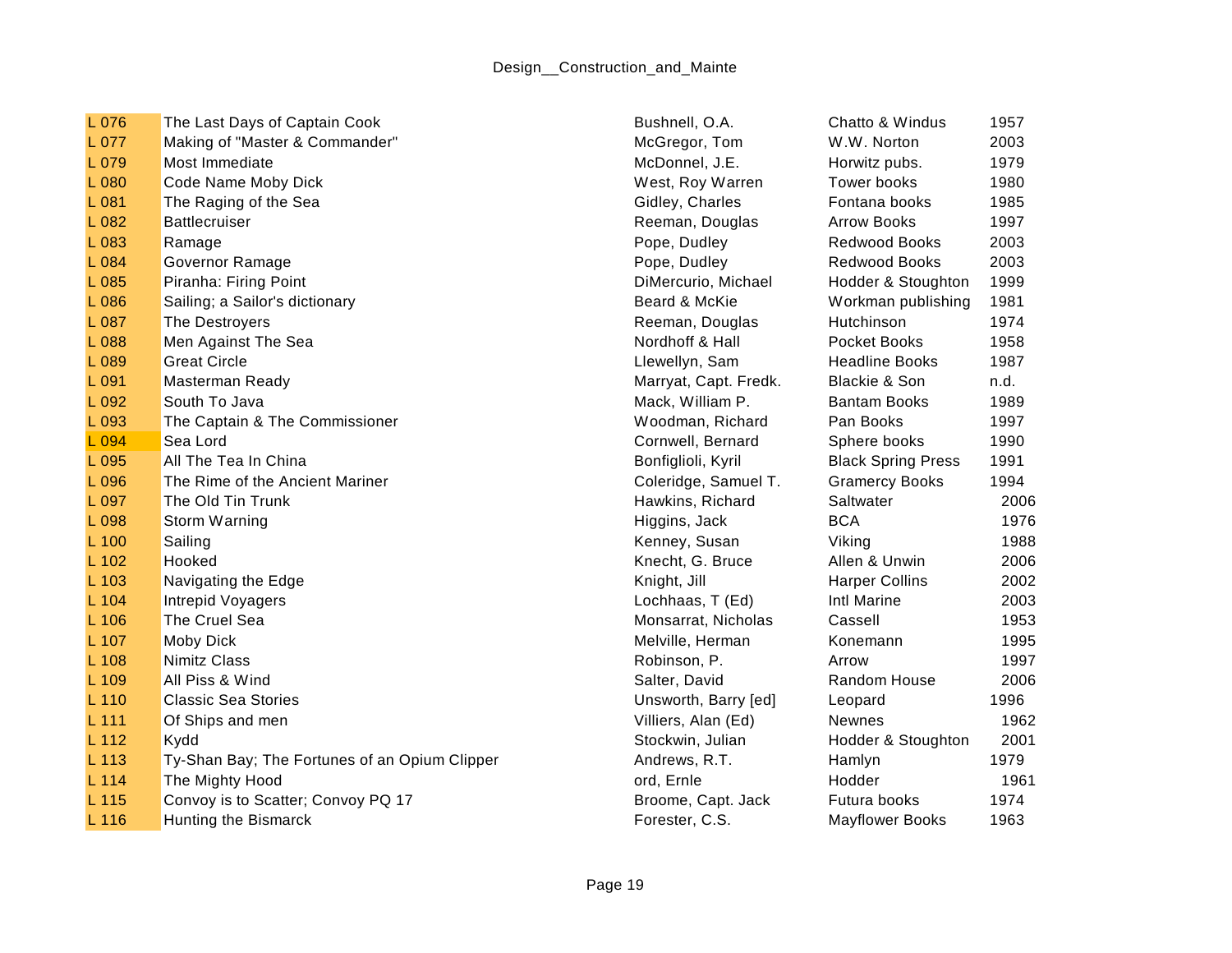## Design\_\_Construction\_and\_Mainte

| L 117 | The Sea Shall Not Have Them | Harris. J. | Hurst & Blackett | 1953 |
|-------|-----------------------------|------------|------------------|------|
|-------|-----------------------------|------------|------------------|------|

- L 118 Quality Time? **Peyton, Mike Frenchurst Books 2005**
- L119 The Ludendorff Pirates Shaner & Ramrus Doubleday 1978
- L120 The Eye of the Storm Cape 1973 Cape 1973 White, Patrick Cape 1973
- L121 All The Brave Fellows Nelson, James Corpic All The Brave Fellows Nelson, James

## MISCELLANEOUS

| M 003 | The Boating Bible - an Essential Handbook    | Murrant, Jim         | Angus & Robertson          | 1991 |
|-------|----------------------------------------------|----------------------|----------------------------|------|
| M 004 | The Handbook of Sailing                      | Bond, Bob            | Pelham                     | 1996 |
| M 005 | Sailing Theory & Practice                    | Marchaj, C.A.        | <b>Adlard Coles</b>        | 1964 |
| M 006 | Advanced First Aid Afloat                    | Eastman, Peter       | Cornell                    | 1972 |
| M 008 | Heavy Weather Sailing                        | Coles, Adlard        | <b>Adlard Coles</b>        | 1970 |
| M 009 | The Seas and Oceans in Colour                | Hickling & Brown     | <b>Blandford Press</b>     | 1973 |
| M 010 | The Nautical Style [in architecture]         | de Mare, Eric        | <b>Architectural Press</b> | 1973 |
| M 014 | <b>Esquire's Book of Boating</b>             | Scharff, Robert      | Esquire, Inc.              | 1964 |
| M 015 | The Great Barrier Reef of Australia*         | Saville-Kent, W.     | Currey, O'Neill            | 1972 |
| M 017 | Jane's Fighting Ships, 1989 - 90             | Sharpe, Capt. R.     | Jane's Informn. Gp.        | 1990 |
| M 018 | Jane's fighting Ships, 1991 - 92             | Sharpe, Capt. R.     | Jane's Infromn. Gp.        | 1992 |
| M 019 | Jane's Underwater Warfare Systems, 1994 - 95 | Watts, A.J.          |                            |      |
| M 020 | Jane's Naval Weapons Systems                 | Hooton, E.R. [Ed]    | Jane's Defence Data        |      |
| M 021 | Jane's High Speed Marine Craft, 1994 - 95    | Phillips, Stephen J. | Jane's Informn. Gp.        |      |
| M 022 | Yachting World Annual, 1956                  |                      | lliffe & Son               | 1956 |
| M 023 | Williamstown Sketchbook                      | Seagulls             | Seagulls Bookshop          | 2003 |
| M 024 | Dinghy Sailing                               | Duxbury, Ken         | Pelham                     | 1970 |
| M 025 | Sir James Hardy; An Adventurous Life         | Mundle, Robert       | Margaret Gee Pub.          | 1993 |
| M 026 | <b>Ted Turner</b>                            | Vaughan, Roger       | Norton                     | 1978 |
| M 028 | <b>Tugs &amp; Towing Operations</b>          | Armitage, W.F.       | <b>Maritime Press</b>      | 1962 |
| M 030 | Royal Thames Yacht Club, Chronicles          | Ward, Capt. A.R.     | Fernhurst                  | 1999 |
| M 031 | <b>Under Sail</b>                            | Martin-Roget, Gilles | Hachette Illustrated       | 2003 |
| M 032 | Sailing with Penny Whiting                   | Whiting, Penny       | Reed                       | 2003 |
| M 033 | Hitch-Hiker's Guide to the Oceans            | Bennett, Alison      | <b>Adlard Coles</b>        | 2003 |
| M 034 | Endeavour, a Photographic Journey            | Polden, Richard      | Fremantle Arts Centre 1998 |      |
| M 035 | The Complete Book of Aust & N.Z. Boating     | Ross, R.             | Paul Hamlyn                | 1972 |
| M 037 | Sailing; Wind & Current                      | Proctor, lan         | <b>Adlard Coles</b>        | 1953 |
| M 039 | Yachting World Annual 1973                   | Cole, Guy            | Yachting World             | 1973 |

| Harris, J.      |  |
|-----------------|--|
| Peyton, Mike    |  |
| Shaner & Ramrus |  |
| White. Patrick  |  |
| Nelson James    |  |

| urst & Blackett            | 1953 |
|----------------------------|------|
| enhurst Books <sup>.</sup> | 2005 |
| oubleday                   | 1978 |
| ape                        | 1973 |
| orgi                       |      |

| Murrant, Jim         | Angus & Robertson            | 1991 |
|----------------------|------------------------------|------|
| Bond, Bob            | Pelham                       | 1996 |
| Marchaj, C.A.        | <b>Adlard Coles</b>          | 1964 |
| Eastman, Peter       | Cornell                      | 1972 |
| Coles, Adlard        | <b>Adlard Coles</b>          | 1970 |
| Hickling & Brown     | <b>Blandford Press</b>       | 1973 |
| de Mare, Eric        | <b>Architectural Press</b>   | 1973 |
| Scharff, Robert      | Esquire, Inc.                | 1964 |
| Saville-Kent, W.     | Currey, O'Neill              | 1972 |
| Sharpe, Capt. R.     | Jane's Informn. Gp.          | 1990 |
| Sharpe, Capt. R.     | Jane's Infromn. Gp.          | 1992 |
| Watts, A.J.          |                              |      |
| Hooton, E.R. [Ed]    | Jane's Defence Data          |      |
| Phillips, Stephen J. | Jane's Informn. Gp.          |      |
|                      | lliffe & Son                 | 1956 |
| Seagulls             | Seagulls Bookshop            | 200  |
| Duxbury, Ken         | Pelham                       | 1970 |
| Mundle, Robert       | Margaret Gee Pub.            | 1993 |
| Vaughan, Roger       | Norton                       | 1978 |
| Armitage, W.F.       | <b>Maritime Press</b>        | 1962 |
| Ward, Capt. A.R.     | Fernhurst                    | 1999 |
| Martin-Roget, Gilles | Hachette Illustrated         | 2003 |
| Whiting, Penny       | Reed                         | 2003 |
| Bennett, Alison      | <b>Adlard Coles</b>          | 2003 |
| Polden, Richard      | <b>Fremantle Arts Centre</b> | 1998 |
| Ross, R.             | Paul Hamlyn                  | 1972 |
| Proctor, lan         | <b>Adlard Coles</b>          | 1953 |
| Cole, Guy            | Yachting World               | 1973 |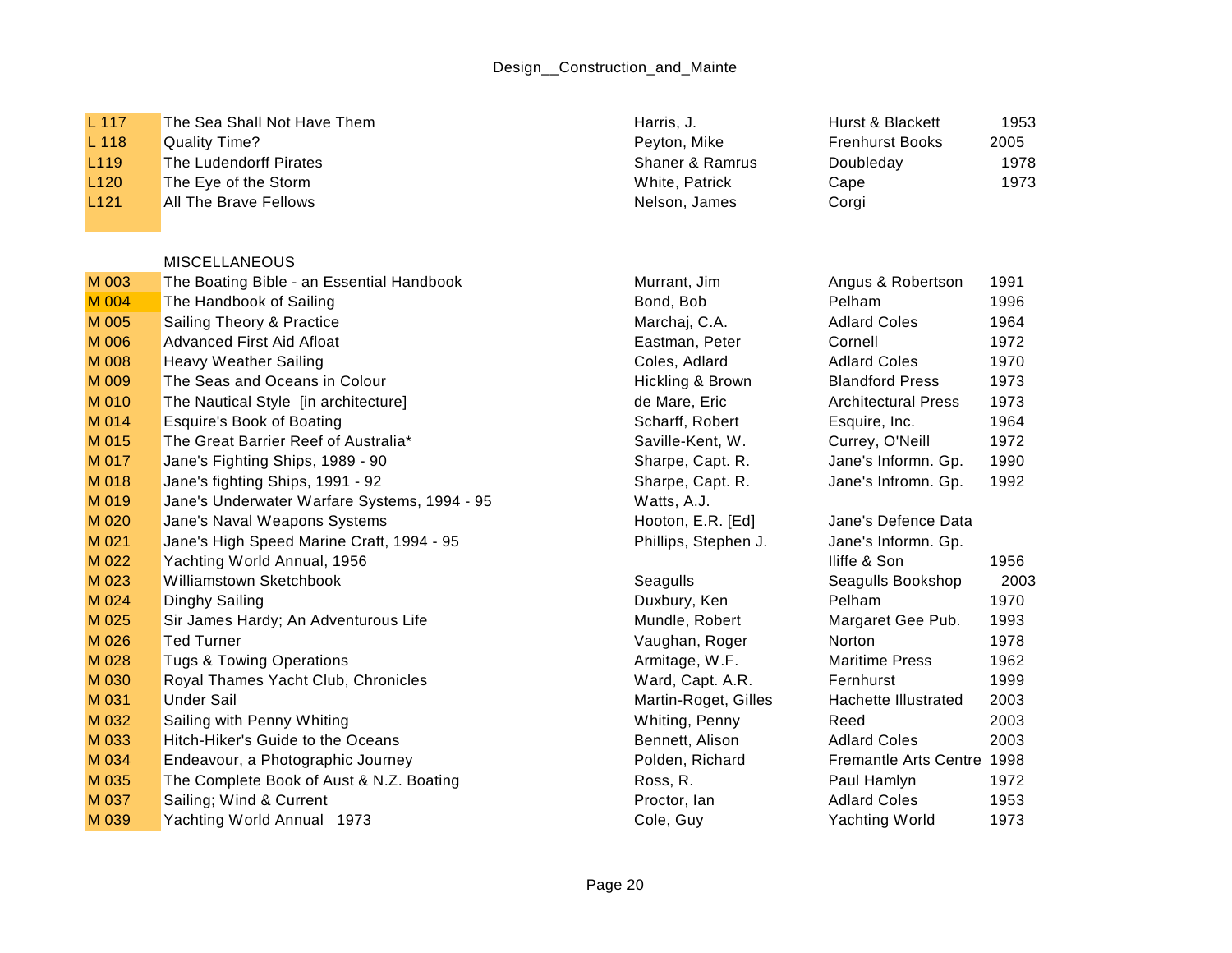| M 040 | Scurvy                                                     | Bown, Stephen          | Penguin Books               | 2003 |
|-------|------------------------------------------------------------|------------------------|-----------------------------|------|
| M 042 | The Sailor's World                                         | Beiser, Arthur         | <b>Ridge Press</b>          |      |
| M 043 | Go Boating Safely                                          | A.M.S.A.               | Aust. Govt. Pub.            | 1996 |
| M 045 | Cape Solitary                                              | Ericksen, Ray          | Wm. Heinemann               | 1975 |
| M 046 | <b>Bass Strait</b>                                         | A.B.C.                 | A.B.C.                      | 1974 |
| M 048 | 'The Times' Atlas & Encyclopaedia of the Sea               | Couper, Alastair       | <b>Times Books</b>          | 1990 |
| M 049 | A Coral Island [the story of One Tree Island]              | Heatwole, Harold       | Collins                     | 1981 |
| M 050 | Yachting in Australia                                      | d'Alpulget, Lou        | Hutchinson                  | 1980 |
| M 051 | The Illlustrated Encyclopaedia of World Sailing            | Pelly, David           | <b>Golden Press</b>         | 1989 |
| M 052 | Successful Sailing                                         | d'Alpuget, Lou         | Nelson                      | 1973 |
| M 054 | The Complete Book of Sailing                               | Cook & Webb            | Rigby                       | 1977 |
| M 055 | The Great Barrier Reef                                     | Bennett, Isobel        | Lansdowne Press             | 1971 |
| M 056 | The Ashley Book of Knots*                                  | Ashley, Clifford       | Faber & Faber               | 1993 |
| M 058 | Tell-Tales, South Australian Sailing Stories               | Bayard, Danielle (Ed)  | United Way Sth. Aust. 2003  |      |
| M 059 | Australian Navy, Honours & Awards, W.W.2*                  | Wilkins, Cdr. John     | Author                      | 2005 |
| M 060 | Ship Captain's Medical Guide                               | H.M.; S.O              | H.M.S.O.                    |      |
| M 061 | <b>Boating Etiquette</b>                                   | Hooper & Piper         | <b>Hearst Books</b>         | 2005 |
| M 062 | A Step Too Far                                             | Bland, Peter.          | Yallop, Richard             | 2002 |
| M 063 | The Love of Sailing                                        | Phillips-Birt, Douglas | Octopus Books               |      |
| M 065 | The Gallery Book                                           | Groene, Janet          | David McKay                 | 1978 |
| M 066 | <b>Cooking Afloat</b>                                      | Grafton, Fiona         | Macmillan                   | 1981 |
| M 067 | ChapWomans Almanac                                         | Sirna, Anne Lorimer    | Seven Seas Press            | 1989 |
| M 068 | The Care and feeding of the Offshore Crew                  | Pardey, Lin & Larry    | Norton                      | 1980 |
| M 069 | Ensigns and Burgees of Yacht Clubs and                     | Lloyd's                | Lloyd's                     | 1966 |
| M 070 | Handling Ropes & Lines Afloat                              | Snyder, Paul & Arthur  | Nautical                    | 1976 |
| M 071 | The Ship's Medicine Chest and Medical Aid at Sea           | US Dept Health,        | <b>US Govt Printer</b>      | 1978 |
| M 072 | The Ship's Medicine Chest and Medical Aid at Sea           | US Dept Health,        | <b>US Govt Printer</b>      | 1947 |
| M 073 | Great Voyages of the World                                 | Snelling, R (Ed)       | <b>AA Publishing</b>        | 1998 |
| M 074 | Knots & Spices                                             | Toghill, Jeff          | Reed                        | 1995 |
| M 075 | The Care and Repair of Glassfibre Boats                    | Staton-Bevan, Tony     | <b>Adlard Coles</b>         | 1986 |
| M 076 | Living Aboard: The Cruising Sailboat as a Home             | Moeller, Jan and Bill  | <b>International Marine</b> | 1977 |
| M 077 | Sea Shepherd: My Fight for Whales & Seals                  | Watson, Paul           | Norton                      | 1982 |
| M 078 | The Mariner's Cookbook                                     | Woodward, Nancy H.     | Cornerstone                 | 1969 |
| M 080 | A Field Guide to the Reef Fishes of Tropical Australia and | Carcasson, R. H.       | Collins                     | 1977 |
| M 082 | The Handbook of Sailing                                    | Bond, Bob              | Pelham                      | 1996 |
| M 083 | Of Full Steam & Taut Hawsers                               | Dougall, Geoff         | Author                      | 2009 |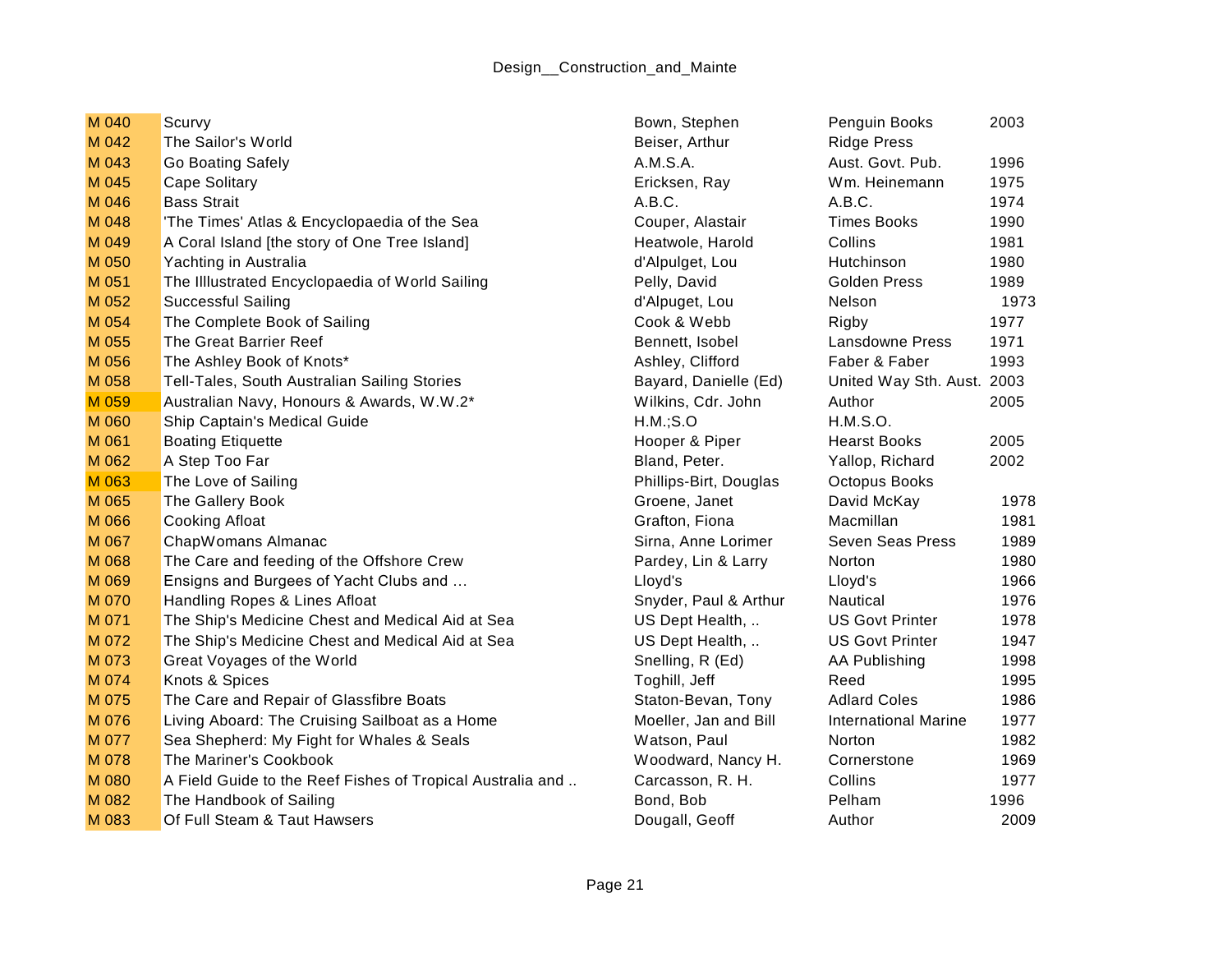| M 084 | The Complete Yachtmaster                  | Cunliffe, Tom                               | <b>Adlard Coles</b>          | 2006 |      |
|-------|-------------------------------------------|---------------------------------------------|------------------------------|------|------|
| M 085 | Australia From the Sea (sgnd)             | Smythe, Dacre                               | Author                       | 2003 |      |
| M 086 | The New Complete Sailing Manual           | Sleight, Steve                              | Dorling Kindersley           | 2005 |      |
| M 087 | <b>Absolutely Everything About Cowes</b>  | von Alvensleben, Baroness West island group |                              | 2002 |      |
| M 090 | Lionheart                                 | Martin, jessie                              | <b>Allen Unwin</b>           | 2000 |      |
| M 091 | Reflections in the Sea                    | Phillips-Birt, Douglas                      | Nautical                     | 1968 |      |
| M 092 | Sailing                                   | Heaton, Peter                               | Penguin Books                | 1952 |      |
| M 093 | The Illlustrated Encyclopaedia of Sailing | Daniels, Jane                               | Gallery                      |      |      |
| M 096 | Sailing                                   | Heath, Edward                               |                              |      | june |
| M 097 | Small Ships Manual                        | Marine Bd Queensland                        | Marine Bd. Qld               |      | june |
| M 098 | The Frail Ocean                           | Marx, Wesley                                | <b>Ballantine books</b>      | 1967 |      |
| M 099 | Port Phillip Panorama                     | Noble, Capt. John                           | <b>Hawthorn Press</b>        | 1975 |      |
| M 100 | Yachting World Annual, 1967               | Phillips-Birt & Clark                       | <b>Yachting World</b>        | 1967 |      |
| M 101 | The Love of Sailing                       | Phillips-Birt, D.                           | Octopus                      |      |      |
| M 102 | How to Sail Small Boats                   | Telfer, Ross                                | Murray Publishing            | 1968 |      |
| M 105 | The SeaWife's Handbook                    | Sleightholme, Joyce                         | Angus & Robertson            | 1970 |      |
| M 106 | <b>Nautical Style</b>                     | Glenn & McBride                             | Scriptum                     | 2000 |      |
| M 107 | <b>Boating Coastal Action Plan</b>        | Central Coast Board/beca                    | <b>Central Coastal Board</b> | 2005 |      |
| M 108 | Teach Your Child About Sailing            | Howard-Williams, J                          | Pearson                      | 1963 |      |
| M 109 | Guide to Boat Buying                      | Nicolson, Ian                               | <b>Adlard Coles</b>          | 1969 |      |
| M 110 | The Ocean                                 | Murray, Sir John                            | Williams & Norgate           |      |      |
| M 104 | The Crest of the Wave                     | Fox, Uffa                                   | <b>Peter Davies</b>          | 1939 |      |
| M 111 | The Shell Encyclopedia of Sailing         | Richey, M.W. (Ed)                           | <b>Stanford Marine</b>       | 1980 |      |
| M112  | Call of the Wind                          | Gilchrist, Ian G.                           | Windward Publ.               | 1948 |      |
| M 113 | The Might Oceans                          | Gilpin, D                                   | Reader's Digest              | 2008 |      |
| M114  | Wild Water                                | Toxopeus, K                                 | Gollancz                     | 1953 |      |
| M115  | Rosie Darling                             | Swale, Rosie                                | Granada                      | 1973 |      |
| M116  | Fatu-Hiva                                 | Heyerdahl, Thor                             | Allen & Unwin                | 1974 |      |
| M117  | Safe Diving                               | Kayle, A                                    | Viking                       | 1994 |      |
| M118  | The Boatswain's Manual                    | McLeod, W. A.                               | Brown, Son & Ferg.           | 1950 |      |
| M119  | In Praise of Sailors                      | Warden, H. W. (Ed)                          | <b>Abradale Press</b>        | 1987 |      |
| M120  | The Theory and Practice of Seamanship     | Danton GL (Ed)                              | Routledge & Kegan            | 1966 |      |
| M121  | Australian Boating Manual                 | Gandy, Capt. D.                             | <b>Sydney Maritime</b>       | 1996 |      |
| M122  | Set Sail                                  | Darton, M. (Ed)                             | <b>Tiger Books</b>           | 1989 |      |
| M123  | Cheap Jibes                               | Luck, peter                                 | Angus & Robertson            | 1986 |      |
| M124  | <b>Manual of Seamanship</b>               | Cunliffe, Tom                               | Royal Yachting Assn          | 2007 |      |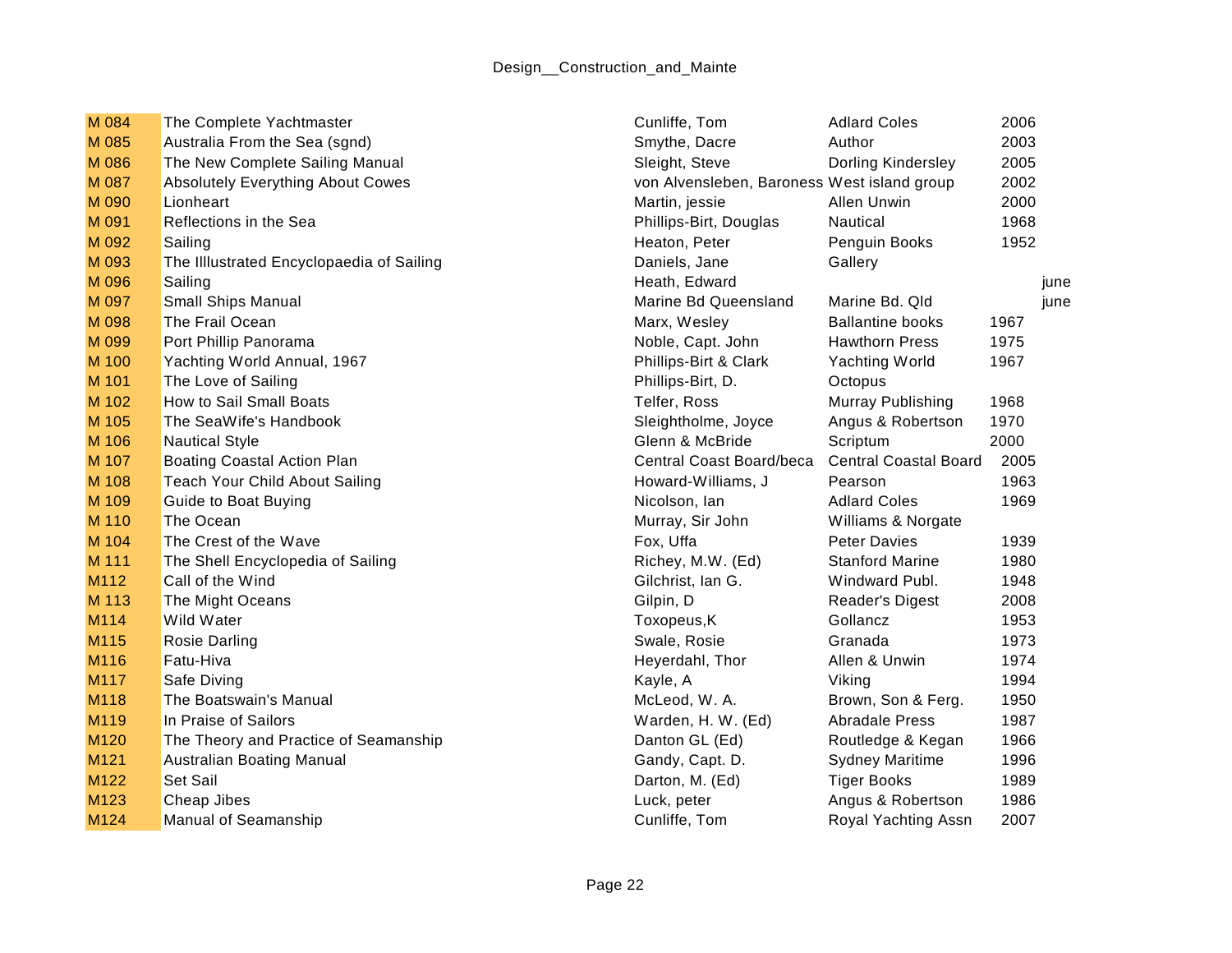| M <sub>125</sub> | The Ship: The Century Before Steam                           | <b>National Maritime Mus.</b> | <b>HMSO</b>               | 1980  |
|------------------|--------------------------------------------------------------|-------------------------------|---------------------------|-------|
| M126             | Five Months in a Leaky Boat                                  | Kozel, Ben                    | Macmillan                 | 2003  |
| M127             | Pocket Oxford Guide to Sailing Terms                         | Dear & Kemp (Eds)             | Oxford                    | 1987  |
| M128             | Let's Try Sailing                                            | Toghill, Jeff                 | Reed                      | 1978  |
| M129             | All Piss & Wind: Sailing Through Life                        | Salter, David                 | Random House              | 2006  |
| M130             | The Endurance: Shackleton's (Hurley's photographs)           | Alexander, C                  | Bloomsbury                | 1999  |
| M131             | <b>Nautical Antiques and Collectables</b>                    | Baddeley, Jon                 | Konecky                   | 1993  |
| M132             | The Reluctant Mariner                                        | Hackett, Joanna               | New Holland               | 2001  |
| M133             | <b>Multihulls Offshore</b>                                   | James, Rob                    | <b>Nautical</b>           | 1983  |
| M134             | <b>Adrift</b>                                                | Jones, Tristan                | <b>Bodley Head</b>        | 1980  |
| M135             | Atlantic                                                     | Winchester, Simon             | Harper                    | 2010  |
| M 136            | A Book of Sea journeys                                       | Kennedy, Ludovic              | Collins                   | 1981  |
| M137             | <b>Motor Yachting and Boating</b>                            | Heaton, Peter                 | Pelham                    | 1973  |
| M138             | The Blind Horn's Hate                                        | Hough, Richard                | Arrow                     | 1973  |
| M139             | <b>Bluewater Australians</b>                                 | Fry, Peter                    | <b>ABC</b>                | 1987  |
| M140             | Nor Any Drop t                                               | Mainwaring, Marcus            | Bloomsbury                | 1988  |
| M141             | The China Bird                                               | MacGregor, David R.           | Chatto & Windus           | 1961  |
| M142             | The Long Way                                                 | Moitessier, Bernard           | Doubleday                 | 1975  |
| M143             | The Sea and me                                               | Barton, Humphrey              | <b>Robert Ross</b>        | 1952  |
| M144             | <b>Boat Modelling</b>                                        | Smeed, Vic                    | Model & Allied P.         | 1969  |
| M145             | <b>All Sail Set</b>                                          | Sperry, Armstrong             | <b>Bodley Head</b>        | 1953  |
| M146             | <b>Little Ships</b>                                          | Hughes, J.S.                  | <b>Country Life</b>       | 1932  |
| M <sub>147</sub> | Rough Water                                                  | Willis, Clint (Ed)            | Lansdowne                 | 1999  |
| M148             | Must I Go Down to the Sea Again?                             | Black, Lesley                 | Fernhurst                 | 1983  |
| M149             | The Yachtsman's Week-End Book                                | Irving/Service                | <b>Seeley Service</b>     | ~1930 |
| M150             | Folklore and the Sea                                         | Beck, Horace P                | Mystic Seaport Mus.       | 1996  |
| M151             | The encyclopedia of yachting                                 | Johnson, Peter                | <b>DK</b>                 | 1997  |
| M152             | Heavy Weather Sailing (Revised by Bruce)                     | Coles/Bruce                   | <b>Adlard Coles</b>       | 1989  |
| M153             | Cruise of the "Conrad"                                       | Villiers, Alan                | Hodder & Stoughton        | 1940  |
| M154             | All Hands on Deck (The Restoration of the James Craig)       | York, Michael                 | <b>Citrus Press</b>       | 2006  |
|                  | <b>NAVIGATION</b>                                            |                               |                           |       |
| N 001            | <b>Short Method Ex-Meridian Tables</b>                       | Bateman, J.F.R.               | Simpkin et al             | 1901  |
| N 002            | Celestial Navigation for Yachtsmen                           | <b>Blewitt, Mary</b>          | Iliffe & Sons             | 1955  |
| N 003            | Nicholls' Concise Guide to the Navigation Examinations Vol 1 | Brown, C.H.                   | Brown, Son & Ferguso 1939 |       |
| N 004            | Chronometer Tables                                           | Davis, Percy                  | J.D. Potter               | 1899  |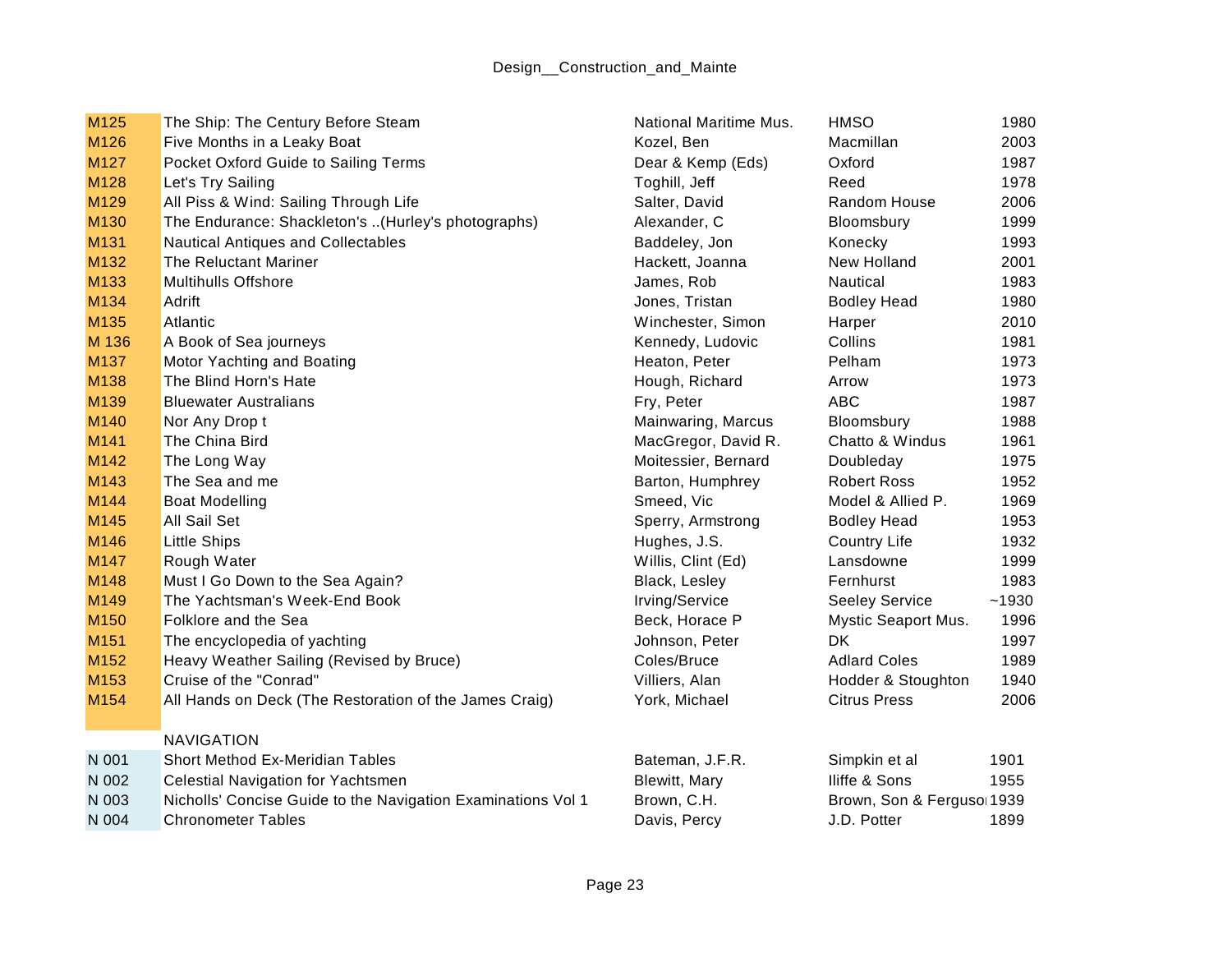| N 005 | Modern Compass Adjusting, The Navigators Handbook on          | Gillie, J.C.             | George Allen & Unwin 1943   |      |
|-------|---------------------------------------------------------------|--------------------------|-----------------------------|------|
| N 006 | <b>Inman's Nautical Tables</b>                                | Inman, Rev. James        | Kegan Paul                  | 1892 |
| N 007 | Treatise on Navigation & Nautical astronomy, A                | Martin, W.R.             | Longmans                    | 1899 |
| N 008 | <b>Norie's Nautical Tables</b>                                | Norie, J.W.              | Imray, Laurie, et al        | 1899 |
| N 009 | Practical Navigation & Nautical Astronomy, a complete Epitome | Norie, J.W.              | Imray. Laurie, et al        | 1917 |
| N 010 | Southern Hemisphere Constellations, The                       | Peck, W.                 | Gall & Inglis               |      |
| N 011 | The Romance of Navigation                                     | Whall, Capt. W.B.        | Sampson, Lowe et al         |      |
| N 012 | Yacht Navigation & Voyaging                                   | Worth, Dr. Claud         | J.D. Potter                 | 1928 |
| N 013 | On the Correction of Charts                                   |                          | J.D. Potter                 | 1914 |
| N 014 | Sailing directions - Victoria                                 | Ports & Harbours         | Victorian Govt.             | 1970 |
| N 015 | Pacific Islands Pilot - Vol. 1                                |                          |                             | 1921 |
| N 016 | <b>Coastal Navigation</b>                                     | Coutts, Craig            | Reed                        | 1993 |
| N 017 | The Pacific Island Navigators                                 |                          |                             |      |
| N 018 | The MacMillan Atlas of the Oceans*                            | Macmillan                | <b>Mitchell Beazley</b>     | 1977 |
| N 019 | The Voyaging Stars                                            | Lewis, Dr. David         | Fontana                     | 1978 |
| N 021 | <b>Norie's Nautical Tables</b>                                |                          | Imray, Laurie, etc          | 1938 |
| N 023 | Marine Radio Operator's Handbook                              | <b>AMC</b>               | Aust. Maritime Colleg       | 2002 |
| N 024 | Pearson's Nautical Almanac                                    |                          | Imray, Laurie, et al        | 1930 |
| N 025 | Chapman's Piloting, Navigation & Seamanship                   | Maloney, E.S.            | Hearst                      | 1987 |
| N 027 | Australian Maritime Weather                                   | Laughlin / Gibson        | Gibson                      | 1990 |
| N 028 | <b>Coral Gateway</b>                                          | Foley, J.C.H.            | Nairana                     | 1987 |
| N 030 | Victoria's Waterways*                                         | Hill, Titmus & McCaskill | G. Philip & O'Neill         | 1985 |
| N 031 | Creeks and Harbours of Western Port                           | Hawkins, Richard         | In-Depth Pubs.              | 2001 |
| N 032 | Creeks and Harbours of Port Phillip                           | Hawkins, Richard         | In-Depth Pubs.              | 2002 |
| N 033 | Creeks and Harbours of the Gippsland Lakes                    | Hawkins, Richard         | In-Depth Pubs.              | 2000 |
| N 034 | Notices to Mariners, 2004                                     |                          | Aust. Hydrographic Sei 2004 |      |
| N 035 | Cruising Tasmania                                             | Brettingham-Moore, J.    | Shadrach P/L                |      |
| N 036 | Sailing Directions, New South Wales Coast                     | <b>NSW</b>               | M.S.B. of N.S.W.            | 1969 |
| N 042 | Through the French Canals                                     | Bristow, Philip          | Nautical Pub.               | 1972 |
| N 043 | We, The Navigators                                            | Lewis, Dr. David         | A.N.U. press                | 1973 |
| N 044 | Manual of Yacht Navigation                                    | Toghill, Jeff            | K.G. Murray Publishing 1963 |      |
| N 046 | South Australia's Waters - An Atlas & Guide*                  | <b>B.I.A. S.A.</b>       | S.A. Gov't                  | 2005 |
| N 047 | Admiralty List of Lights, Vol K                               | Hydrographer, R.N.       | Royal Navy                  | 1984 |
| N 048 | Coastal & Celestial Navigation with a Pocket Calculator       | Dabbs, Peter             | Paper & Ink Pub. Co.        |      |
| N 049 | Rado's Marine Navigation Programs for Pocket Calculator       | Rado, Roy                | Rado Enterprises            | 1982 |
| N 050 | Sight Reduction Tables for Marine Navigation [HO 229] Vol 3   |                          | Defense Mapping Ager 1981   |      |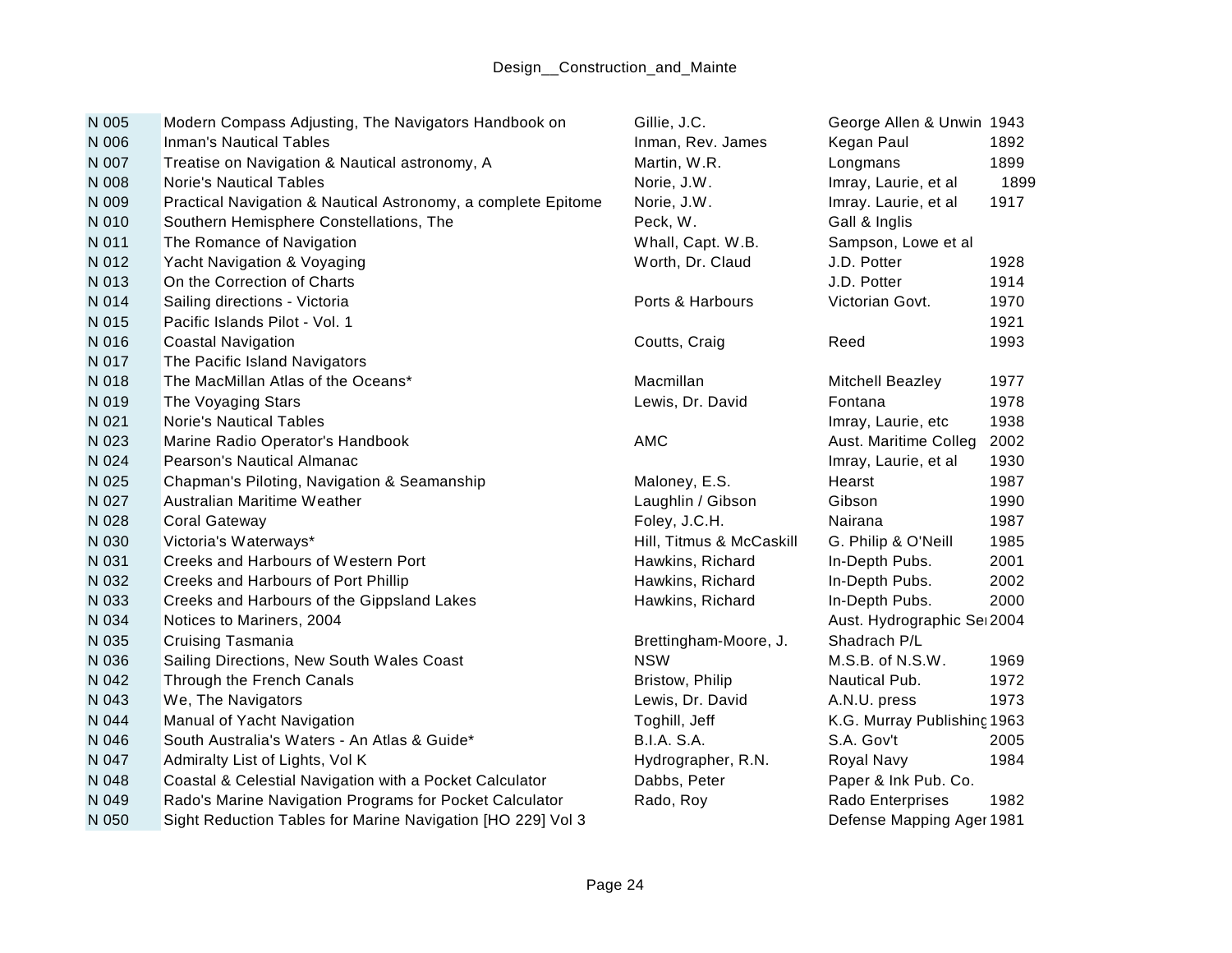| N 051 | Lloyd's Calendar, 1917                                              |                       | Lloyds                      | 1917 |
|-------|---------------------------------------------------------------------|-----------------------|-----------------------------|------|
| N 052 | Australia Pilot Vol II 1969: Southern and Eastern Coasts (+ suppl.) | Aust                  | Hydrographer of navy        | 1969 |
| N 053 | <b>Observers' Flags</b>                                             | Crampton, William     | Penguin                     | 1991 |
| N 054 | Signalling:  Visual and Sound Signals                               | Milligan, J.E.        | Brown (Glasgow)             | 1988 |
| N 055 | American Practical Navigator (Vols. I and II)                       | Bowditch, Nathaniel   | Defense Mapping Ager        | 1981 |
| N 056 | A Mariner's Guide to Radiofacsimile Weather Charts                  | Bishop, Joseph        | <b>Alden Electronics</b>    | 1981 |
| N 057 | <b>Yachting Signal Book</b>                                         | Collier, J.R.         | <b>Cornell Maritime</b>     | 1985 |
| N 058 | <b>General Meteorology</b>                                          | Bureau of Met.        | Aust. Govt. Publ.           | 1975 |
| N 059 | <b>Basic Coastal Navigation</b>                                     | Dixon, Conrad         | <b>Adlard Coles</b>         | 1973 |
| N 060 | Bowditch for Yachtsmen: Piloting                                    | Bowditch, Nathaniel   | David McKay                 | 1976 |
| N 061 | Admiralty Manual of Navigation Vol I                                |                       | <b>HM Stationery Office</b> | 1959 |
| N 062 | The Yachtsman's Vade Mecum                                          | Heaton, Peter         | A & C Black                 | 1961 |
| N 063 | Admiralty Manual of Navigation Vol II                               |                       | <b>HM Stationery Office</b> | 1954 |
| N 065 | <b>Teach Yourself Navigation</b>                                    | Gardner, A.C.         | English Uni. Press          | 1984 |
| N 066 | Flags & Signals                                                     | Hewitt, R.L.          | <b>Pelham Books</b>         | 1971 |
| N 067 | Navigation of Small Craft                                           | Underdown, Frank      | <b>Chart Room</b>           | 1982 |
| N 068 | The Navigator's Art                                                 | Hutson, A.B.A.        | Mills & Boon                | 1974 |
| N 069 | Yachtmaster                                                         | Langley-Price & Ouvry | <b>Adlard Coles</b>         | 1983 |
| N 070 | Primer of Navigation                                                | Mixter, George W.     | van nostrand reinhold       | 1979 |
| N 071 | <b>Norie's Nautical Tables</b>                                      | Norie, J.W.           | Imray, Laurie, et al        | 1941 |
| N 073 | <b>Norie's Nautical Tables</b>                                      | Norie, J.W.           | Imray, Laurie, et al        | 1975 |
| N 074 | The Flag book                                                       | Smout, A. H. (Ed)     | Lions                       | 1967 |
| N 075 | <b>Marine Navigation Instruments</b>                                | Randier, Jean         | John Murray                 | 1980 |
| N 076 | A Report on Historical Classifications of Light Stations            | Nash, David           | Dept Transport              | 1979 |
| N 077 | Sailing directions - Victoria                                       | Ports & Harbours      | Victorian Govt.             | 1970 |
| N 078 | <b>Modern Yacht Navigation</b>                                      | Toghill, Jeff         | <b>Horwitz Grahame</b>      | 1984 |
| N 079 | Boatowner's Guide to Radar                                          | West, Jack            | <b>International Marine</b> | 1988 |
| N 080 | Yachtsman's Navigation Manual                                       | Toghill, Jeff         | Reed                        | 1975 |
| N 082 | The NBN 3 TV Weather Book                                           | Hart, Des             | the author                  | 1974 |
| N 083 | Ocean Yacht Navigator                                               | Wilkes, Kenneth       | Nautical                    | 1976 |
| N 084 | <b>Celestial Navigation is Easy</b>                                 | Coxon, Bryan N.       | <b>Brecon</b>               | 1982 |
| N 085 | Symbols and Abbreviations used on Admiralty Charts                  |                       | Hydrographer Dept           | 1984 |
| N 089 | <b>Marine Compasses</b>                                             | Pickles, Capt. Alan   | <b>NADAR</b>                | n.d. |
| N 090 | <b>Exercises in Coastal Navigation</b>                              | Toghill, Jeff         | Horwitz Grahame             | 1985 |
| N 091 | Navigation for Yachtsmen                                            | <b>Blewitt, Mary</b>  | Stanford                    | 1977 |
| N092  | <b>From Sails to Satellites</b>                                     | Williams, J.E.D.      | Oxford U P                  | 1992 |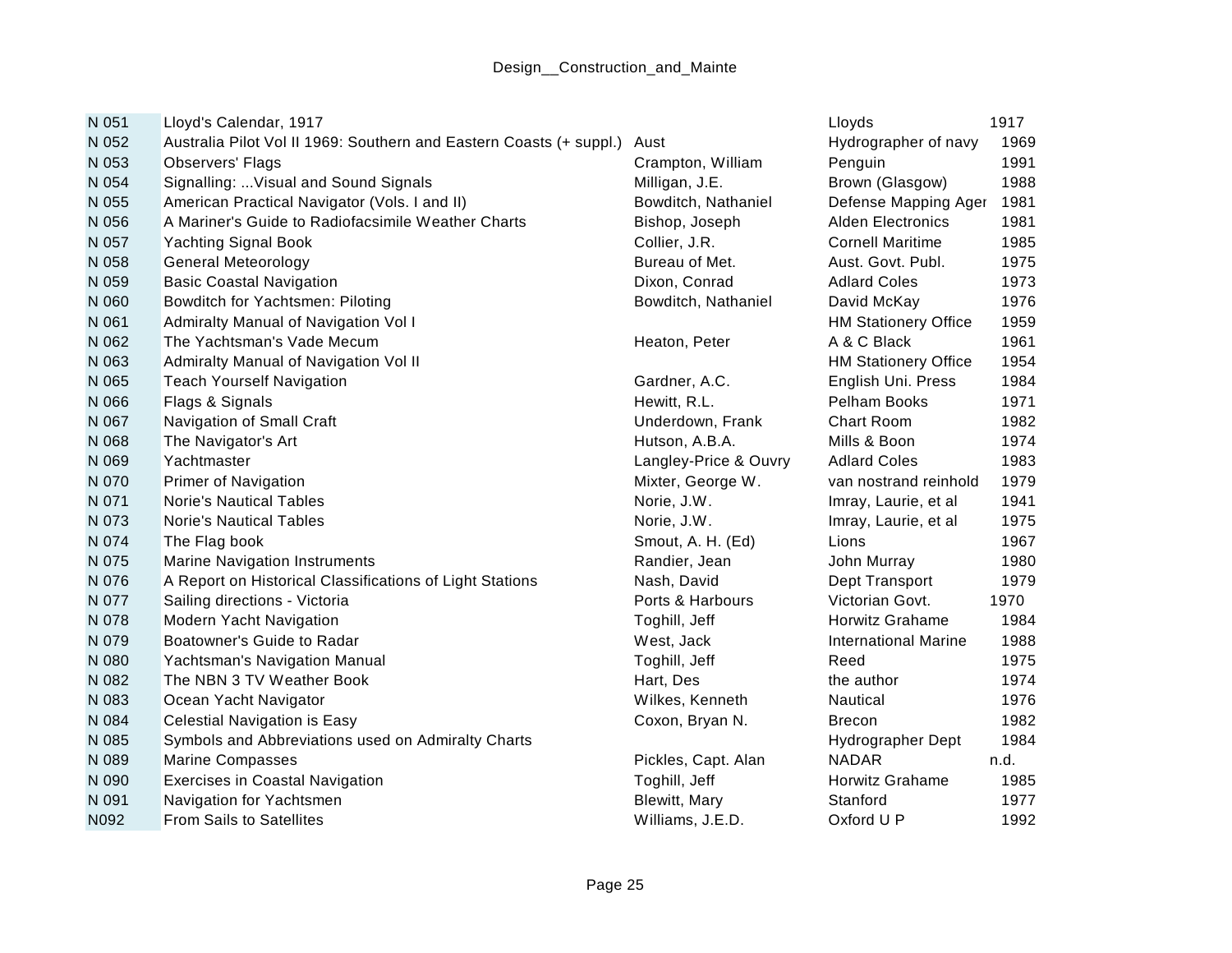| N093  | Seamanship and Navigation                                                            | Goldsworthy, E. C.       | <b>Nelson</b>               | 1959 |
|-------|--------------------------------------------------------------------------------------|--------------------------|-----------------------------|------|
| N094  | <b>Star Compas</b>                                                                   | Chichester, Francis      | Allen & Unwin               | 1945 |
| N095  | A First Book of Navigation                                                           | Johnson, L.L.            | MacMillan                   | 1948 |
| N096  | An Easy Guide to the Southern Stars                                                  | Orr, M. A.               | Gall & Inglis               |      |
| N097  | The Seawatchers                                                                      | Durrant, L               | Angus & Robertson           | 1986 |
| N098  | Ocean Passages For The Worls                                                         | Somerville, B.T. (Comp.) | <b>Admirality London</b>    | 1950 |
| N099  | <b>Meteorology fo Mariners</b>                                                       | Meteorology Office       | <b>HMSO</b>                 | 1967 |
| N100  | Moreton Bay and How to Fathom It                                                     | Bell, J.P.               | Queensland Newpaper         | 1979 |
| N101  | Australia Pilot Vol II 1982: South, S-E and East Coasts (plus supple Smallwood, J.E. |                          | Hydrographer of navy        | 1982 |
| N102  | Australia Pilot Vol I 1973: South Coast                                              | Russell, T.C.            | Hydrographer of navy        | 1973 |
| N103  | Australia Pilot Vol V 1972: North, N-W and West Coasts                               | Russell, T.C.            | Hydrographer of navy        | 1972 |
| N104  | Australia Pilot Vol III 1973: East Coast                                             | Gruning, J.F.            | Hydrographer of navy        | 1973 |
| N105  | Little Ship Navigator                                                                | Luard, W B               | Imray, Laurie               |      |
| N106  | Yacht Sailing Instrumentation                                                        | Dick, Neil C.            | <b>Stanford Maritime</b>    | 1974 |
| N107  | On the Bridge                                                                        | Troup, Sir james A. G.   | Hutchison                   | 1945 |
| N108  | Coastal & Deep Sea Navigation for Yachtsmen                                          | Lund, A. C.              | Brown, Son & Fergusor       | 1949 |
| N109  | Nicholl's Seamanship (and Viva Voce) Guide                                           | Nicholls, A.E.           | James Brown                 | 1922 |
| N110  | Italian Water's Pilot                                                                | Heikell, Rod             | Imray, et al                | 2002 |
| N111  | Handbook for Radiotelephone Ship Station Operators                                   | Spectrum Management      | <b>AGPS</b>                 | 1994 |
| N112  | Brittany & Channel Islands Cruising Guide                                            | Jefferson, David         | <b>Stanford Maritime</b>    | 1981 |
| N113  | The Shell Pilot to the South Coast Harbours                                          | Adlard Coles, K          | Faber                       | 1971 |
| N114  | Sailing Directions - Victoria including Bass Strait                                  | Ports & Harbours         | Victorian Govt.             | 1959 |
| N115  | International marine's weather predicting simplified                                 | Carr, Michael W          | <b>International Marine</b> | 1999 |
|       | <b>RACING</b>                                                                        |                          |                             |      |
| R 002 | America's Cup Defence                                                                | Dovey, Rik (ed)          |                             | 1987 |
| R 005 | The Search for Speed Under Sail, 1700 - 1855                                         | Chapelle, Howard         | <b>Bonanza</b>              | 1975 |
| R 007 | Winning in One-Designs                                                               | Perry,, Dave             | <b>Adlard Coles</b>         | 1985 |
| R 008 | <b>Project Cheers</b>                                                                | Follett, Newick & Morris | <b>Adlard Coles</b>         | 1969 |
| R 009 | America's Cup, 1983; The Complete Story                                              | Westley, Eileen          | Fairfax                     | 1983 |
| R 010 | Sailing To Win                                                                       | Murrant, Jim             | Universal                   | 1974 |
| R 011 | Yacht Racing, The aerodynamics of Sails and Racing Tactics                           | Curry, Manfred           | Bell & Sons                 | 1928 |
| R 012 | Offshore                                                                             | Illingworth, Capt. J.H.  | Robt Ross & Co.             | 1949 |
| R 013 | Yacht Racing, a Textbook of the sport                                                | Sturgess, G.S.           | Iliffe & Sons               | 1955 |
| R 015 | The Twelve Metre Challenges for the America's Cup                                    | Hoyt, Norris             | Angus & Robertson           | 1977 |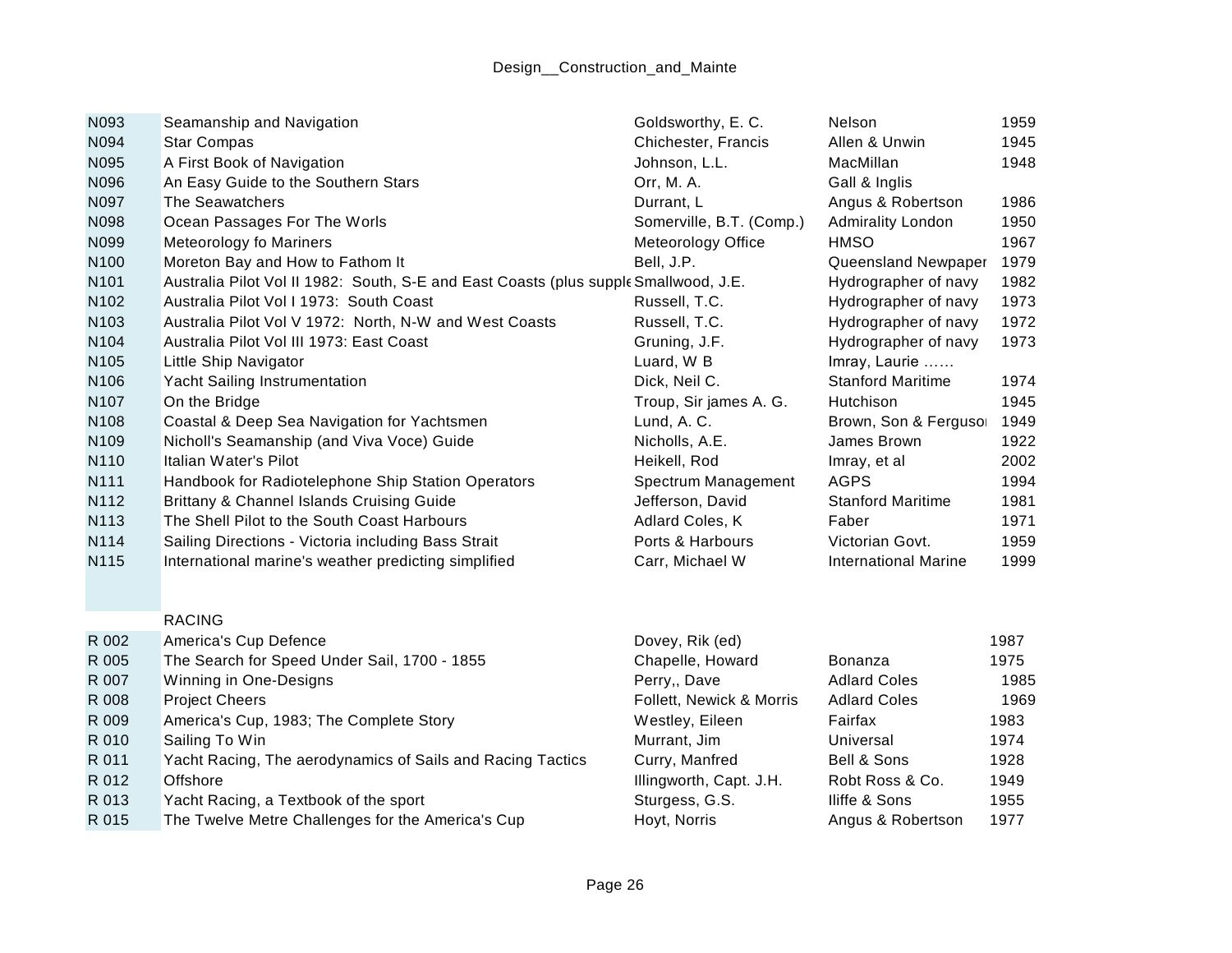| R 016 | This is Sailing                                       | Creagh-Osborne, Richard | Nautical                 | 1973 |
|-------|-------------------------------------------------------|-------------------------|--------------------------|------|
| R 017 | A world of my Own                                     | Knox-Johnston, R.       | Cassell                  | 1969 |
| R 019 | <b>Techniques of Small Boat Racing</b>                | Walker, Stuart [Ed]     |                          |      |
| R 021 | <b>Expert Dinghy Racing</b>                           | Elvstrom, Paul          | <b>Adlard Coles</b>      | 1964 |
| R 127 | Sailing From Start to Finish                          | Pinaud, Yves-Louis      | <b>Adlard Coles</b>      | 1975 |
| R 023 | America's Cup Jubilee, 2001*                          | Compton, Nic [Ed]       | Notre Voie               | 2002 |
| R 024 | Australian Ocean Racing                               | Davis, Murray           | Angus & Robertson        | 1967 |
| R 025 | Yamaha Osaka Cup, 1995, The Official Record           | Melbourne/Osaka         |                          |      |
| R 026 | Classic Racing Yachts in Australian Waters*           | Sturrock & Booth        | Richmond Hill            | 1979 |
| R 027 | To Beat the Clippers                                  | Beilby, Alec            | Allen Lane               | 1976 |
| R 030 | Winning; The Boat, The Crew, The Race.                | Oakley, John            | <b>Nautical Pub</b>      | 1972 |
| R 031 | America's Cup 2000                                    | Larsen & Coutts         | Hodder                   | 1999 |
| R 032 | The Greatest Race in the World                        | Anderson, JRL           | Hodder & Stoughton       | 1964 |
| R 033 | Twenty Challenges for the America's Cup               | Illingworth, J.H.       | Hollis & Carter          | 1968 |
| R 034 | Ocean Warriors                                        | Mundle, Rob             | <b>Harper Collins</b>    | 2002 |
| R 035 | Voyage for Madmen                                     | Nichols, P.             | <b>Harper Collins</b>    | 2001 |
| R 036 | Strange Last Voyage of Donald Crowhurst               | Tomalin & Hall          | McGraw-Hill              | 1995 |
| R 037 | The America's Cup, an Informal History                | Dear, lan               | <b>Stanley Paul</b>      | 1980 |
| R 039 | The America's Cup                                     | Oliver, E.W.            | Rolex                    | 1970 |
| R 040 | Upset [1983 America's Cup]                            | Levitt & Boyd           | Hodder & Stoughton       | 1983 |
| R 043 | Boatspeed                                             | Pattison, Rodney        | Fernhurst                | 1986 |
| R 044 | <b>Wind Strategy</b>                                  | Houghton, David         | Fernhust                 | 1992 |
| R 046 | <b>Tides &amp; Currents</b>                           | Arnold, David           | Fernhurst                | 1986 |
| R 048 | <b>Protests and Appeals</b>                           | Willis, Brian           | Fernhurst                | 1995 |
| R 049 | The Rules Book, 1977 - 80                             | Twiname, Eric           | <b>Adlard Coles</b>      | 1977 |
| R 050 | The Rules Book, 1981 - 84                             | Twiname, Eric           | <b>Adlard Coles</b>      | 1981 |
| R 051 | The Yacht Racing Rules                                | Pera, Mary              | <b>Adlard Coles</b>      | 1993 |
| R 052 | Sailing the Great Races                               | Burton, Robin           | McGraw-Hill              | 1979 |
| R 053 | Tuning a Racing Yacht                                 | Fletcher & Ross         | Angus & Robertson        | 1972 |
| R 055 | The World of Yachting, 1978-79                        | Asaria & Quenere        | <b>Editions Messine</b>  | 1979 |
| R 056 | The Longest Race [Whitbread Around the World]         | Cook & Fisher           | <b>Stanford Maritime</b> | 1975 |
| R 057 | Sydney to Hobart                                      | Bain (Ed)               |                          | 1995 |
| R 058 | 50th Anniversary Sydney-Hobart Race Commemorative Log | Mundle, Rob             | R.C. Mooloolaba          | 1995 |
| R 060 | The Racing Edge                                       | Turner & Jobson         | Simon & Schuster         | 1979 |
| R 061 | Ocean Racing & Offshore Yachts                        | Johnson, P.             | Dodd, Mead & Co          | 1972 |
| R 062 | <b>Chasing Liquid Mountains</b>                       | Adams, David            | MacMillan                | 1997 |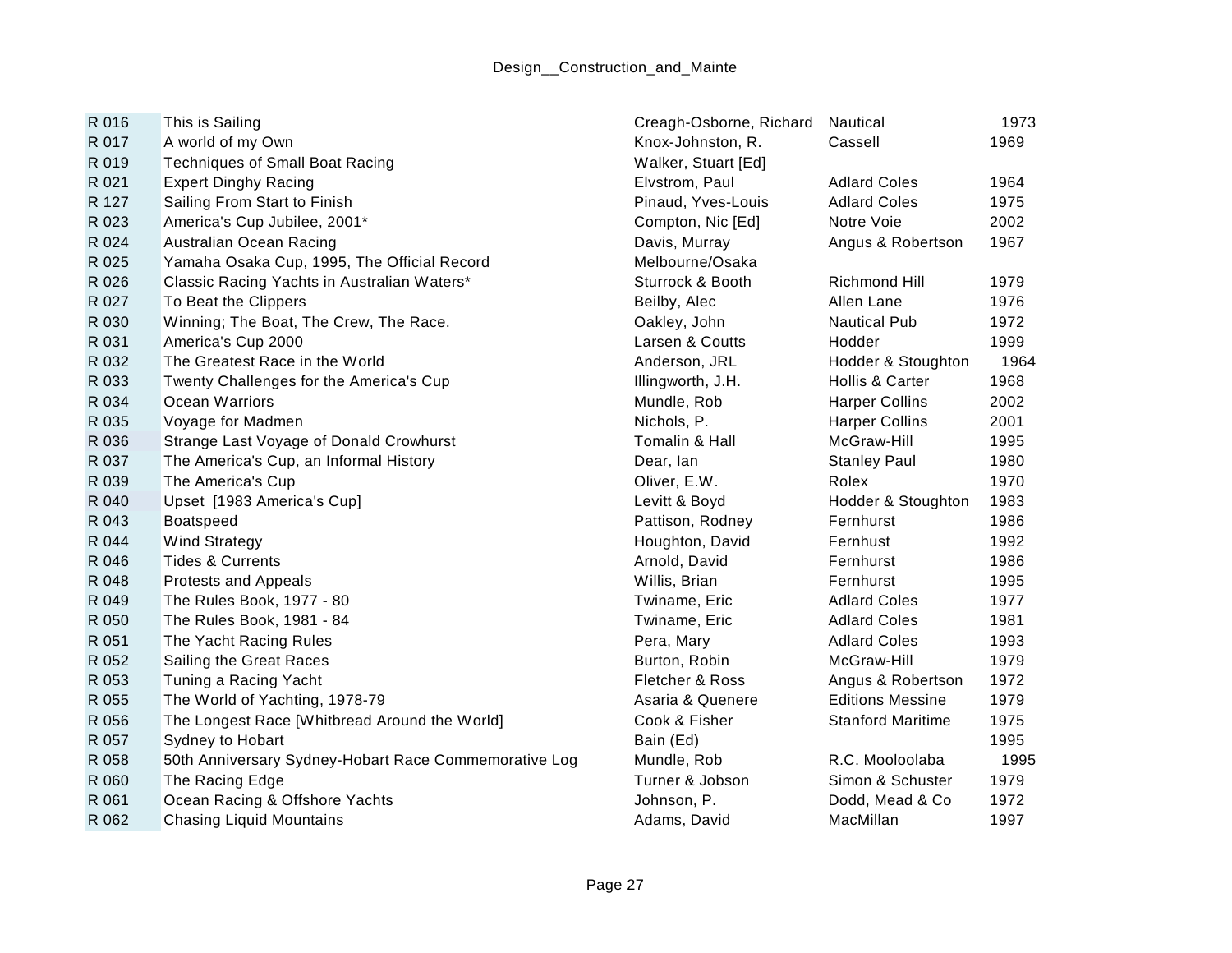| R 063 | <b>Crewing For Offshore Racing</b>                   | Howard-Williams, J.                        | <b>Adlard Coles</b>       | 1973 |
|-------|------------------------------------------------------|--------------------------------------------|---------------------------|------|
| R 064 | Born To Win                                          | Bertrand, John                             | <b>Bantam Books</b>       | 1985 |
| R 065 | Return In The Wake                                   | Hawkins, Cathy                             | John Ferguson             | 1988 |
| R 068 | Tack Now, Skipper                                    | Parker, Owen                               | Granada                   | 1979 |
| R 070 | Lonely Victory [1964 OSTAR]                          | Tabarly, Eric                              | The Adventurers club 1966 |      |
| R 071 | <b>Further Offshore</b>                              | Illingworth, John                          | <b>Adlard Coles</b>       | 1969 |
| R 072 | Ocean Conquest- The Whitbread R.T.W. race            | Fisher & Pickthall                         | Little, Brown & Co.       | 1993 |
| R 073 | The America's Cup, 1987                              | Fisher & Ross                              | Henry Holt & Co.          | 1987 |
| R 074 | The Sydney-Hobart, my 21 Years                       | Curtis, Brian                              | Libra Books               | 1981 |
| R 075 | The Melbourne - Osaka Double-handed Yacht Race, 1987 | <b>Official Records</b>                    | Kadokawa Pub.             | 1987 |
| R 077 | Comeback - my race for the America's cup             | Conner, Dennis                             | MacMillan                 | 1987 |
| R 078 | Fatal Storm - the 1998 Sydney-Hobart race            | Mundle, Rob                                | Harper-Collins            | 1999 |
| R 079 | Upset: Australia Wins the America's Cup              | Levitt & Lloyd                             | Hodder & Stoughton        | 1983 |
| R 081 | The Sailing Australians                              | Ross & Gray                                | Rigby                     | 1973 |
| R 082 | America's Cup Cartoon Collection                     | Cole, Mervyn C.                            | Kara International        | 1984 |
| R 084 | Maiden                                               | Edwards, Tracy                             | Simon & Schuster          | 1990 |
| R 087 | Racing a Ghost Ship                                  | Wilson, Rich                               | Walker & Co               | 1996 |
| R 088 | The Twelve Metre Challenges for the America's cup    | Hoyt, Norris D.                            | Angus & Robertson         | 1977 |
| R 090 | Small Boat Racing With The Champions                 | Fisher, Bob                                | Prentice-Hall             | 1976 |
| R 091 | Race Winning Strategies                              | Linskey, Tom                               | <b>Sheridan House</b>     | 1995 |
| R 092 | The Paintings of the America's Cup                   | Thompson & Rayner                          | Wm. Heinemann             | 1986 |
| R 093 | Small Boat Racing                                    | Moore, James B.                            | <b>Stanley Paul</b>       | 1973 |
| R 094 | Learning to Race                                     | Calahan, H.A.                              | MacMillan                 | 1945 |
| R 095 | Winning and Defending the Cup                        | Australia Post                             | Australia Post            |      |
| R 096 | Yacht Skipper                                        | Aisher, Robin                              | Fernhurst                 | 1985 |
| R 098 | 12-Metre: The new Breed                              | Dovey and Samins                           | Ellsyd                    | 1986 |
| R 099 | The Complete Yachtsman                               | Heckstall-Smith/du Boulay                  | Methuen                   | 1912 |
| R 100 | To Win the Admiral's Cup                             | Kenny, Dick                                | <b>Nautical</b>           | 1974 |
| R 101 | Under Sail: Equipment for the Serious Sailor         | Meisel, Tony (Ed)                          | Nautical (Macmillan)      | 1982 |
| R 102 | This is Down Wind Sailing                            | Oakeley, John                              | Nautical (Macmillan)      | 1981 |
| R 103 | Racing Rules 2001-2004. Match Racing Edition         | Slater, Richard (Comp.)                    | <b>Boat Books</b>         | 2002 |
| R 104 | Ben Lexcen                                           | Stannard, Bruce                            | Faber                     | 1984 |
| R 106 | Winning and Defending the Cup                        | Australia Post                             | Australia Post            |      |
| R 107 | The Regatta: Hamilton Island Race Week               | Ross, Bob (Phot - Bennett) Richard Bennett |                           | 2000 |
| R 108 | <b>Extreme Sail</b>                                  | Dewar, Oliver                              | Pavilion                  | 2006 |
| R 109 | <b>Where Seconds Count</b>                           | Illingworth, John                          | <b>Adlard Coles</b>       | 1959 |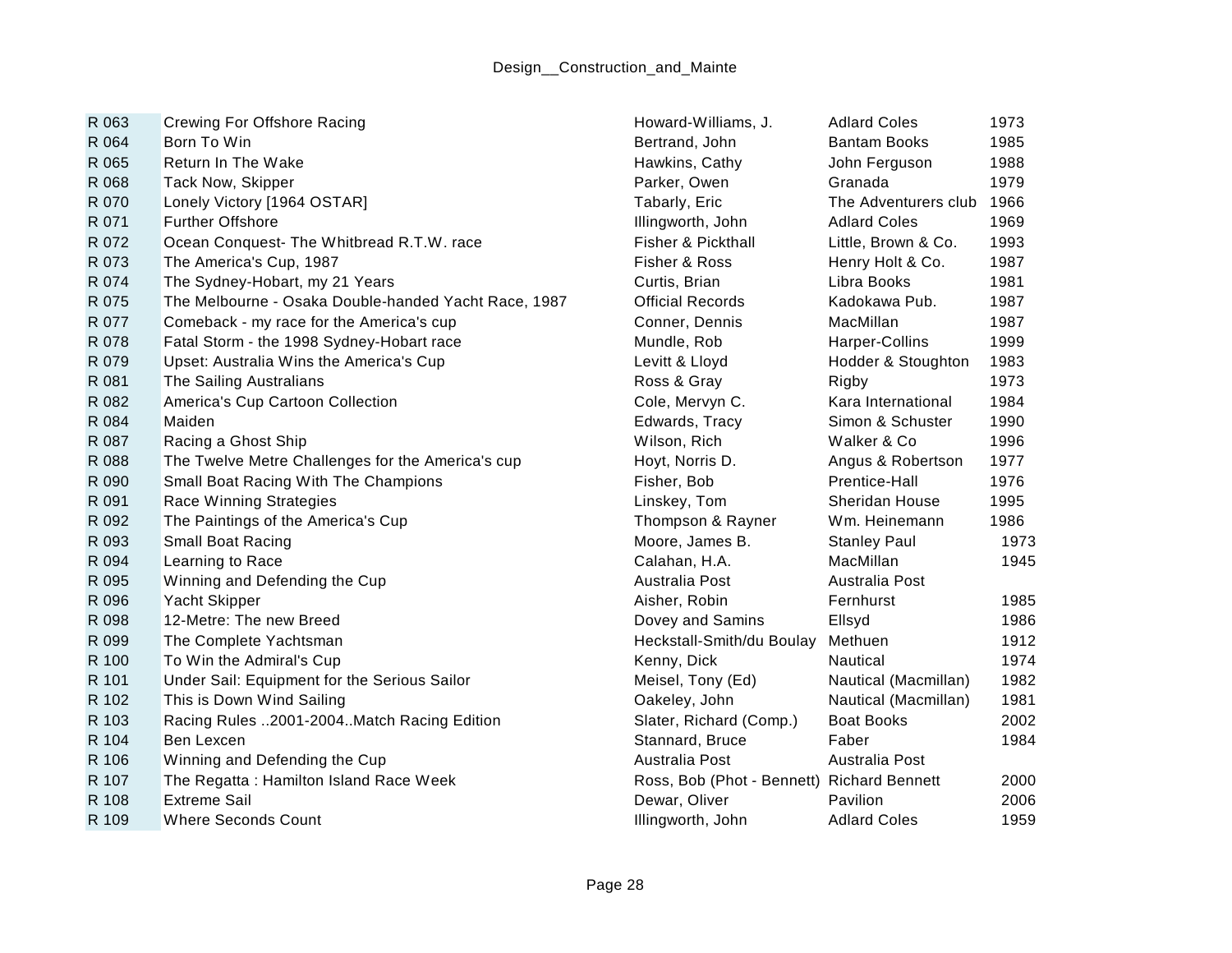| R 110            | The Y.R.A.Rules for 1936                                   | Y.R.A                  | Y.R.A.                  | 1936                     |
|------------------|------------------------------------------------------------|------------------------|-------------------------|--------------------------|
| R 111            | Classic racing yacht photographs - Defiance, Frances, etc  | Anonymous              | ?                       | $\overline{\phantom{0}}$ |
| R 112            | 32nd America's Cup                                         | Papiol, M. (Ed)        | Lunwerg                 | 2007                     |
| R 113            | The World of Yachting, 1978-79                             | Asaria & Quenere (Eds) | <b>Editions Messine</b> | 1979                     |
| R 114            | Top Yacht Races of the World                               | Steward, S & A         | New Holland             | 2000                     |
| R 115            | Sailing Thoroughbreds (Beken of Cowes)                     | Jeffrey                | Harvill                 | 1998                     |
| R 116            | One Australia                                              | Bertrand, Rasa         | Heinemann               | 1995                     |
| R 117            | Alinghi                                                    | Jeffery, Tim           | Favre                   | 2003                     |
| R 118            | Whitbread Round the World Race                             | Frostad, Knut          | <b>Grondahl Dreyer</b>  | 1998                     |
| R 119            | <b>Great Yacht Races</b>                                   | Fisher, Bob            | <b>Bateman</b>          | 1984                     |
| R 121            | Dinghy Days                                                | Ramsay, Eileen         | <b>Adlard Coles</b>     | 1959                     |
| R 122            | The Proving Ground                                         | Knecht, G. Bruce       | Allen & Unwin           | 2002                     |
| R 123            | Gipsy Moth Circles the World                               | Chichester, Francis    | World                   | 1968                     |
| R 124            | An Extreme Event                                           | Whitmont, Debbie       | Random House            | 1999                     |
| R 126            | Yacht Racing, The aerodynamics of Sails and Racing Tactics | Curry, Manfred         | <b>Scribners</b>        | 1949                     |
| R 022            | Sailing From Start to Finish                               | Pinaud, Yves-Louis     | <b>Adlard Coles</b>     | 1967                     |
| R 128            | Learning to Sail with Bob Fisher                           | Fisher, Bob            | Caxton                  | 2000                     |
| R 129            | Sailing To Win                                             | Murrant, Jim           | Universal               | 1974                     |
| R 130            | Race Your Boat Right                                       | Knapp, Arthur Jnr      | Grosset & Dunlap        | 1974                     |
| R 131            | Australia II : The Official Record                         | Park, Andy (ed)        | JC Management           | 1983                     |
| R 132            | Born To Win                                                | Bertrand, John         | <b>Bantam Books</b>     | 1985                     |
| R 135            | The Offshore Racer                                         | Jones, Theo.           | <b>Nautical Press</b>   | 1973                     |
| R 137            | The Racing Yachts                                          | Whipple, A.B.C.        | Time - Life             | 1980                     |
| R 138            | The Triumph of Australia II                                | Stannard, Bruce        | Lansdowne               | 1983                     |
| R 139            | The Triumph of Australia II                                | Stannard, Bruce        | Lansdowne               | 1983                     |
| R 141            | The America's Cup 1851-1987: Sailing for Supremacy         | Lester/Sleeman         | Lester-Townsend         | 1986                     |
| R 142            | extreme Sail                                               | Hammond, G. F.         | Walden                  | 1974                     |
| R143             | <b>Two Tall Masts</b>                                      | Young, John            | <b>Stanley Paul</b>     | 1965                     |
| R144             | The Contenders: The America's Cup Challenge 1987           | Campbell, Peter        | Golden press            | 1986                     |
| R <sub>145</sub> | <b>Dinghy Systems</b>                                      | Chisnell & Hodgart     | Waterline               | 1993                     |
| R <sub>146</sub> | The Southern Cross                                         | Whall, H. D.           | Admirality              | 1974                     |
| R147             | Australia's Yearbook of Sail 1                             | Peacock, Sandy (Ed)    | Lansdowne               | 1983                     |
| R148             | Against All Odds (1994-95 BOC Challenge)                   | Nebauer, Alan          | McGraw-Hill             | 1996                     |
| R149             | 12-Metre Images                                            | Fisher, Bob            | Pierson                 | 1986                     |
| R <sub>150</sub> | Reaching For The Limit                                     | Murrant, Jim (Ed)      | Lansdowne               | 1967                     |
| R <sub>151</sub> | Challenge '77                                              | Jones, Ted             | Norton                  | 1978                     |